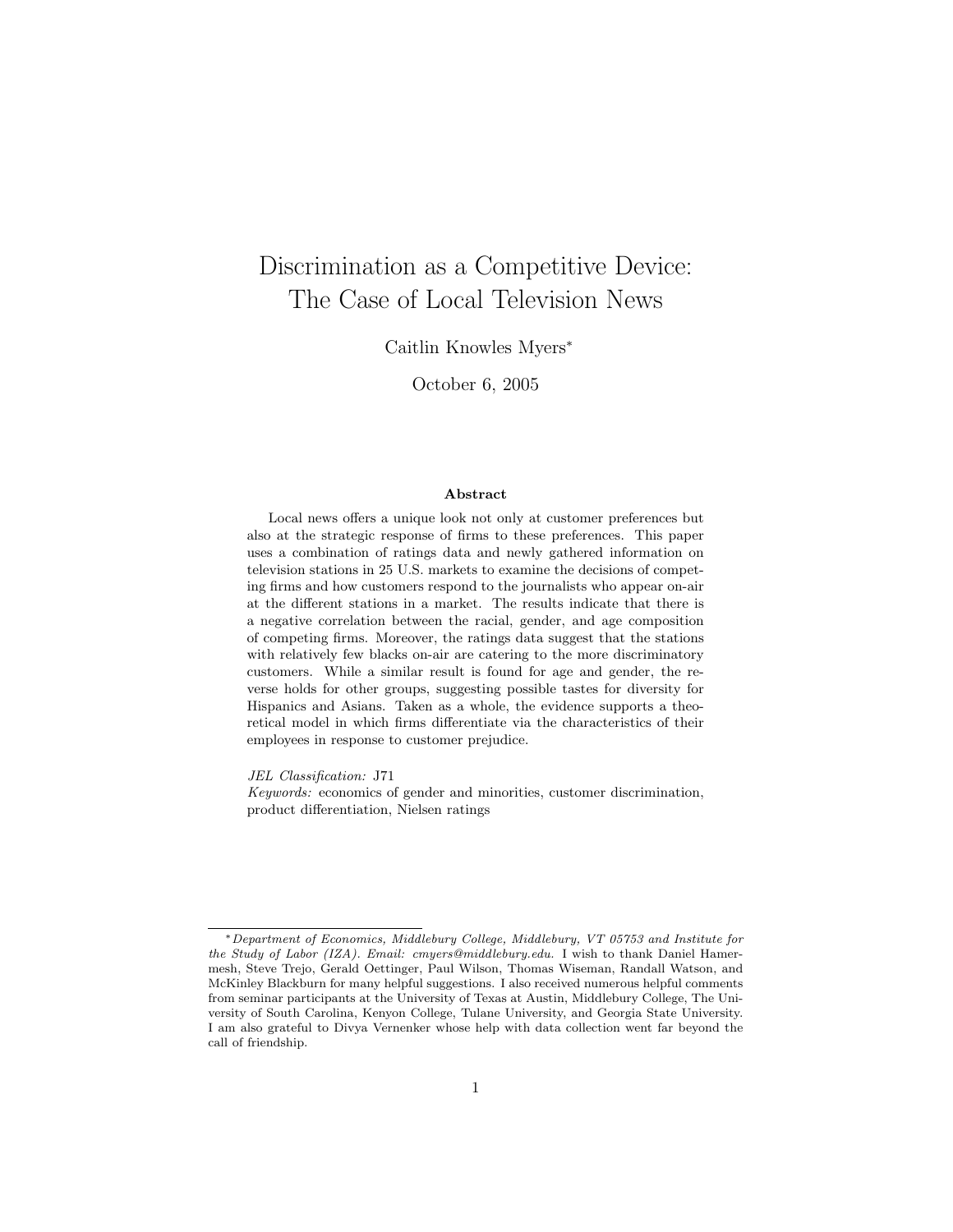### 1 Introduction

Local television news does not seem to fit the mold that we economists have cast for customer discrimination. As Becker (1957) first demonstrated, the racial preferences of customers can directly affect the marginal revenue product of labor of different groups and, hence, labor market outcomes. But if, as several recent papers have suggested (e.g., Kanazawa and Funk, 2001; Holzer and Ihlanfeldt, 1998; Burdekin and Idson, 1991; Nardinelli and Simon, 1990; Kahn and Sherer, 1988), consumers prefer not to interact with minority employees, then why do we see so many blacks, Asians, and Hispanics on the local news? In 2002 an average of 21 percent of broadcast news employees at local television stations were minorities versus 12 percent of newspaper journalists and 8 percent of radio broadcast employees (Papper, 2003; of Newspaper Editors , ASNE). Given the frequent supposition of prejudice against minorities, it seems strange, at first glance, that minorities have greater representation in the more visible media. Might it be the case that customers actually have a preference for diversity in some circumstances? Or are other factors at play here?

Casual observations of diversity are not the only source of interest in the market for local television news. Identifying the presence and extent of customer discrimination is not an easy task; it requires either directly or indirectly finding a way to measure the preferences of different labor market agents and how these attitudes affect labor market outcomes. As a result, most studies of customer discrimination have focused on professional sports, where worker output and customer demand are easily observable. The evidence from these studies has varied considerably with the particular sport, time period, and type of position examined. Gwartney and Haworth (1974) find that black players increased attendance at baseball games in the 1950s; Sommers and Quinton (1982) find that blacks had an insignificant effect on baseball team revenue in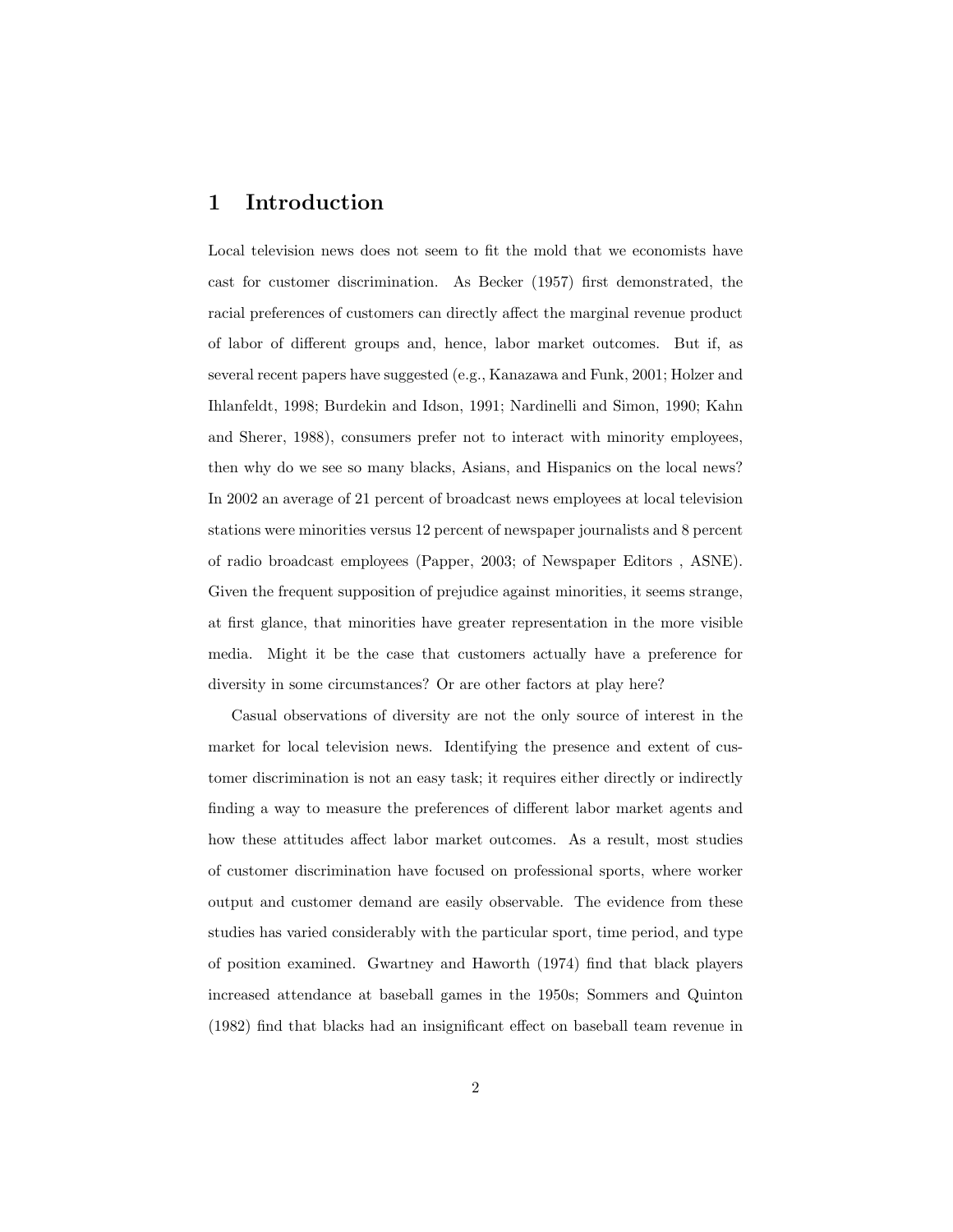the 1970s; and Nardinelli and Simon (1990) find that baseball cards picturing minority players sell for less than those of white players. Studies of basketball have tended to find evidence of discrimination (e.g., Kahn and Sherer, 1988; Burdekin and Idson, 1991; Kanazawa and Funk, 2001) with the exception of trading cards for players from the 1970s (Stone and Warren, 1999). Looking at football quarterbacks, Arcidiacono et al. (2004) find evidence of customer tastes for diversity. The disparities in the empirical literature could indicate that the degree and magnitude of customer discrimination is affected by the visibility of employees and the racial composition of customers and/or employees. Recent studies of markets in which a large percentage of employees are black tend to find evidence of discrimination, while studies in which blacks are not as prevalent or not as visible are less likely to find evidence of discrimination.

While they have provided a great deal of empirical evidence, sports markets may have more than their share of idiosyncracies. Most markets have no more than one team in any one sport, precluding analysis of the relationship between the characteristics of firms within a market. Moreover, the consumers of sports are predominantly male and may not be representative of consumers in general.<sup>1</sup> Holzer and Ihlanfeldt (1998) avoid this problem by using special survey data for businesses in four US cities to match customer characteristics with labor market outcomes. However, their conclusions are based on estimates made by the owners of firms about the characteristics of their customer base rather than on a direct indicator of customer preferences.

Television news presents another window into customer discrimination, both because employees are visible to customers and because it offers a measure of customer preferences through television ratings. In this paper, I use a combi-

<sup>1</sup>ESPN, for instance, reports that while 45 percent of TV viewers are male, 77 percent of its viewers are (2004). Direct comparison to local television news viewers is difficult because these audience profiles are not made readily available. However, a Pew Research Center survey found that 61 percent of female respondents and 56 percent of male respondents report regularly watching local television news, suggesting a more balanced audience (2004) .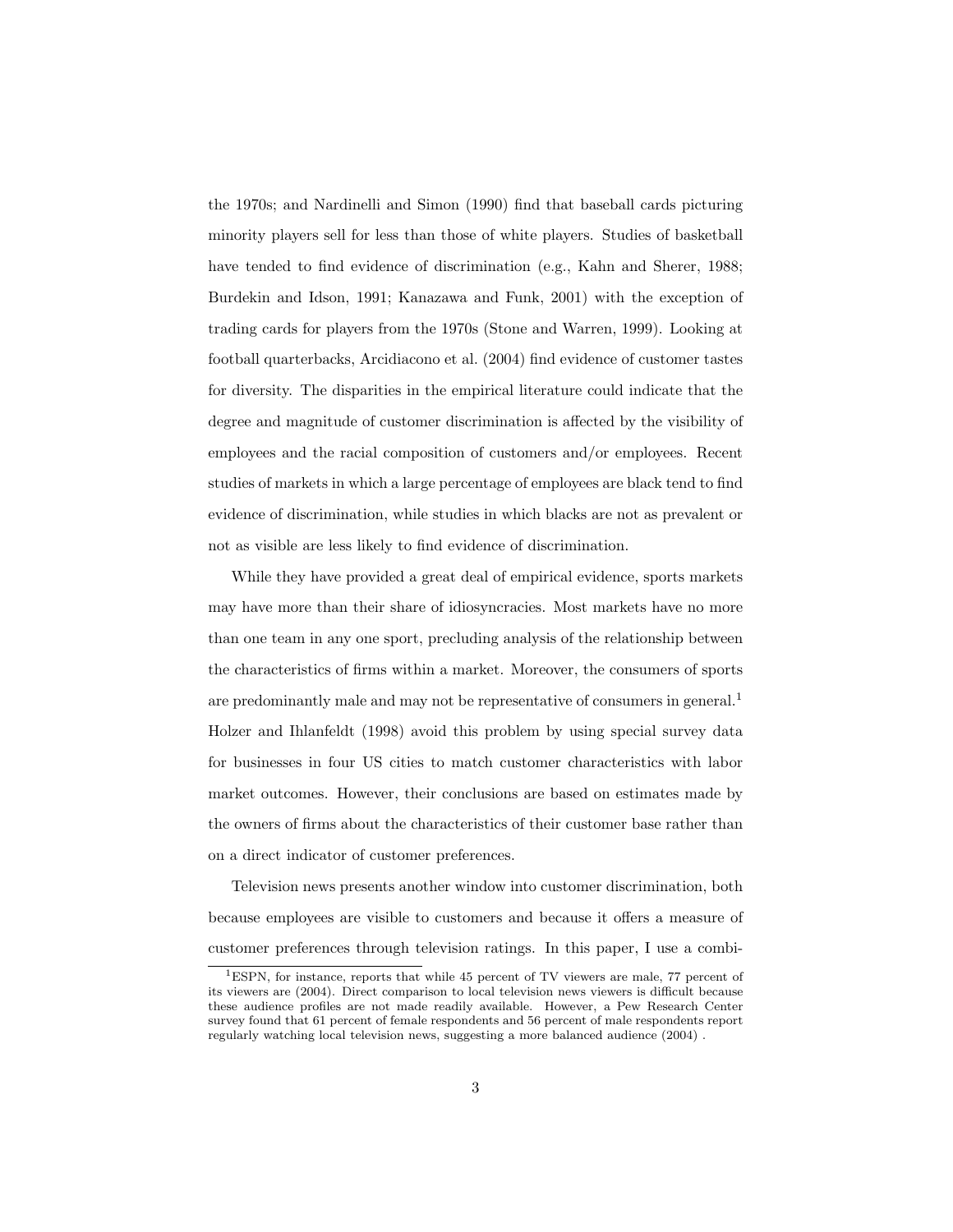nation of ratings from Nielsen Media Research for November 2003 broadcasts of local television news in 25 U.S. cities and data on the demographic characteristics of on-air personalities. Because there is evidence of sorting among stations within a market, with some having a much larger number of minorities on their newscasts than others, I present a theory demonstrating that customer discrimination can cause intra-market segregation in which firms select their racial compositions to cater to certain groups of customers. Then, turning to the empirical evidence, I examine how the characteristics of station employees are related to the composition of competing stations as well as of the market in which it is located, and whether the relationships vary with changes in laws governing the employment of minorities in broadcast news. Also, using fixed effects estimators, I examine how the racial make-up of a station's on-air staff affects ratings in order to identify and measure customer preferences for different characteristics including not only race and ethnicity, but also sex and age.

The remainder of this chapter is organized as follows. Section 2 describes the data. Section 3 presents a theoretical model that demonstrates how customer preferences can lead to intra-market segregation. Section 4 presents the econometric model and describes the results. I conclude in Section 5 with a summary of the findings.

### 2 Local television news data

The data used in this study are a combination of local ratings and market demographics furnished by Nielsen Media Research and station and broadcast data compiled from a variety of sources. The data can be broken down into three basic groups: ratings data, biographical data, and station data.

#### Ratings Data

The ratings data are collected by Nielsen Media Research using electronic meters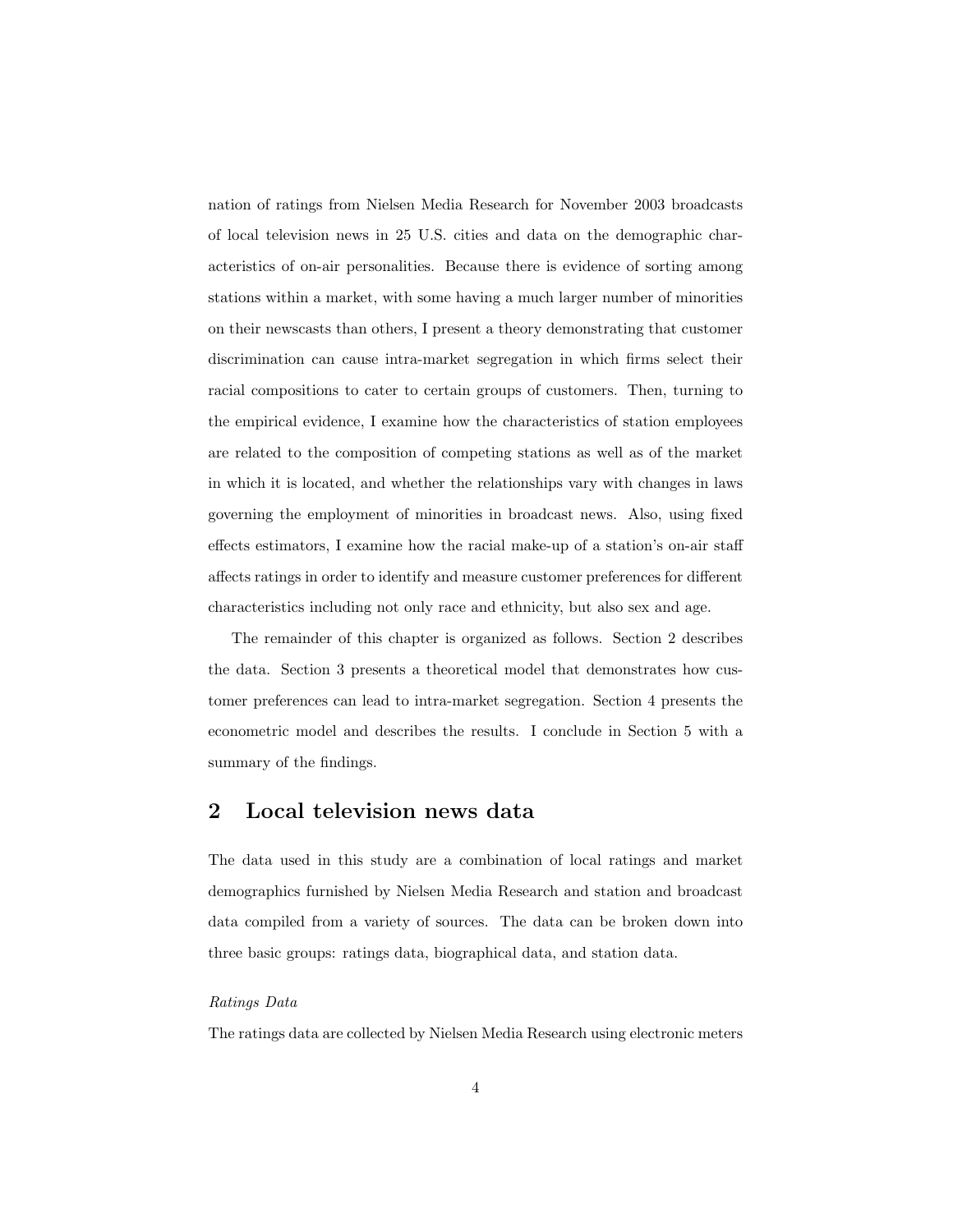that measure whether a household is tuned in to a particular program minuteby-minute. Nielsen Media Research aggregates the data to calculate the average per-minute audience for a show which, in turn, is used to calculate a program's rating and share. The rating measures the ratio of the average number of households viewing a program to the number of households that have television sets (the potential audience). The share measures the ratio of the number of households viewing a program to the number of households viewing television at that time. The ratings data used in this paper were compiled by Nielsen Media Research for the 25 largest "Designated Market Areas" (DMAs) in the United States.<sup>2</sup> They measure the average audience over the month of November 2003 for the different daily local television news broadcasts on FOX, CBS, ABC, and NBC affiliates in each of the 25 DMAs. Ratings data are used for original newscasts between 5 a.m. and 12 a.m. local time. Table 1 reports average ratings and shares for local newscasts in the sample by time of day and part of week. News broadcasts that begin in the late evening are the most popular, with an average of 8 percent of T.V. households and 14 percent of households that are watching television watching a particular news program at this time. These averages are for one time of day and one station alone, and most cities have at least 4 stations broadcasting local news in English. Taken together, the ratings suggest that a large portion of the population watches local television news broadcasts, an observation corroborated by a Pew Research Center survey in which 59 percent of respondents reported "regularly" watching and an additional 23 percent reported "sometimes" watching local news (2004).<sup>3</sup>

<sup>2</sup>The 25 markets in the data, in order of size, are New York, Los Angeles, Chicago, Philadelphia, San Francisco-Oakland-San Jose, Boston, Dallas, Washington, D.C., Atlanta, Detroit, Houston, Seattle-Tacoma, Tampa-St. Petersburg, Minneapolis-St. Paul, Phoenix, Cleveland-Akron, Miami-Ft. Lauderdale, Denver, Sacramento-Stockton-Modesto, Orlando-Daytona Beach-Melbourn, St. Louis, Pittsburgh, Baltimore, Portland, OR, and Indianapolis.

<sup>&</sup>lt;sup>3</sup>The study showed no large difference in local news viewing habits by income, education levels, or sex. However, older respondents did report watching the news more regularly than younger respondents and blacks reported watching more regularly than other racial groups.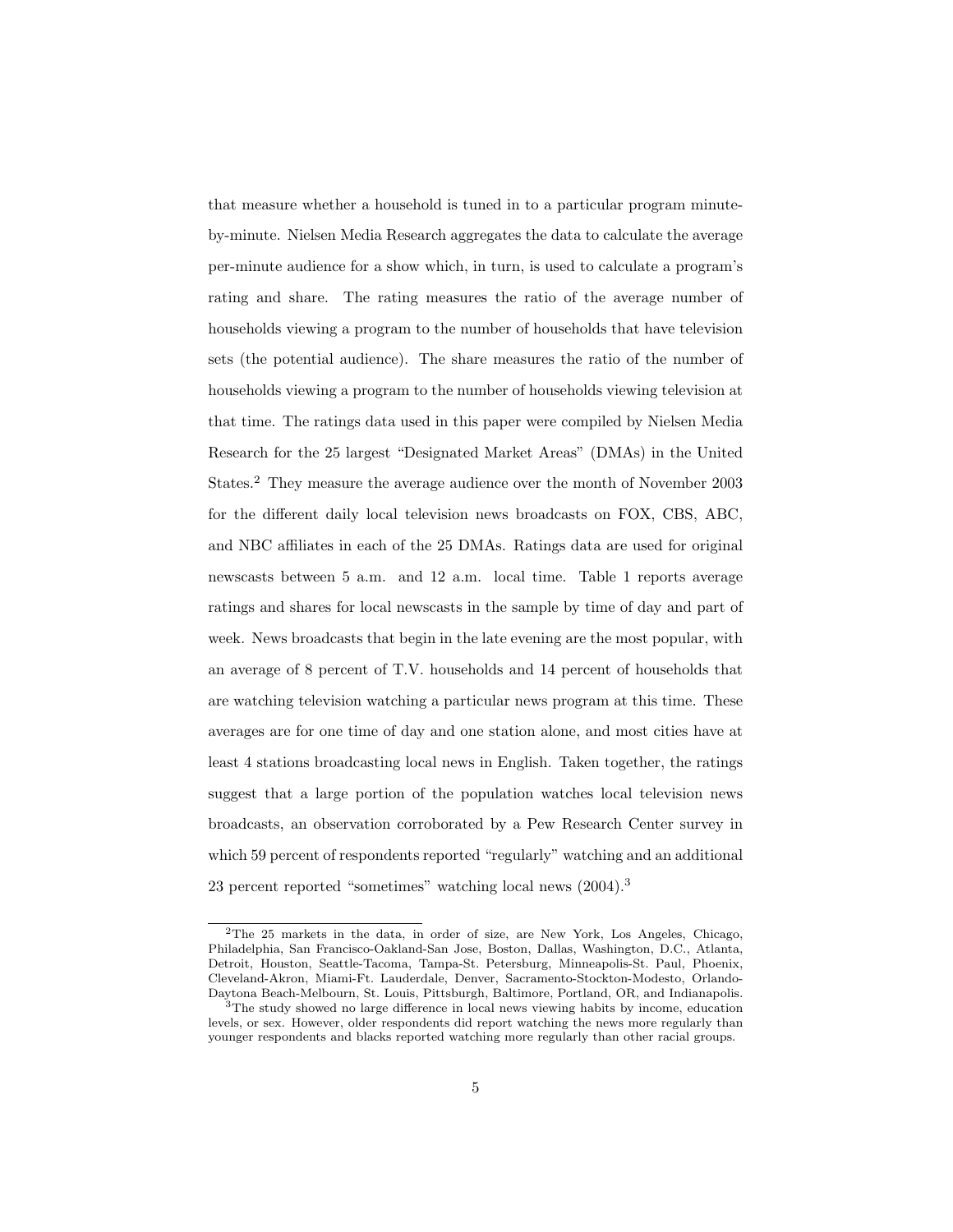Table 1: Average Ratings and Shares

|                           | Weekdays |       | Weekends |       |
|---------------------------|----------|-------|----------|-------|
| Local Start Time          | Rating   | Share | Rating   | Share |
| $5:00$ a.m. $-7:59$ a.m.  | 2.9      | 13    | 3.5      | 13    |
| $8:00$ a.m. $-10:59$ a.m. | 2.5      | 9     | 4.3      | 11    |
| 11:00 a.m. $-4:59$ p.m.   | 4.2      | 13    | 3.9      | 10    |
| $5:00$ p.m. $-8:59$ p.m.  | 6.4      | 12    | 5.5      | 10    |
| $9:00$ p.m. $-11:59$ p.m. | 7.9      | 14    | 6.7      | 12    |

\*Shares are reported as whole numbers in accordance with Nielsen Media Research policy.

#### Biographical Data

To accompany the ratings data, I collected information from the biographies and pictures of news teams that nearly every station makes available online and augmented this with information from newspaper reports, news broadcasts, press releases, and other sources of data on news staff. Using these sources, I made detailed notes on the characteristics of each of the thousands of on-air employees in the sample of stations. On-air jobs were divided into 4 categories: news anchor, sports anchor, weather anchor, and reporter. Each person's occupation was noted and the days and times at which the anchors regularly appear were also collected. Station employees sometimes have more than one of these job titles. Most commonly, a news anchor for one newscast may also be a general assignment reporter for others or a sports anchor might also be a sports reporter. In these cases, both titles were noted although the more senior position alone is coded for the purposes of summary statistics.

In addition to position, data were also collected on other characteristics of the on-air staff. If available, information was collected on origin (state native or not), first year at the station, first year of paid employment in television news, total number of stations an employee has worked for, approximate age range (20–29, 30–39, etc.), and highest degree obtained. Data were also collected on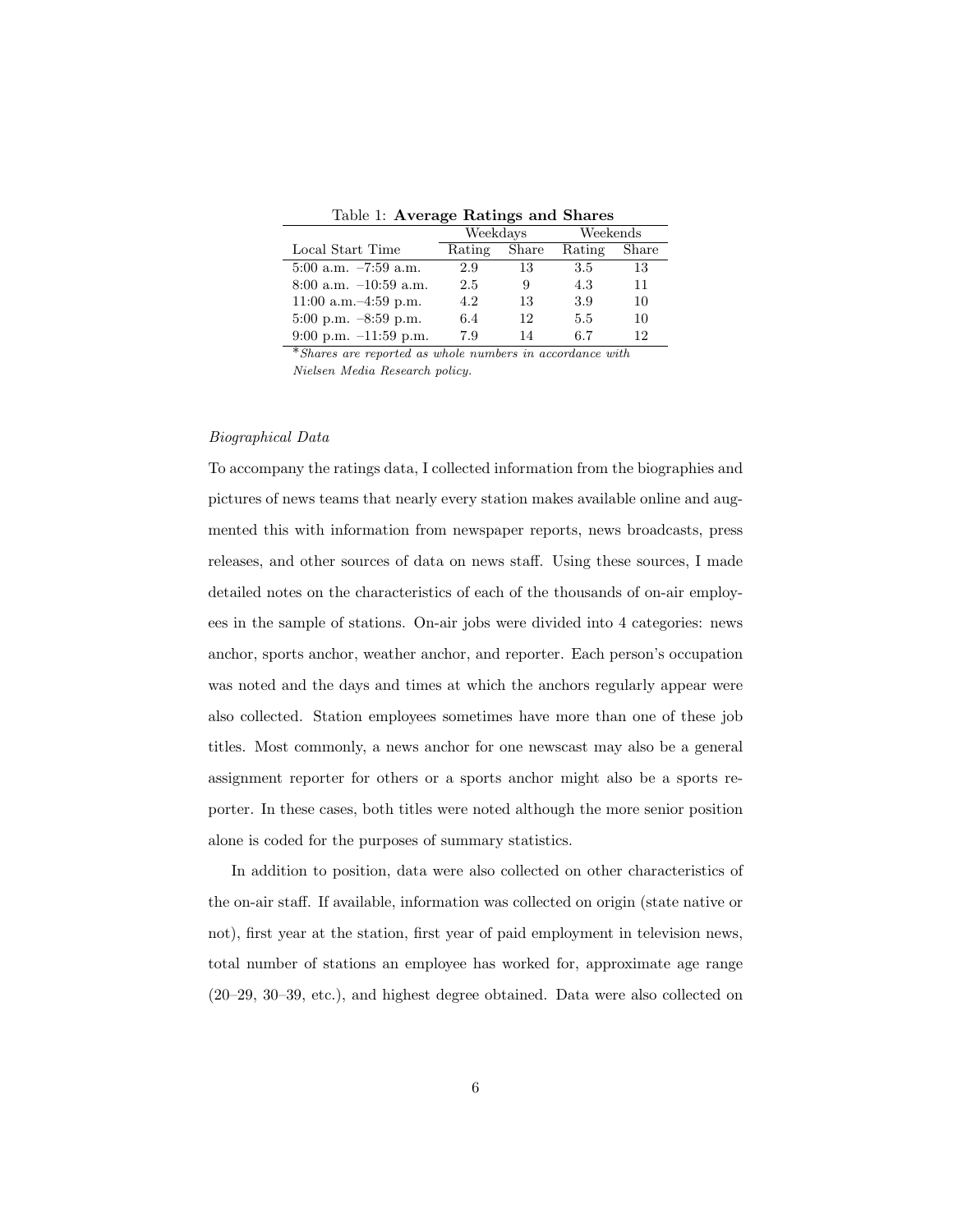the sex, race, hair color,<sup>4</sup> and ethnicity of each employee. Measures of race and ethnicity are obviously subjective. In general, an employee was considered to be white and non-Hispanic unless there was direct evidence to the contrary. In the majority of cases it appears that minorities are members of the various large national associations for minority journalists such as the National Association of Black Journalists. Membership in such an organization, mention of the person's race or origin, or clear visual evidence were used to decide if a person is black or Asian rather than white. "Hispanic" is an ethnic identifier rather than a racial characteristic but, in the interest of simplicity and because nearly all of the Hispanic journalists in the sample would have also been categorized as "white," Hispanics were entered as a separate racial category. As a result, each employee was classified as white, black, other, or Hispanic. All other races fall into the category of "other," which is referred to as "Asian" because of the 125 employees in this category, 2 were Native American and the remaining 123 were Asian.

Table 2 reports average characteristics of the on-air staff by race. Interestingly, minorities are more likely than whites to be a news anchor, a highly visible position. Also, fewer minorities, especially Hispanics and Asians, are male. Minorities also tend to be younger and more educated than their white counterparts. A final interesting pattern is that Hispanics and Asians tend to have less experience and tenure than whites and blacks, but to have worked at a similar number of stations, suggesting that they may change jobs more frequently.

#### Station Characteristics

In addition to providing ratings data, Nielsen Media Research also furnished data on the number of people and households in each DMA as well as breaking

<sup>&</sup>lt;sup>4</sup>An indicator of whether an employee was blond was created. This is likely just as subjective a measure as race, but I included it because I was curious to see if there was any evidence of preference for blonds.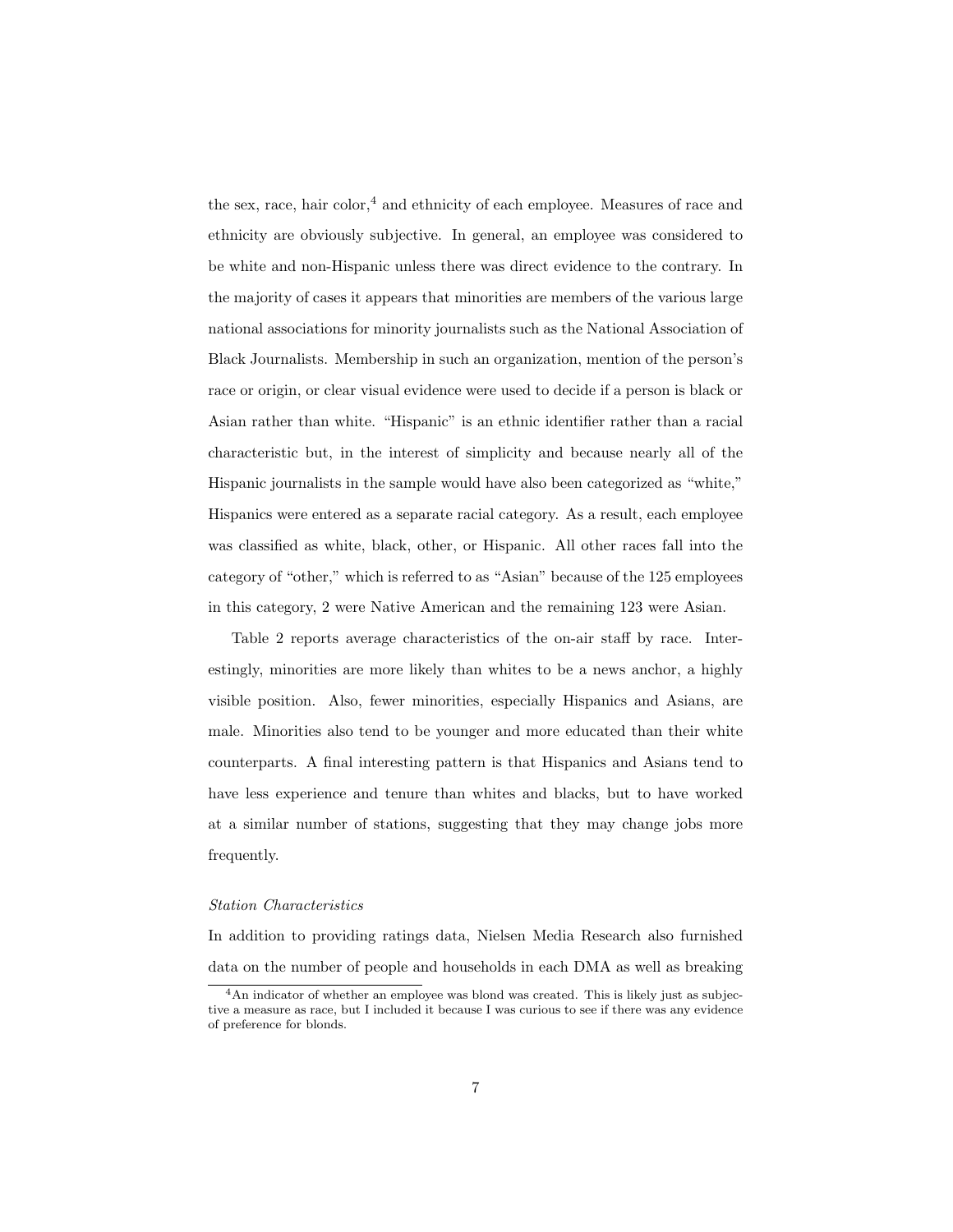|                                | White | Black | Hispanic | Asian   |
|--------------------------------|-------|-------|----------|---------|
| news anchor                    | 26.0  | 43.3  | 34.2     | 36.8    |
| weather anchor                 | 15.4  | 5.8   | 3.1      | $3.2\,$ |
| sports anchor                  | 7.2   | 9.2   | 3.7      | $3.2\,$ |
| reporter                       | 51.7  | 41.7  | 59.0     | 56.8    |
| male                           | 64.2  | 50.4  | 35.4     | 22.4    |
| age                            | 42.7  | 41.7  | 38.3     | 35.4    |
| state native                   | 25.0  | 19.7  | 42.9     | 21.6    |
| post-college degree            | 10.8  | 18.4  | 13.0     | 16.0    |
| vears at station               | 9.2   | 8.7   | 6.8      | 4.9     |
| years in local television news | 18.9  | 18.7  | 15.8     | 12.7    |
| number stations worked at      | 3.6   | 3.6   | 3.8      | 3.8     |
| number of observations         | 1850  | 381   | 161      | 125     |

Table 2: Average Characteristics of On-Air Staff

this down by age, sex, and black and Hispanic composition. In order to measure the Asian composition of the markets, data from the 2000 U.S. Census for each corresponding metropolitan area were used. Therefore, the average characteristics of each market are known, but ratings and shares were only made available as aggregate numbers and not broken down by these demographic groups. In addition, local television listings were used to add information on the number of stations in each DMA that broadcast local news in English, the number of stations that broadcast local news in Spanish, and a dummy variable indicating that the DMA has a 24-hour local news station.

Furthermore, the biographical information for each station was aggregated to calculate average characteristics of each station's on-air staff such as the percent who are black and the average tenure at the station. After matching anchors to time-slots, indicators of the characteristics of the anchor team that is specific to each broadcast were also included. However, because reporters do not tend to appear at regular times, they were not matched to specific broadcasts.

Information was also collected from each station's regional chapter of the Academy of Television, Arts, and Sciences, which have annual "Emmy Awards" for their respective regional stations. The awards process requires stations to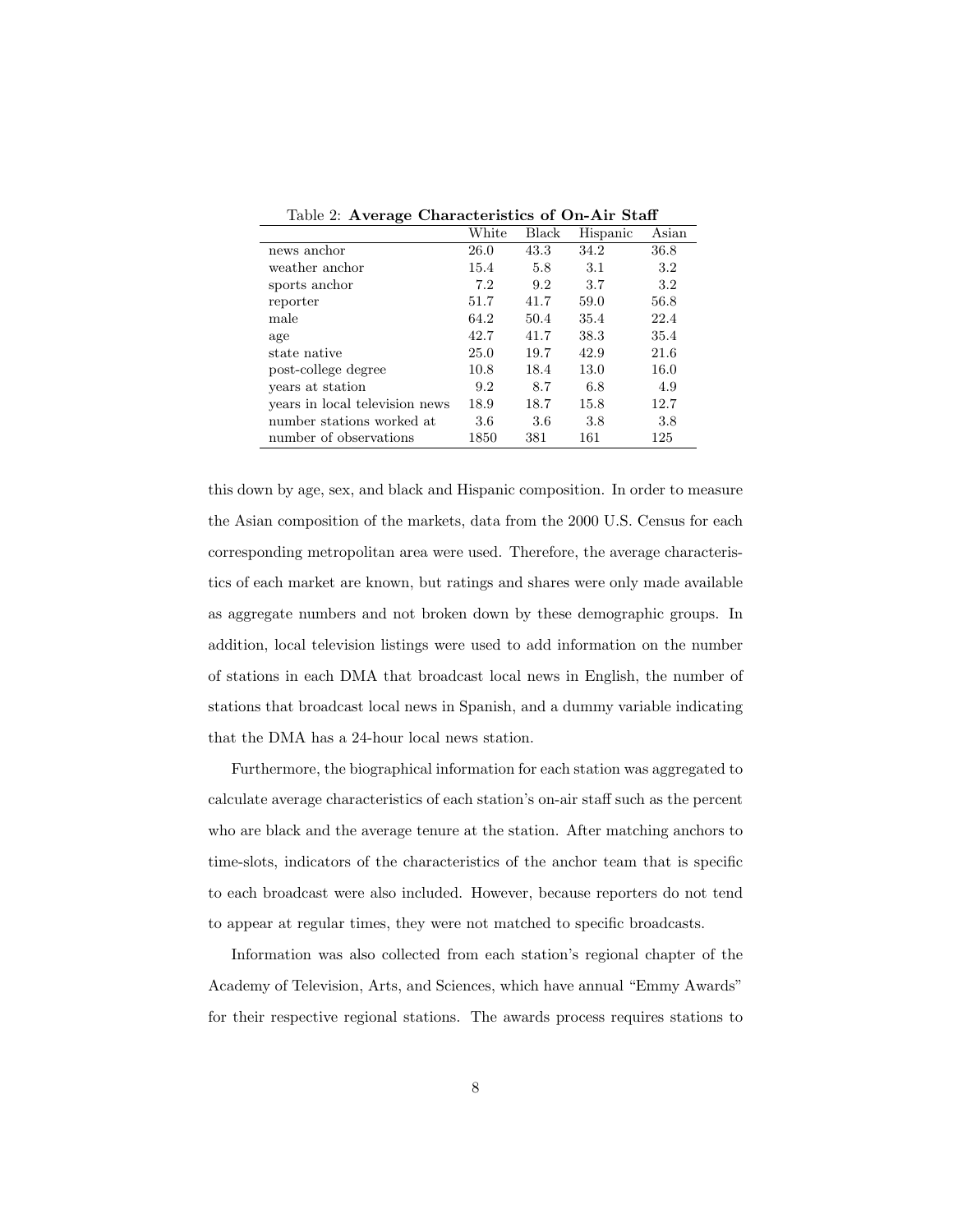submit news tapes for consideration for each category in which an award is granted and the station would like to be considered. The tapes are sent to another regional chapter (there are twenty in all) for review and winners are selected. There can be one, more than one, or no winner in a particular category. Emmy awards are used as a proxy for station quality. While the number of categories and the level of competition differs by region, fixed effects estimators which compare stations in the same market are used in later analyses, so this issue does not present a problem. For 23 of the 25 DMAs, data from the 2003 local Emmy awards were used. For New York City and Detroit, which did not have 2003 Emmy information available, data from the 2004 Emmy awards were used.

Of the 100 possible stations (4 per each of the 25 DMAs), 12 were dropped because they did not have local news programming or little or no biographical information was available, leaving 2, 569 biographical observations for 88 stations across 25 markets. These data were combined with the Nielsen ratings to leave 762 newscast observations. One observation might be the weekday 6 p.m. news on the NBC affiliate in Atlanta, Georgia, and another might be the weekend 11 p.m. news on another affiliate in the Seattle-Tacoma area. Each of these observations includes the show's average rating and share for November 2003 as well as characteristics of the market, demographic characteristics of the station's on-air employees and the anchors on that particular show, indicators of the amount of competitive programming at that time, controls for experience, and indicators of the quality of the station's local news programming. Table A.1 in the appendix presents a summary of all the basic variables in the data set.

The average station has about 29 on-air employees, with an average of 9 news anchors, 3 weather anchors, 2 sports anchors, and 15 reporters. Twenty-six percent of the on-air employees in this sample are minorities. This is somewhat larger than the 21 percent reported by Papper (2003) in his summary of the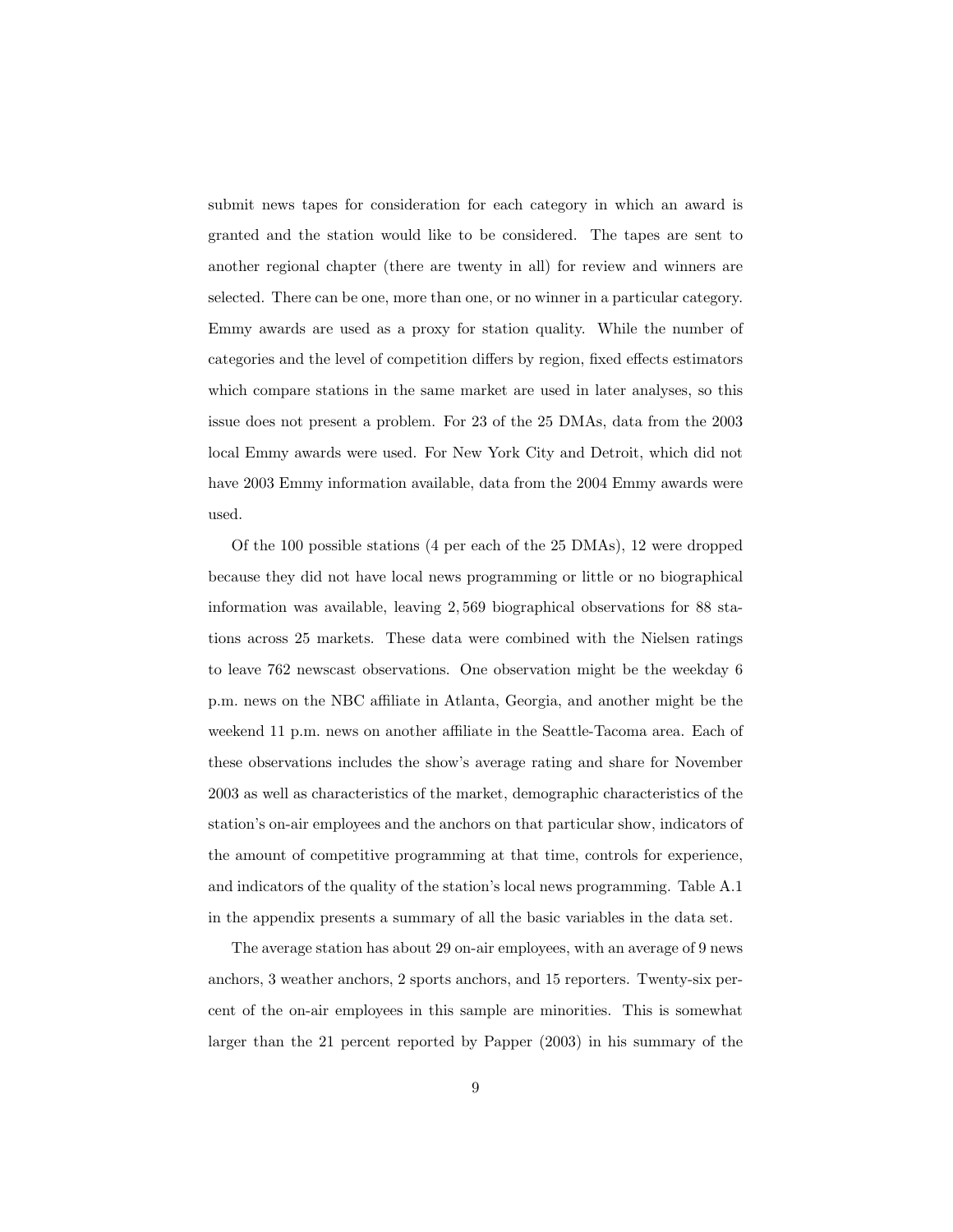|                 | Minority    | Minority       | Minority      |
|-----------------|-------------|----------------|---------------|
| Time/Week Part  | News Anchor | Weather Anchor | Sports Anchor |
| morning/mid-day | 0.61        | 0.06           | 0.96          |
| evening         | 0.51        | 0.13           | 0.40          |
| $difference*$   | 0.10        | $-0.06$        | 0.56          |
| weekend         | 0.47        | 0.16           | 0.57          |
| weekday         | 0.59        | 0.08           | 0.71          |
| $difference*$   | $-0.12$     | 0.08           | $-0.14$       |

Table 3: Proportion of Shows with a Minority Anchor

\*All sample proportion differences are significant at the 10% level.

RTDNA/Ball State University survey of news directors, but that could be explained by differences in samples. Specifically, the sample used here is only the 25 largest markets in the United States while Papper's results are based on more markets and different methodology.<sup>5</sup> It may simply be the case that stations in larger markets are more diverse than stations in smaller markets. While there is a large number of minorities appearing on-air at local news stations, the match between station composition and market demographics is closer for blacks and Asians than for Hispanics. Local stations have an average of 15 percent black employees while the average market is 12 percent black and an average of 5 percent Asian employees while the average market is 5 percent Asian. However, stations have an average of 6 percent Hispanic employees while the average market is 14 percent Hispanic. The difference could be an artifact of methodology: Hispanics may have been miscategorized more often than the other racial groups.<sup>6</sup>

While minority representation is fairly high, it is frequently suggested that minority journalists are relegated to the lower-rated time slots.<sup>7</sup> For each show,

<sup>5</sup>The RTNDA survey conducted by Papper asked station managers what percent of their staff are minority.

 $6$ The basic assumption when identifying either group was that a person was white unless "proven" otherwise. Under this rule, to be classified as Hispanic, a person had to have more than a Spanish surname; he or she had to be a member of an organization of Hispanic journalists, mention heritage in their biography, or have some other piece of clear evidence. In the case of blacks and Asians, visual evidence could frequently also be used, making them less likely to be incorrectly identified as white.

 $7$ For example, an article in the *St. Petersburg Times* reports that some minority journalists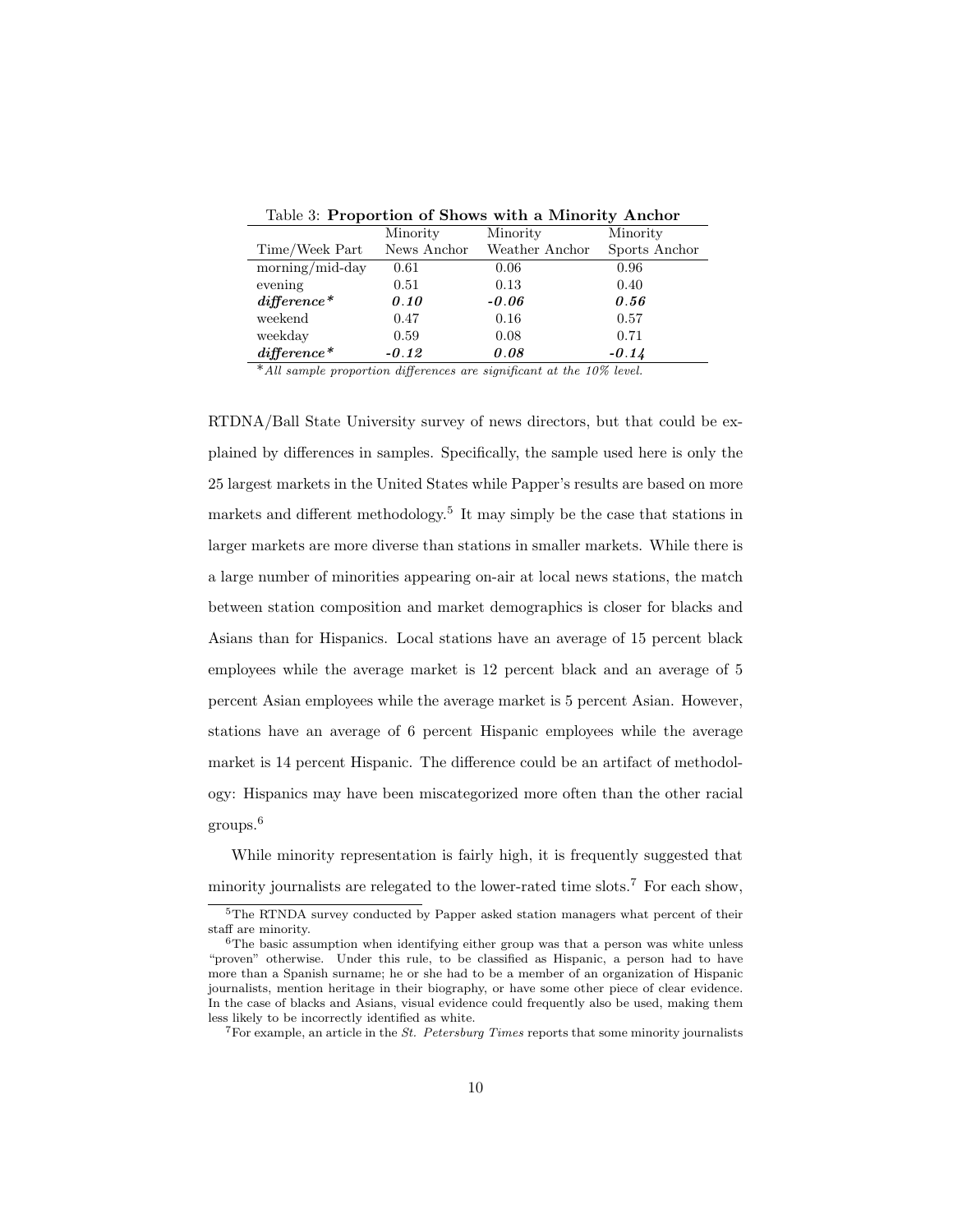indicators were constructed for the presence of at least one minority (black, Hispanic, or Asian) news anchor, a minority weather anchor, and a minority sports anchor. Table 3 summarizes the proportion of shows that have a minority anchor by time (morning/mid-day or evening) and part of week. The sample proportions suggest that morning news shows are 10 percent more likely to have at least one minority anchor than are evening newscasts, but that weekend newscasts are 12 percent less likely than weekday casts to have a minority anchor. This trend is reversed for minority weather anchors; weekend shows are more likely to have minority weather anchors, but so are evening shows. The results for news and weather anchors, therefore, do not offer consistent evidence that minorities are segregated to lower-rated slots. However morning and midday shows are 56 percent more likely and weekend shows are 14 percent less likely to have a minority sports anchor. This trend appears similar to that for news anchors, but, because many local sporting events take place on weekends, it is possible that the weekend sportscasts are actually more popular than weekday sportscasts.<sup>8</sup> If this is the case, then it would appear that minority sports anchors tend to be segregated to lower-rated slots.

While there is no conclusive evidence that minority anchors are segregated to lower-rated time slots, the possibility of such endogeneity in the relationship between race and ratings must be addressed. In order to measure the presence and magnitude of customer racial preferences, it is necessary to see the impact on ratings of an exogenous change in race. If the race of anchors is also affected by the rating a time slot can generally be expected to get, then estimates of customer discrimination against minorities could be biased upward. This possibility will be addressed in the econometric model.

refer to weekends as the "weekend ghetto" (Deggans, 2003).

<sup>8</sup>The assertion that weekend sportscasts may be more popular than weekday sportscasts is also supported by station scheduling of sports news and commentary. Local stations that have special news sections or news shows devoted to sports almost universally broadcast the additional coverage on weekends rather than weekdays.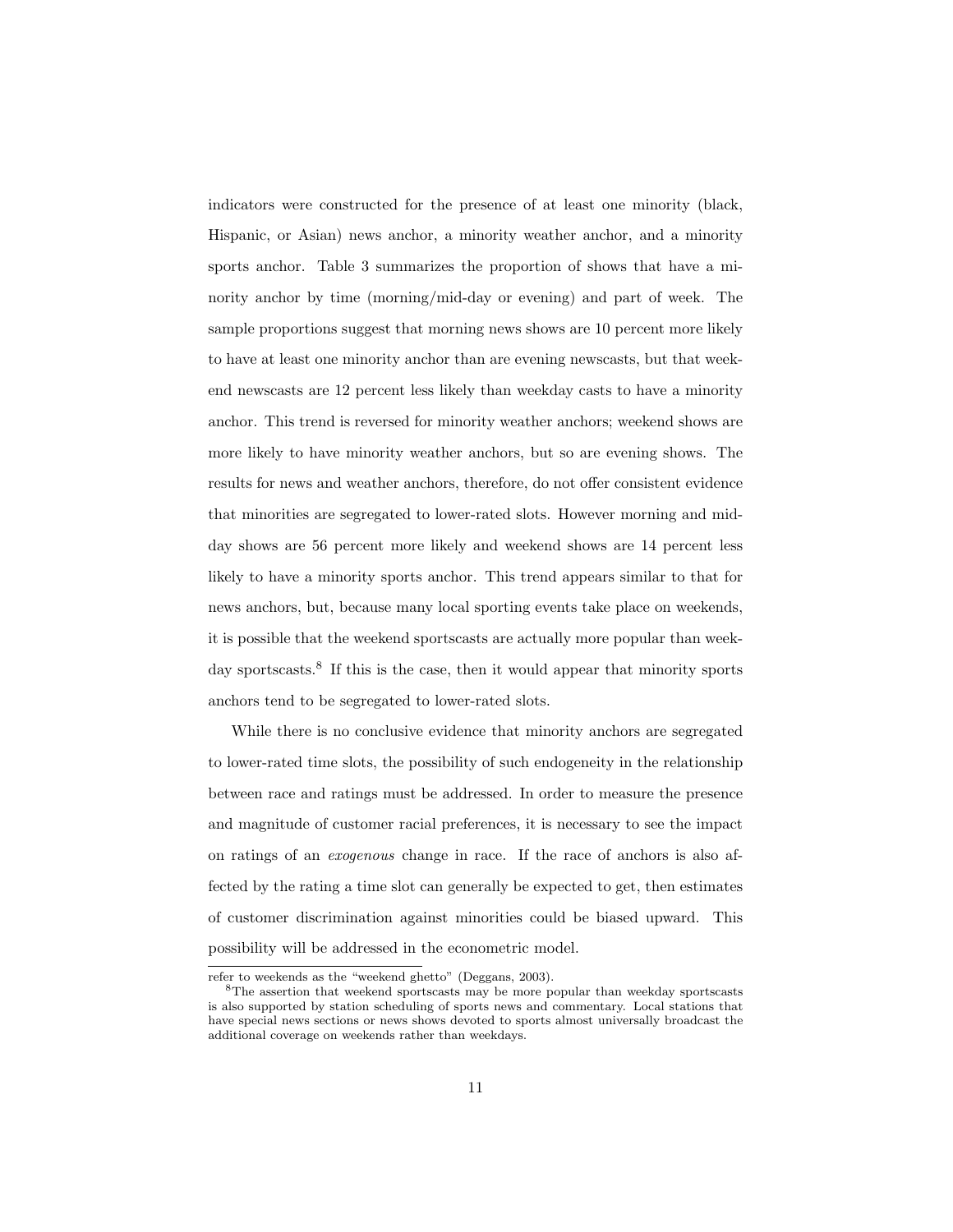Turning to the market as a whole, the data indicate that there is quite a bit of competition in the local news market relative, at least, to sports markets where there is frequently only one home team or only one game being televised on broadcast television. The average market has 6 stations that broadcast local news in English and 1 station broadcasting local news in Spanish, and about a third of the cities have a 24-hour local news station. Additionally, at the time of any given news broadcast there are an average of 3 broadcasts in English on the air (not including any broadcasts on 24-hour channels) and 0.3 broadcasts in Spanish. The presence of competition presents an opportunity to examine the strategic response of firms to the actions of their rivals.

So far I have shown that stations tend to have a quite a few minorities on-air and that there is not strong evidence that these minorities are relegated to less visible positions or time-slots. However, these aggregate statistics mask important intra-market differences. Table 4 reports the average differences between the largest and smallest station composition variables in a DMA and tests the hypothesis that this difference is equal to 0. For each of the four measures, the null can strongly be rejected.<sup>9</sup> On average, in each DMA the station with the highest number of minorities has 4 more minorities on staff than the station with the lowest. Similarly, the station with the highest minority composition (pctminority) has 12 percentage points more minorities than the station with the lowest minority composition. This indicates that the stations within a market area do not look alike: one station has significantly more minorities than another. Stations may be differentiating along racial lines, but there is nothing

<sup>9</sup>This test of the difference in sample proportions relies on a normal approximation of the binomial distribution. While it presents a simple way to illustrate the variation within markets, the actual sample sizes here are small enough that the law of large numbers on which the test relies does not hold. As an alternative, I assumed that the probability of hiring a black (Hispanic) at each station was equal to the percent of blacks (Hispanics) in the market. For each market, I then calculated the probability of seeing both a station with the minimum observed composition and a station with the maximum observed composition. Averaging the results across markets, this probability was 5.5 percent for blacks and 6.7 percent for Hispanics. So the results still indicate a significant difference between station composition.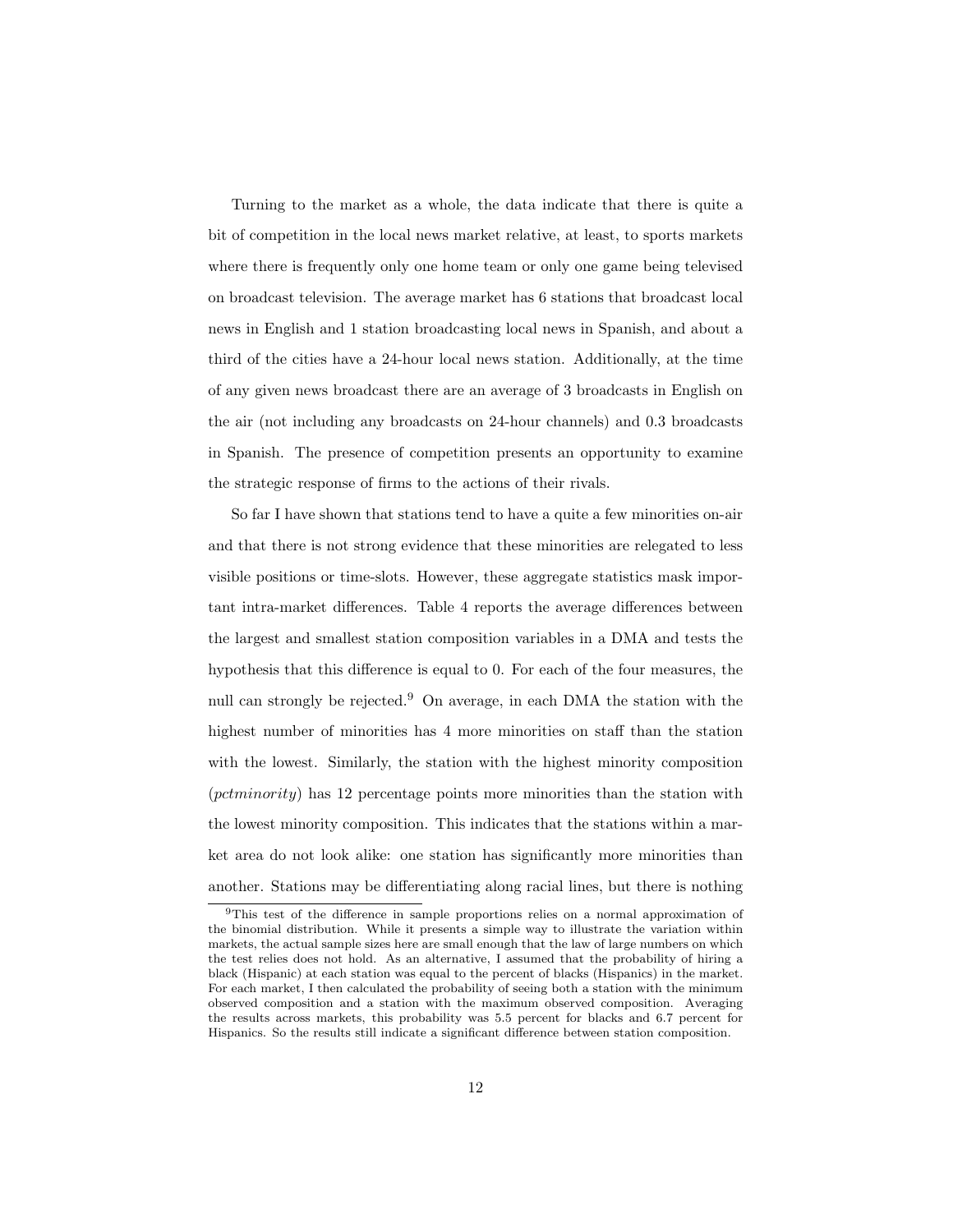| Table 4: Tests of Within-DMA Station Differences |      |                 |      |                |
|--------------------------------------------------|------|-----------------|------|----------------|
| $H_0$ :                                          |      | SA              |      | t-stat $P > t$ |
| $max(no\,minorities) - min(no\,minorities) = 0$  |      | 3.80 2.48 7.65  |      | < 0.001        |
| $max(no \ black) - min(no \ black) = 0$          |      | 2.32 1.41 8.25  |      | < 0.001        |
| $max(no\; hisp) - min(no\; hisp) = 0$            | 1.64 | 1.66            | 4.95 | < 0.001        |
| $max(pctminority) - min(pctminority) = 0$        |      | 11.98 7.46 8.03 |      | < 0.001        |

Table 4: Tests of Within-DMA Station Differences

in the existing customer discrimination theory that predicts or explains why this might happen.

## 3 Theoretical model of racial differentiation in response to customer discrimination

#### Basic model

Becker's (1957) well-known model of customer discrimination assumes that customers will interact with one employee when they purchase the output of a firm and that they act as though the price is marked up if that employee is black. He shows that, in equilibrium, firms will pay a lower wage to black employees and charge a lower nominal price for their output than for that of white employees. There is no implication for overall firm composition. In equilibrium, employers are indifferent between black and white employees; black employees have a lower marginal revenue product, but also have a lower marginal cost.

However, the assumptions that support this prediction are not always realistic. In many markets, local news being one, customers cannot interact with only a black or only a white employee. Rather, a customer will come into contact with many of a firm's employees. Incorporating this possibility into Becker's theoretical model, and using some of the tools of models of product differentiation, we will see that firms may, in fact, have a preference for the racial composition of their workforces.

Suppose that there are two possible groups from which a firm can hire em-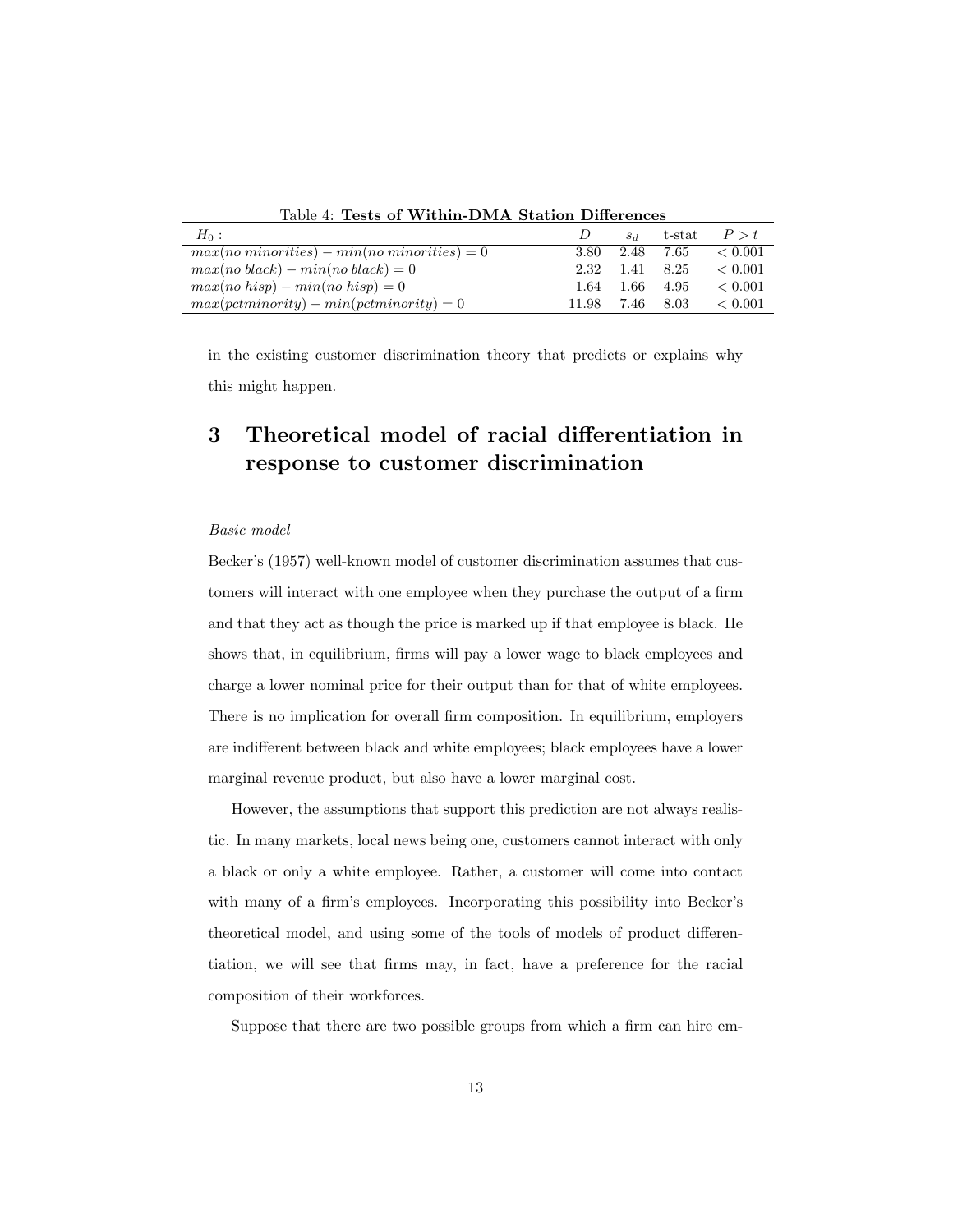ployees: minorities and non-minorities. Let  $m \in [0, 1]$  be the percentage of a firm's workforce that is composed of minorities. There are  $N$  consumers who each purchase one unit of output and have preferences over the racial composition of a firm so that consumer i behaves as if he paying  $P + d_i m$  for that unit when he buys it for price  $P$  from a firm with racial composition  $m$ . The discrimination coefficient,  $d_i$ , is distributed uniformly over [L, H]. Note in particular that if  $L < 0$  some consumers have a preference for interacting with minorities.

Assume that there are two firms in this market and that each can choose the racial composition of its workforce and the price that it will charge for its output. This set-up is quite similar to that of a Hotelling-type model of product differentiation and will be solved as a two-stage game in which the firms first choose racial composition simultaneously and then, given the composition choices, choose prices.<sup>10</sup> To solve for the Nash equilibrium, we work in reverse: we first see what the equilibrium prices are for fixed composition and then solve for the optimal composition given these prices.

Assume, then, that Firm 1 and Firm 2 have fixed racial compositions  $\overline{m}_1$ and  $\overline{m}_2$ , respectively, and, without loss of generality, that  $\overline{m}_1 < \overline{m}_2$ . Then consumer *i* will buy from Firm 1 if  $p_1 + d_i \overline{m}_1 < p_2 + d_i \overline{m}_2$ . Relying on the uniform distribution of  $d_i$ , we can derive the demand for output from each firm:

$$
D_1(p_1, p_2) = \left(\frac{N}{H - L}\right) \left(H - \frac{p_2 - p_1}{\overline{m}_1 - \overline{m}_2}\right)
$$
 (1)

and

<sup>10</sup>There is, however, a key difference between the model presented here and a standard model of product differentiation. In the standard set-up, the distribution of customer tastes lies in the same space on which the firms locate. However, rather than assuming that each consumer has an ideal employee racial composition and that there is a uniform distribution of this ideal, I assume that consumers are either prejudiced  $(d_i > 0)$  or not prejudiced  $(d_i < 0)$ and that it is the intensity of this preference that varies. I find this specification to be more plausible as well as in keeping with previous work on discrimination. Moreover, this model's prediction of differentiation holds for a wide variety of functional forms for the consumer's price function. A similar prediction is found with a standard differentiation model with quadratic transportation costs but, as has been demonstrated, the results are sensitive to the functional form of costs.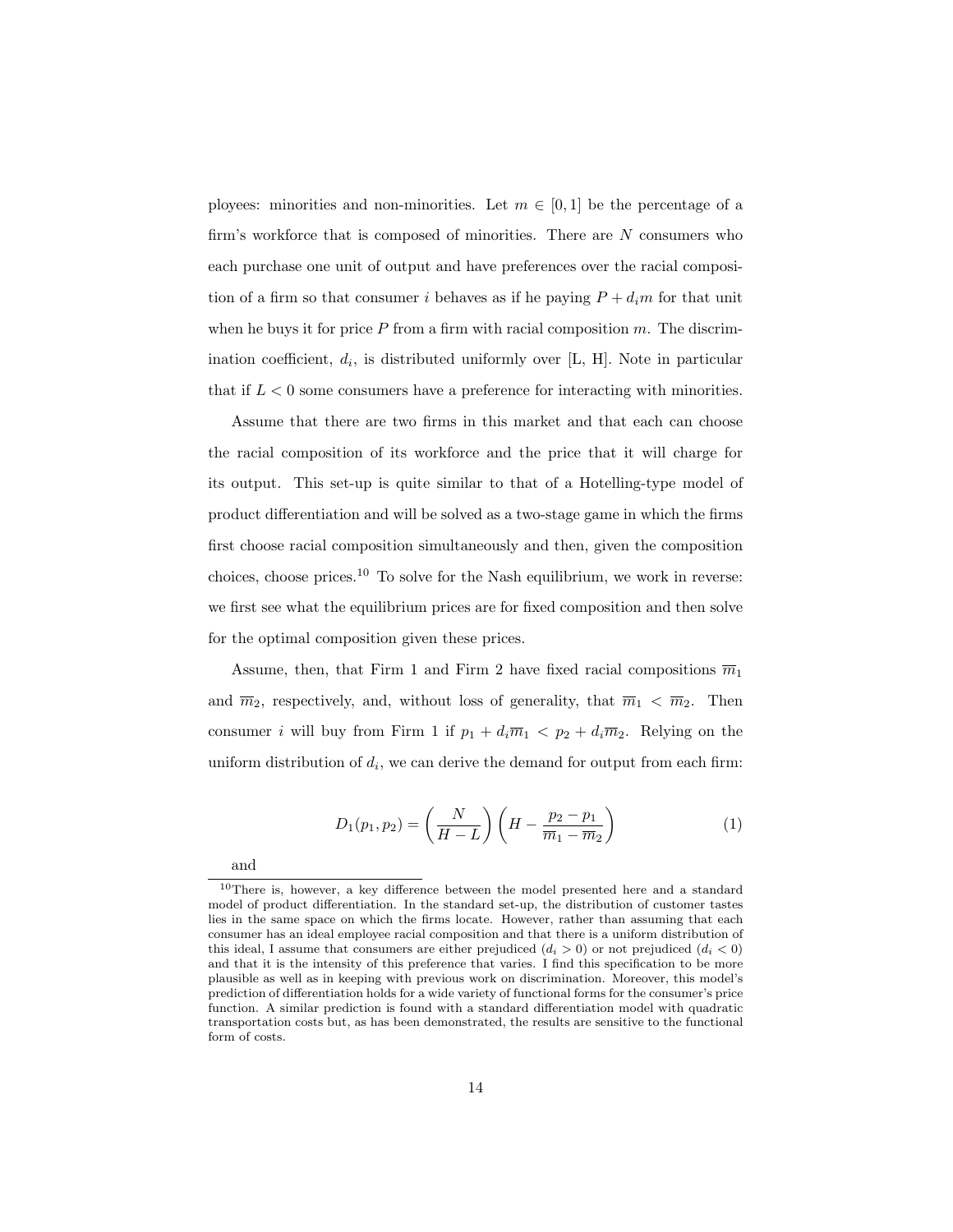$$
D_2(p_1, p_2) = \left(\frac{N}{H - L}\right) \left(\frac{p_2 - p_1}{\overline{m}_1 - \overline{m}_2} - L\right).
$$
 (2)

Each firm faces the same constant cost  $c$  per unit of output. Then Firm  $i$ chooses its price to maximize total profits given by

$$
\Pi_i = (p_i - c)D_i(p_i, p_{-i}).\tag{3}
$$

Maximizing this function for each firm and solving for the Nash equilibrium prices, we obtain

$$
p_1^*(\overline{m}_1, \overline{m}_2) = c + \frac{1}{3}(L - 2H)(\overline{m}_1 - \overline{m}_2)
$$
 (4)

and

$$
p_2^*(\overline{m}_1, \overline{m}_2) = c + \frac{1}{3}(2L - H)(\overline{m}_1 - \overline{m}_2).
$$
 (5)

Moving to the choice of composition given the optimal prices, each firm will choose  $m$  to maximize the reduced-form profit function

$$
\Pi^{i}(m_1, m_2) = [p_i^{*}(m_1, m_2) - c]D_i[m_1, m_2, p_1^{*}(m_1, m_2), p_2^{*}(m_1, m_2)].
$$
 (6)

Noting that in the Stage 1 maximization problem each firm sets  $D_i + (p_i$  $c)\partial D_i/\partial p_i=0$  and using the envelope theorem,

$$
\frac{d\Pi_1}{dm_1} = (p_1^* - c) \left( \frac{\partial D_1}{\partial m_1} + \frac{\partial D_1}{\partial p_2} \frac{\partial p_2}{\partial m_1} \right)
$$
(7)

and

$$
\frac{d\Pi_2}{dm_2} = (p_2^* - c) \left( \frac{\partial D_2}{\partial m_2} + \frac{\partial D_2}{\partial p_1} \frac{\partial p_1}{\partial m_2} \right). \tag{8}
$$

Solving the two maximization problems,

$$
\frac{d\Pi_1}{dm_1} = \frac{N}{9} \left[ \frac{(L-2H)^2}{L-H} \right] < 0 \tag{9}
$$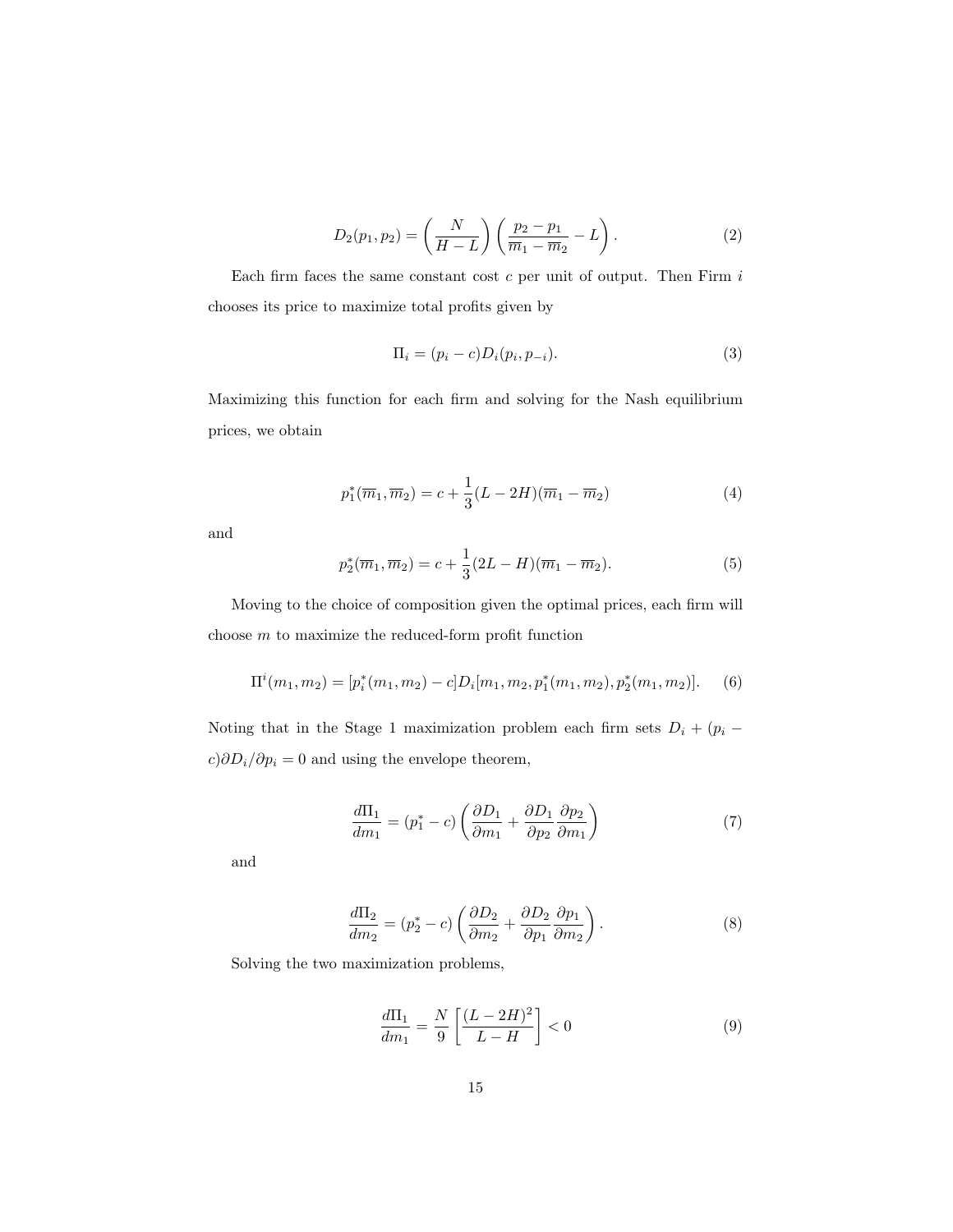and

$$
\frac{d\Pi_2}{dm_2} = \frac{N}{9} \left[ \frac{(2L - H)^2}{H - L} \right] > 0.
$$
\n(10)

So, in equilibrium,  $m_1^* = 0$  and  $m_2^* = 1$ ; that is, Firm 1 will always choose to have a workforce that is all non-minority while Firm 2 will be made up solely of minorities. The equilibrium price differential will depend on the distribution of tastes. If  $L > 0$ , then Firm 2, which is all minority, will charge a lower price than Firm 1, which is all white. However, if L and H are sufficiently low  $(H < -L)$ so that there is a relatively large number of consumers with preferences for minorities relative to those who are prejudiced against them, Firm 2 will charge a higher price than Firm 1.

This model of racial differentiation has implications for what we might see empirically. Firms will want to differentiate by racial composition in order to gain control of certain segments of the market. The equilibrium relationship between racial composition and demand depends on the distribution of consumer preferences. In the case where  $H < -L$ , that is in which there are more consumers who prefer minorities than do not, firms with low minority composition will charge less and have lower demand than their rivals. But if  $H > -L$ , that is if more consumers are prejudiced against minorities than prefer them, then firms with low minority composition will cater to the most prejudiced consumers and will charge more and have greater demand than their competitors. Moreover, the response of demand to changes in firm composition would be different for the different firm types. For instance, in the case where all consumers are prejudiced, we could see a more sharp decline in demand in response to an increase in minorities for low-minority firms than for high minority firms which cater to the less-prejudiced customers.

#### Incorporating costs of altering racial composition

One potential shortcoming of this theoretical model is that the prediction of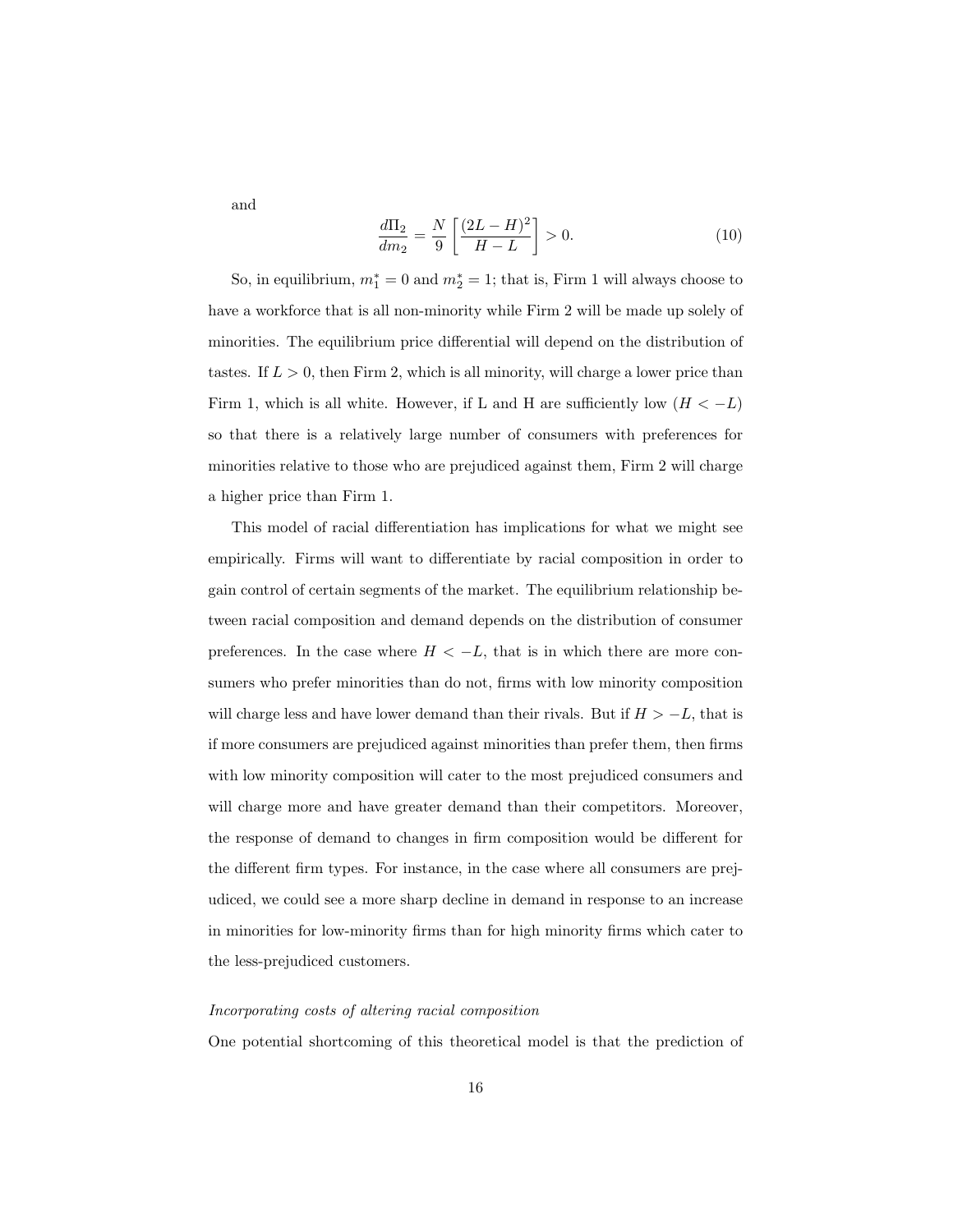maximal product differentiation seems extreme. Given the presence of equal employment opportunity (EEO) laws and racial differentials in labor supply, it may be quite expensive for firms to differentiate completely. To incorporate this possibility, suppose that Firm  $i$  incurs an additional cost of altering its racial composition from arbitrary level  $R$  which might be, for instance, the racial composition of the market as a whole. This cost could be the result of increasing the risk of lawsuits under EEO laws or of increasing search costs as a firm attempts to find minorities to fill all of its slots. Given quadratic costs of adjusting racial composition, Firm i's profit function is

$$
\Pi_i = (p_i - c)D_i(p_i, p_{-i}) - (m_i - R)^2.
$$
\n(11)

This cost of altering racial composition does not affect the demand functions or firm i's best response price function, but does alter its location decision. Now the Nash equilibrium compositions are:

$$
m_1^* = \max\left[0, R - \frac{1}{18} \left(\frac{N}{H - L}\right) (2H - L)^2\right] \in [0, 1]
$$
 (12)

and

$$
m_2^* = \min\left[R + \frac{1}{18}\left(\frac{N}{H - L}\right)(2L - H)^2, 1\right] \in [0, 1].\tag{13}
$$

So, if there is a cost of adjusting composition, the firms will differentiate, but not necessarily completely. The equilibrium distance between them depends on the size of the population and the tastes of consumers. Note that

$$
\frac{dm_1*}{dN} = -\frac{1}{18} \frac{(2H - L)^2}{H - L} \le 0\tag{14}
$$

and

$$
\frac{dm_2*}{dN} = \frac{1}{18} \frac{(2L - H)^2}{H - L} \ge 0
$$
\n(15)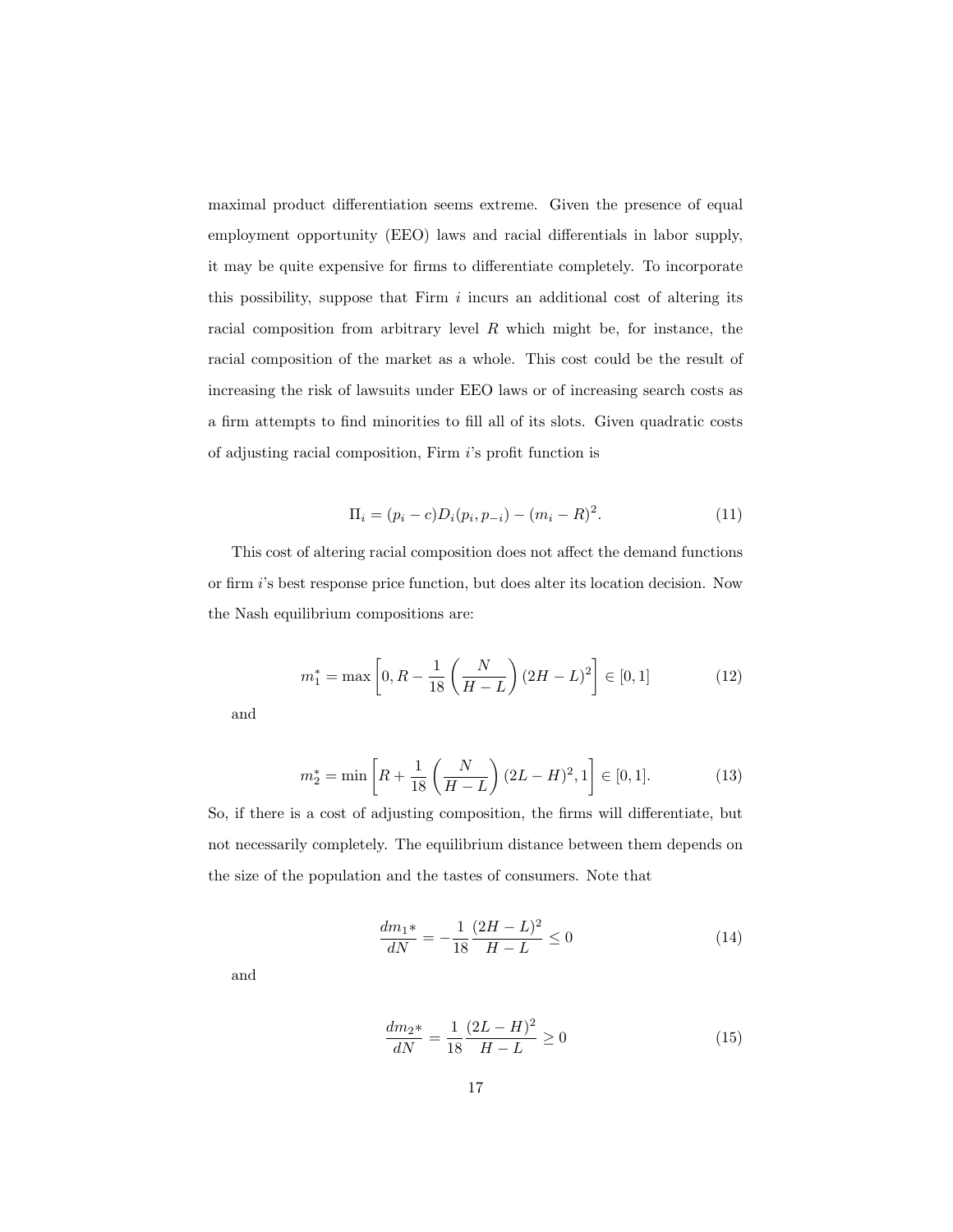So, as the population size, N, grows, the degree of separation increases. However, the comparative statics for consumer preferences are not straightforward. The effect of changes in  $L$  and  $H$  on product differentiation depends on the size and sign of L and H.

## 4 Analysis of Station Composition and Customer Preferences

I will first look at firm racial composition to see if the characteristics of competitors are negatively related, and I will then look at the effect of these characteristics on demand to see if it is consistent with the model of product differentiation.

#### Racial Composition of Employees

The theoretical model presented in the preceding section suggests that a station's racial composition is negatively correlated with the composition of the other stations in the market. But it can also depend on employer discrimination and the demographic characteristics of the market. The characteristics of the market are not so important as a measure of the potential labor pool, but rather because of how they interact with EEO laws.<sup>11</sup> While the rules and enforcement of EEO laws in the local television industry have changed over previous decades, since their enactment in 1967, station racial composition has generally been compared to the composition of the surrounding market.

In order to analyze the determinants of employee composition, I use the station-level data to estimate random effects regressions of racial and gender composition (pctblack, pcthispanic, pctasian, pctfemale) and age composition (age, the average age of on-air employees at a station) that allow for possible correlation of the error terms within markets. Explanatory variables include

<sup>11</sup>Journalists appear to move easily and frequently between markets. In this sample, the average journalist has worked at 4 stations and at the average station only a quarter of employees are natives of that state.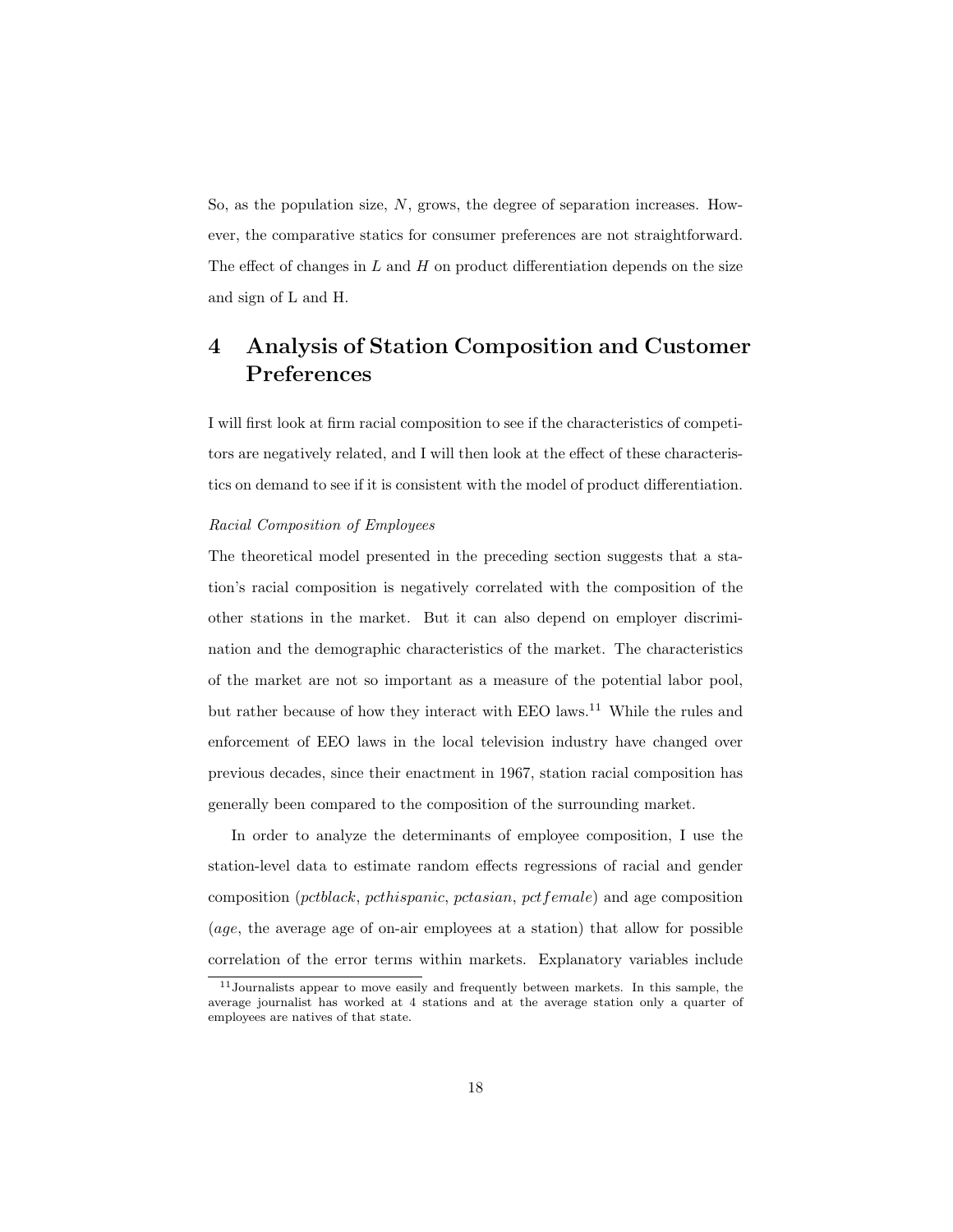station and market characteristics.<sup>12</sup>

A potential concern is that the right-hand-side variable measuring the average composition of competing stations may be correlated with unobserved market characteristics. Consider, for instance, the regression for station black composition:

$$
petblack = \alpha_1 + dmapctblack \alpha_2 + (other\ stat\ petblack) \alpha_3 + X\alpha_4 + \epsilon \quad (16)
$$

where **X** contains additional station and market characteristics listed in Table 5. The theoretical model predicts that  $\alpha_3$ , the coefficient on the average composition of competing stations, should be negative. However, any unobserved market characteristics that influence the composition of other stations should also influence the composition of the observed station. For instance, suppose that stations in more educated markets are more likely to hire minorities. Because education is not observed,  $\alpha_3$  will be biased upward. In fact, any unobserved market characteristic that influences station composition should have a similar effect for all stations. Therefore, to the extent that negative correlation is observed in the presence of unobserved market characteristics, this only bolsters the results.

However, an endogeneity problem remains due to the fact that racial composition regressions represent a system for each market in which the composition of station  $i$  is determined by the average composition of the remaining stations in the market. The appendix presents a brief derivation of the statistical properties of the estimator of  $\alpha_3$  in such a system. In the case of positive correlation

<sup>12</sup>A negative binomial count model for the actual number of employees from any one group was also estimated as was a truncated dependent variable model. Both yielded similar results. Another possibility is that there is substitution between worker types. That would suggest a system of equations with endogenous dependent variables, but no instrument suggests itself for identifying these variables. However, in that case, omitting measures of the station composition from the right hand side as done here could lead to bias. If, for instance, black and Hispanic workers are substitutes, then anything that tends to increase demand for one group will decrease the demand for the other group. This possibility should be kept in mind when interpreting the results.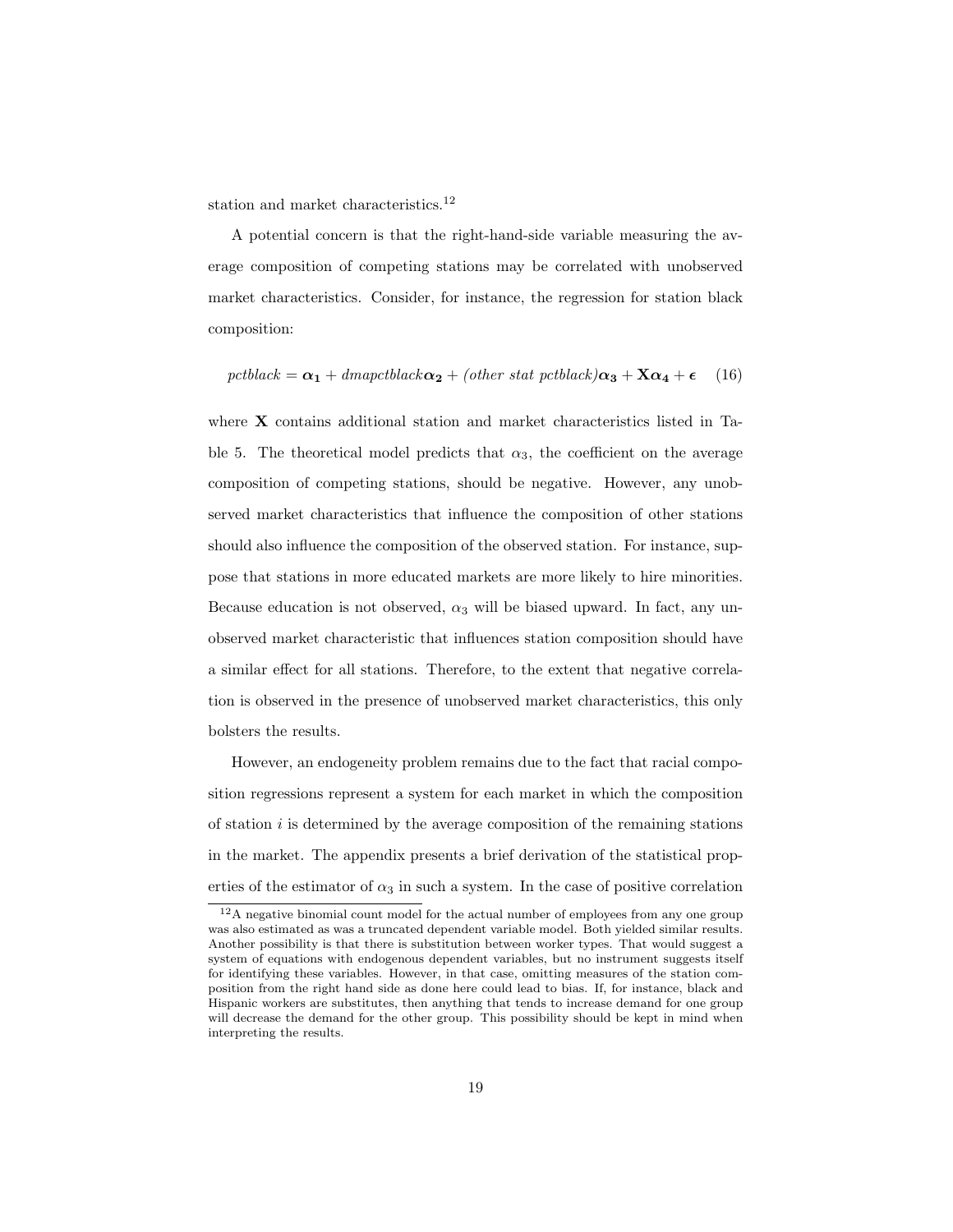between the error terms (as seems likely), the probability of rejection for a negative coefficient estimate is not overstated. However, it is possible that if the relationship between station compositions is positive and very large, the expected value of the estimate could be negative. For this reason, I proceed with the racial composition regressions but note that, while a significant negative estimate is likely to indicate a true negative correlation between composition, the magnitude of the effect will be biased.

Table 5 reports the results of the five regressions. There is not much evidence of discrimination by employers. An indicator that a station has a minority station manager and/or news director, minmanager, was included in order to see if the race of managers has any relationship with the race of employees. For instance, white managers may discriminate against black employees while black managers may not.<sup>13</sup> However, the coefficient is positive and significant only in the sex regression, indicating that minority managers are positively correlated with female employees. An indicator that a station has a female manager was also included, but the coefficient is not significant in any of the regressions.<sup>14</sup> It is possible that station managers and news directors do not bear all of the burden of hiring decisions. But in this case, one would expect that there would be a positive correlation between the characteristics of managers and on-air staff because both are employees subject to the same employer discrimination. That there is not strong evidence of this only further supports the conclusion that employer discrimination does not play a role

<sup>13</sup>Antonovics and Knight (2004), for example, use evidence from traffic stops in Boston to show that police officers are more likely to conduct a search if the driver is of another race, suggesting that racial preferences vary by race.

<sup>&</sup>lt;sup>14</sup> Because it was especially difficult to collect information on the characteristics of station managers, the race of the station manager or news director is only known for 49 of the 88 stations. Hence, the coefficient on minmanager is actually comparing the impact of a minority manager relative to a white manager or to a manager of unknown race. This could be the source of the lack of significance in the remaining 3 regressions. However, the results are similar if a dummy indicating that manager race was not observed is included. Because manager names were more readily available than biographies and pictures, the sex of managers was identified at 79 of the 88 stations.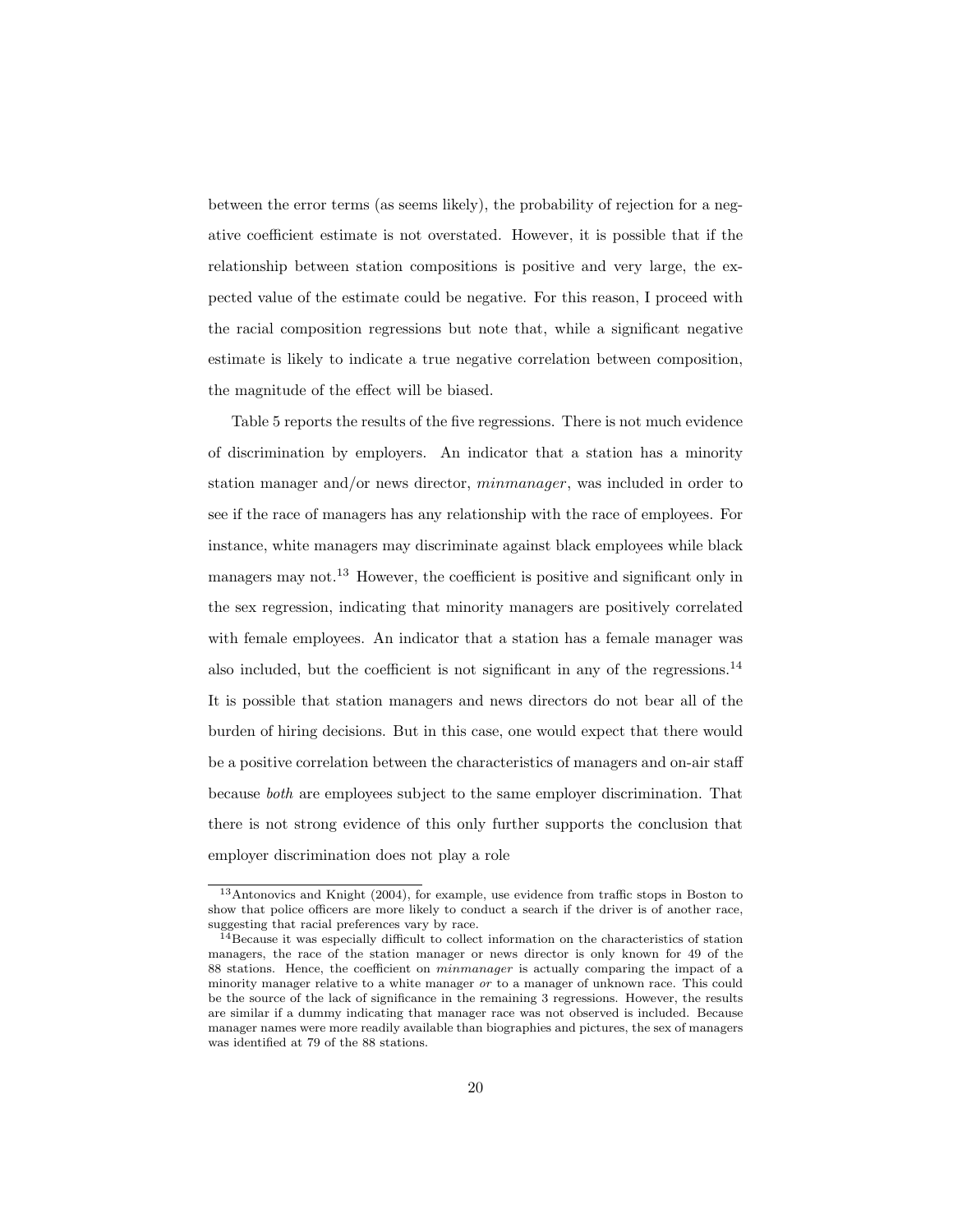|                                                  |                                                                                                                                                                                                                                                                                                                                                                                                                                        |                                                                                                                                                                                                                                                                                                               |                                                                    |                                                                                              |                                                                                                                                                                                                                                                                                                                   |                                                                                                                                                                                                                                                                                                               | dep. variables: station percent black, Hispanic, Asian and female and mean age<br>abie o: Random Enecis Racial Composition Regressions |                                                |                                                                                                                                                                                                                                                                                   |                                                                                                                                                                                                                                                                                                               |
|--------------------------------------------------|----------------------------------------------------------------------------------------------------------------------------------------------------------------------------------------------------------------------------------------------------------------------------------------------------------------------------------------------------------------------------------------------------------------------------------------|---------------------------------------------------------------------------------------------------------------------------------------------------------------------------------------------------------------------------------------------------------------------------------------------------------------|--------------------------------------------------------------------|----------------------------------------------------------------------------------------------|-------------------------------------------------------------------------------------------------------------------------------------------------------------------------------------------------------------------------------------------------------------------------------------------------------------------|---------------------------------------------------------------------------------------------------------------------------------------------------------------------------------------------------------------------------------------------------------------------------------------------------------------|----------------------------------------------------------------------------------------------------------------------------------------|------------------------------------------------|-----------------------------------------------------------------------------------------------------------------------------------------------------------------------------------------------------------------------------------------------------------------------------------|---------------------------------------------------------------------------------------------------------------------------------------------------------------------------------------------------------------------------------------------------------------------------------------------------------------|
|                                                  |                                                                                                                                                                                                                                                                                                                                                                                                                                        | pctblack                                                                                                                                                                                                                                                                                                      | pethispanic                                                        |                                                                                              | pctasian                                                                                                                                                                                                                                                                                                          |                                                                                                                                                                                                                                                                                                               | pctfemale                                                                                                                              |                                                | age                                                                                                                                                                                                                                                                               |                                                                                                                                                                                                                                                                                                               |
|                                                  | coef                                                                                                                                                                                                                                                                                                                                                                                                                                   | <b>Se</b>                                                                                                                                                                                                                                                                                                     | coef                                                               | $\rm{se}$                                                                                    | coef                                                                                                                                                                                                                                                                                                              | Se                                                                                                                                                                                                                                                                                                            | coef                                                                                                                                   | $\frac{6}{5}$                                  | $\mathop{\rm coef}\nolimits$                                                                                                                                                                                                                                                      | $\frac{6}{5}$                                                                                                                                                                                                                                                                                                 |
| constant                                         | 11.30                                                                                                                                                                                                                                                                                                                                                                                                                                  | 118.07                                                                                                                                                                                                                                                                                                        | $-108.32$                                                          | 72.26                                                                                        | 47.79                                                                                                                                                                                                                                                                                                             | 83.21                                                                                                                                                                                                                                                                                                         | $-412.69$                                                                                                                              | 144.99                                         | 46.41                                                                                                                                                                                                                                                                             | 67.65                                                                                                                                                                                                                                                                                                         |
| Market Chars                                     |                                                                                                                                                                                                                                                                                                                                                                                                                                        |                                                                                                                                                                                                                                                                                                               |                                                                    |                                                                                              |                                                                                                                                                                                                                                                                                                                   |                                                                                                                                                                                                                                                                                                               |                                                                                                                                        |                                                |                                                                                                                                                                                                                                                                                   |                                                                                                                                                                                                                                                                                                               |
| dma pctblack                                     |                                                                                                                                                                                                                                                                                                                                                                                                                                        | 0.25                                                                                                                                                                                                                                                                                                          |                                                                    |                                                                                              |                                                                                                                                                                                                                                                                                                                   |                                                                                                                                                                                                                                                                                                               |                                                                                                                                        |                                                |                                                                                                                                                                                                                                                                                   | 0.14                                                                                                                                                                                                                                                                                                          |
| dma pethispanic                                  |                                                                                                                                                                                                                                                                                                                                                                                                                                        | 0.23                                                                                                                                                                                                                                                                                                          |                                                                    |                                                                                              |                                                                                                                                                                                                                                                                                                                   | $\frac{3.18}{0.16}$                                                                                                                                                                                                                                                                                           |                                                                                                                                        | $\frac{0.31}{0.28}$                            |                                                                                                                                                                                                                                                                                   |                                                                                                                                                                                                                                                                                                               |
| dmapctasian                                      |                                                                                                                                                                                                                                                                                                                                                                                                                                        | 0.30                                                                                                                                                                                                                                                                                                          |                                                                    |                                                                                              |                                                                                                                                                                                                                                                                                                                   |                                                                                                                                                                                                                                                                                                               |                                                                                                                                        | 0.37                                           |                                                                                                                                                                                                                                                                                   |                                                                                                                                                                                                                                                                                                               |
| dma pctfemale                                    | $\begin{array}{cccccccccc} \mathbf{5} & \mathbf{2} & \mathbf{3} & \mathbf{3} & \mathbf{4} & \mathbf{5} & \mathbf{6} \\ \mathbf{5} & \mathbf{2} & \mathbf{3} & \mathbf{3} & \mathbf{4} & \mathbf{3} & \mathbf{6} & \mathbf{6} \\ \mathbf{4} & \mathbf{5} & \mathbf{5} & \mathbf{5} & \mathbf{5} & \mathbf{5} & \mathbf{6} & \mathbf{6} \\ \mathbf{5} & \mathbf{6} & \mathbf{5} & \mathbf{5} & \mathbf{5} & \mathbf{6} & \mathbf{6} & \$ | 06.1                                                                                                                                                                                                                                                                                                          |                                                                    |                                                                                              |                                                                                                                                                                                                                                                                                                                   | $\frac{21}{1.33}$                                                                                                                                                                                                                                                                                             | $-0.543$<br>$-1.543$<br>$-1.543$<br>$-1.543$<br>$-1.563$<br>$-1.563$<br>$-1.567$                                                       | 2.33                                           | $\begin{array}{ccccccccc}\n0.86 & 0.88 & 0.88 & 0.88 & 0.88 & 0.88 & 0.88 & 0.88 & 0.88 & 0.88 & 0.88 & 0.88 & 0.88 & 0.88 & 0.88 & 0.88 & 0.88 & 0.88 & 0.88 & 0.88 & 0.88 & 0.88 & 0.88 & 0.88 & 0.88 & 0.88 & 0.88 & 0.88 & 0.88 & 0.88 & 0.88 & 0.88 & 0.88 & 0.88 & 0.88 & $ |                                                                                                                                                                                                                                                                                                               |
| dma pctyoung                                     |                                                                                                                                                                                                                                                                                                                                                                                                                                        |                                                                                                                                                                                                                                                                                                               |                                                                    |                                                                                              |                                                                                                                                                                                                                                                                                                                   |                                                                                                                                                                                                                                                                                                               |                                                                                                                                        |                                                |                                                                                                                                                                                                                                                                                   |                                                                                                                                                                                                                                                                                                               |
| dma pctprime                                     |                                                                                                                                                                                                                                                                                                                                                                                                                                        |                                                                                                                                                                                                                                                                                                               |                                                                    |                                                                                              |                                                                                                                                                                                                                                                                                                                   |                                                                                                                                                                                                                                                                                                               |                                                                                                                                        |                                                |                                                                                                                                                                                                                                                                                   |                                                                                                                                                                                                                                                                                                               |
| log(persons)                                     |                                                                                                                                                                                                                                                                                                                                                                                                                                        |                                                                                                                                                                                                                                                                                                               |                                                                    |                                                                                              |                                                                                                                                                                                                                                                                                                                   |                                                                                                                                                                                                                                                                                                               |                                                                                                                                        |                                                |                                                                                                                                                                                                                                                                                   |                                                                                                                                                                                                                                                                                                               |
| south                                            |                                                                                                                                                                                                                                                                                                                                                                                                                                        |                                                                                                                                                                                                                                                                                                               |                                                                    |                                                                                              |                                                                                                                                                                                                                                                                                                                   |                                                                                                                                                                                                                                                                                                               |                                                                                                                                        |                                                |                                                                                                                                                                                                                                                                                   |                                                                                                                                                                                                                                                                                                               |
| west                                             |                                                                                                                                                                                                                                                                                                                                                                                                                                        |                                                                                                                                                                                                                                                                                                               |                                                                    |                                                                                              |                                                                                                                                                                                                                                                                                                                   |                                                                                                                                                                                                                                                                                                               |                                                                                                                                        |                                                |                                                                                                                                                                                                                                                                                   |                                                                                                                                                                                                                                                                                                               |
| midwest                                          |                                                                                                                                                                                                                                                                                                                                                                                                                                        |                                                                                                                                                                                                                                                                                                               |                                                                    |                                                                                              |                                                                                                                                                                                                                                                                                                                   |                                                                                                                                                                                                                                                                                                               |                                                                                                                                        | $0.68980$<br>$0.89980$<br>$0.8450$<br>$0.8450$ |                                                                                                                                                                                                                                                                                   |                                                                                                                                                                                                                                                                                                               |
| english stations                                 |                                                                                                                                                                                                                                                                                                                                                                                                                                        |                                                                                                                                                                                                                                                                                                               |                                                                    |                                                                                              |                                                                                                                                                                                                                                                                                                                   |                                                                                                                                                                                                                                                                                                               |                                                                                                                                        | 1.41                                           |                                                                                                                                                                                                                                                                                   |                                                                                                                                                                                                                                                                                                               |
| spanish stations                                 |                                                                                                                                                                                                                                                                                                                                                                                                                                        | $2.00$<br>$1.75$                                                                                                                                                                                                                                                                                              |                                                                    |                                                                                              |                                                                                                                                                                                                                                                                                                                   |                                                                                                                                                                                                                                                                                                               |                                                                                                                                        | $2.1589$<br>$2.1589$<br>$1.34$                 | $3.33$<br>$1.39$<br>$1.80$<br>$1.80$                                                                                                                                                                                                                                              |                                                                                                                                                                                                                                                                                                               |
| 24hr stations                                    |                                                                                                                                                                                                                                                                                                                                                                                                                                        |                                                                                                                                                                                                                                                                                                               |                                                                    |                                                                                              |                                                                                                                                                                                                                                                                                                                   |                                                                                                                                                                                                                                                                                                               |                                                                                                                                        |                                                |                                                                                                                                                                                                                                                                                   |                                                                                                                                                                                                                                                                                                               |
| NBC                                              |                                                                                                                                                                                                                                                                                                                                                                                                                                        | 1.51                                                                                                                                                                                                                                                                                                          |                                                                    |                                                                                              |                                                                                                                                                                                                                                                                                                                   |                                                                                                                                                                                                                                                                                                               |                                                                                                                                        |                                                |                                                                                                                                                                                                                                                                                   |                                                                                                                                                                                                                                                                                                               |
| CBS                                              |                                                                                                                                                                                                                                                                                                                                                                                                                                        | $\frac{158}{1.58}$                                                                                                                                                                                                                                                                                            |                                                                    |                                                                                              |                                                                                                                                                                                                                                                                                                                   |                                                                                                                                                                                                                                                                                                               |                                                                                                                                        |                                                |                                                                                                                                                                                                                                                                                   |                                                                                                                                                                                                                                                                                                               |
| ABC                                              |                                                                                                                                                                                                                                                                                                                                                                                                                                        |                                                                                                                                                                                                                                                                                                               |                                                                    |                                                                                              |                                                                                                                                                                                                                                                                                                                   |                                                                                                                                                                                                                                                                                                               | $\begin{array}{c} 10.51 \\ 1.48 \\ 2.08 \\ 3.16 \\ 2.10 \end{array}$                                                                   |                                                |                                                                                                                                                                                                                                                                                   |                                                                                                                                                                                                                                                                                                               |
| Station Chars.                                   |                                                                                                                                                                                                                                                                                                                                                                                                                                        |                                                                                                                                                                                                                                                                                                               |                                                                    |                                                                                              |                                                                                                                                                                                                                                                                                                                   |                                                                                                                                                                                                                                                                                                               |                                                                                                                                        |                                                |                                                                                                                                                                                                                                                                                   |                                                                                                                                                                                                                                                                                                               |
| minority manager                                 |                                                                                                                                                                                                                                                                                                                                                                                                                                        |                                                                                                                                                                                                                                                                                                               |                                                                    |                                                                                              |                                                                                                                                                                                                                                                                                                                   |                                                                                                                                                                                                                                                                                                               |                                                                                                                                        |                                                |                                                                                                                                                                                                                                                                                   |                                                                                                                                                                                                                                                                                                               |
| female manager                                   |                                                                                                                                                                                                                                                                                                                                                                                                                                        |                                                                                                                                                                                                                                                                                                               |                                                                    |                                                                                              |                                                                                                                                                                                                                                                                                                                   |                                                                                                                                                                                                                                                                                                               |                                                                                                                                        |                                                |                                                                                                                                                                                                                                                                                   |                                                                                                                                                                                                                                                                                                               |
| other stat pctblack                              | $\begin{array}{c} 2.65 \\ 1.48 \\ \textbf{-0.52} \\ \textbf{-0.38} \\ \textbf{-0.09} \end{array}$                                                                                                                                                                                                                                                                                                                                      |                                                                                                                                                                                                                                                                                                               |                                                                    |                                                                                              |                                                                                                                                                                                                                                                                                                                   |                                                                                                                                                                                                                                                                                                               |                                                                                                                                        |                                                |                                                                                                                                                                                                                                                                                   |                                                                                                                                                                                                                                                                                                               |
| other stat pcthispanic                           |                                                                                                                                                                                                                                                                                                                                                                                                                                        |                                                                                                                                                                                                                                                                                                               |                                                                    |                                                                                              |                                                                                                                                                                                                                                                                                                                   |                                                                                                                                                                                                                                                                                                               |                                                                                                                                        |                                                |                                                                                                                                                                                                                                                                                   |                                                                                                                                                                                                                                                                                                               |
| other stat pctasian                              |                                                                                                                                                                                                                                                                                                                                                                                                                                        |                                                                                                                                                                                                                                                                                                               |                                                                    |                                                                                              |                                                                                                                                                                                                                                                                                                                   |                                                                                                                                                                                                                                                                                                               |                                                                                                                                        |                                                |                                                                                                                                                                                                                                                                                   |                                                                                                                                                                                                                                                                                                               |
| other stat pctfemale                             | $\frac{0.12}{0.92}$                                                                                                                                                                                                                                                                                                                                                                                                                    | $\begin{array}{c} 78 \\ 1.26 \\ 1.33 \\ 0.03 \\ 0.03 \\ 0.03 \\ 0.03 \\ 0.03 \\ 0.03 \\ 0.03 \\ 0.03 \\ 0.03 \\ 0.03 \\ 0.03 \\ 0.03 \\ 0.03 \\ 0.03 \\ 0.03 \\ 0.03 \\ 0.03 \\ 0.03 \\ 0.03 \\ 0.03 \\ 0.03 \\ 0.03 \\ 0.03 \\ 0.03 \\ 0.03 \\ 0.03 \\ 0.03 \\ 0.03 \\ 0.03 \\ 0.03 \\ 0.03 \\ 0.03 \\ 0.03$ | $0.13$<br>$0.41$<br>$0.41$<br>$0.54$<br>$0.57$<br>$0.57$<br>$0.57$ | $\begin{array}{c} 0.09 \\ 0.714 \\ 0.018 \\ 0.000 \\ 0.018 \\ 0.010 \\ 0.010 \\ \end{array}$ | $\begin{array}{cccc}\n 3 & 3 & 1 & 6 & 1 & 6 & 1 & 6 & 1 & 6 & 1 & 6 & 1 & 6 & 1 & 6 & 1 & 6 & 1 & 6 & 1 & 6 & 1 & 6 & 1 & 6 & 1 & 6 & 1 & 6 & 1 & 6 & 1 & 6 & 1 & 6 & 1 & 6 & 1 & 6 & 1 & 6 & 1 & 6 & 1 & 6 & 1 & 6 & 1 & 6 & 1 & 6 & 1 & 6 & 1 & 6 & 1 & 6 & 1 & 6 & 1 & 6 & 1 & 6 & 1 & 6 & 1 & 6 & 1 & 6 & 1$ | $\begin{array}{c} 1.25 \\ 0.89 \\ 0.16 \\ 0.28 \\ 0.30 \\ 0.01 \\ 0.01 \\ 0.01 \\ 0.01 \\ 0.01 \\ 0.01 \\ 0.01 \\ 0.01 \\ 0.01 \\ 0.01 \\ 0.01 \\ 0.01 \\ 0.01 \\ 0.01 \\ 0.01 \\ 0.01 \\ 0.01 \\ 0.01 \\ 0.01 \\ 0.01 \\ 0.01 \\ 0.01 \\ 0.01 \\ 0.01 \\ 0.01 \\ 0.01 \\ 0.01 \\ 0.01 \\ 0.01 \\ 0.01 \\ 0.$ |                                                                                                                                        |                                                | $0.58$<br>$0.78$<br>$0.0000$<br>$0.000$<br>$0.3$<br>$0.3$                                                                                                                                                                                                                         | $\begin{array}{c} 1.02 \\ 1.72 \\ 0.13 \\ 0.00 \\ 0.00 \\ 0.00 \\ 0.00 \\ 0.00 \\ 0.00 \\ 0.00 \\ 0.00 \\ 0.00 \\ 0.00 \\ 0.00 \\ 0.00 \\ 0.00 \\ 0.00 \\ 0.00 \\ 0.00 \\ 0.00 \\ 0.00 \\ 0.00 \\ 0.00 \\ 0.00 \\ 0.00 \\ 0.00 \\ 0.00 \\ 0.00 \\ 0.00 \\ 0.00 \\ 0.00 \\ 0.00 \\ 0.00 \\ 0.00 \\ 0.00 \\ 0.$ |
| other stat age                                   |                                                                                                                                                                                                                                                                                                                                                                                                                                        |                                                                                                                                                                                                                                                                                                               |                                                                    |                                                                                              |                                                                                                                                                                                                                                                                                                                   |                                                                                                                                                                                                                                                                                                               |                                                                                                                                        | 0.43                                           |                                                                                                                                                                                                                                                                                   |                                                                                                                                                                                                                                                                                                               |
| no. observations                                 |                                                                                                                                                                                                                                                                                                                                                                                                                                        | 88                                                                                                                                                                                                                                                                                                            | 88                                                                 |                                                                                              |                                                                                                                                                                                                                                                                                                                   | 88                                                                                                                                                                                                                                                                                                            | 88                                                                                                                                     |                                                | 88                                                                                                                                                                                                                                                                                |                                                                                                                                                                                                                                                                                                               |
| * Bold coefficients are significant at 10% level |                                                                                                                                                                                                                                                                                                                                                                                                                                        |                                                                                                                                                                                                                                                                                                               |                                                                    |                                                                                              |                                                                                                                                                                                                                                                                                                                   |                                                                                                                                                                                                                                                                                                               |                                                                                                                                        |                                                |                                                                                                                                                                                                                                                                                   |                                                                                                                                                                                                                                                                                                               |

 $\bar{\mathfrak{c}}$ Table 5: Random Effects Racial Composition Regressions  $\sim$ ition  $\mathbf{p}$ . Table 5: Bandom Effects Bacial Co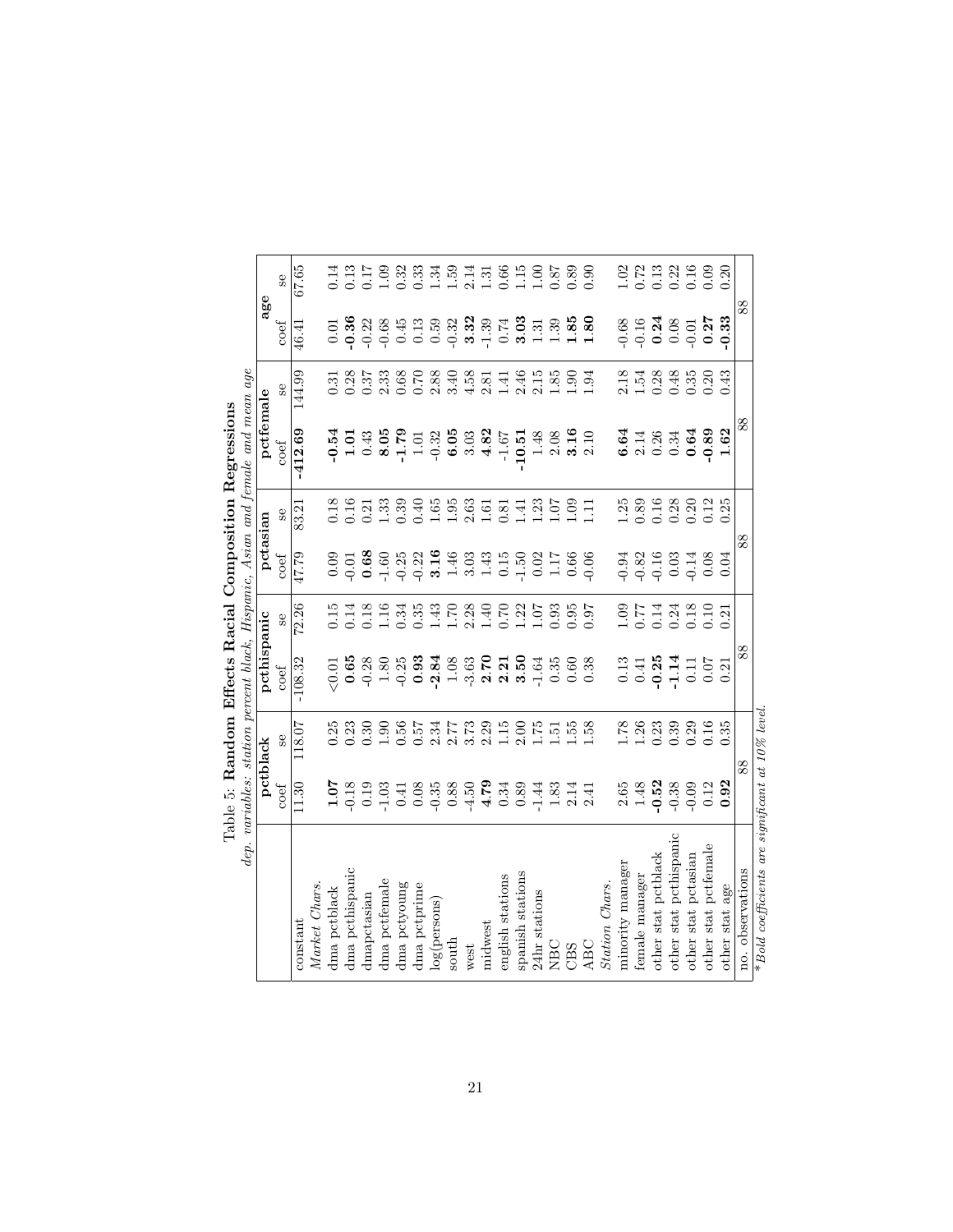in this market.<sup>15</sup>

As suggested by the theoretical model, there is a significant negative relationship between the racial compositions of stations within a market. A 1 percentage point increase in the average percent black at other stations in a market is correlated with a 0.5 percentage point decrease in a station's own percent black. And a 1 percentage point increase in the average percent Hispanic at other stations is correlated with a decrease of 1.1 percentage points in own percent Hispanic. Similar trends hold for sex and age. A 1 percentage point increase in the average percent female at competing stations is correlated with a 0.9 percentage point decrease in percent female. And a one year increase in the average age of employees at competing stations is correlated with an own average age decrease of four months. While there is no evidence of this sorting for Asian employees, this is also the only one of the categories in which the market composition is proxied with Census data on the metropolitan area because Nielsen Media Research did not provide information on Asian market composition.

The negative correlation between the representation of a group at a station and at its competitors suggests that there is some intra-market sorting going on among competing stations. In some markets, this might be the result of a small pool of potential employees, so that if a firm hires a black employee, the ability of its competitors to hire one is reduced. However, as mentioned before, television journalists move frequently between stations and regions, suggesting that even if a particular market does not have many minorities, that does not mean that there are no minorities available to hire. Furthermore, with its reputation as a tough field to crack, there appears to be no shortage of potential journalists of

<sup>15</sup>Another way to look for employer discrimination is to control for the corporate owner of a station. There are 23 corporate owners (such as News Corp., Gannett, Disney, etc.) in this sample. However, coefficients on owner indicators were neither individually nor jointly significant.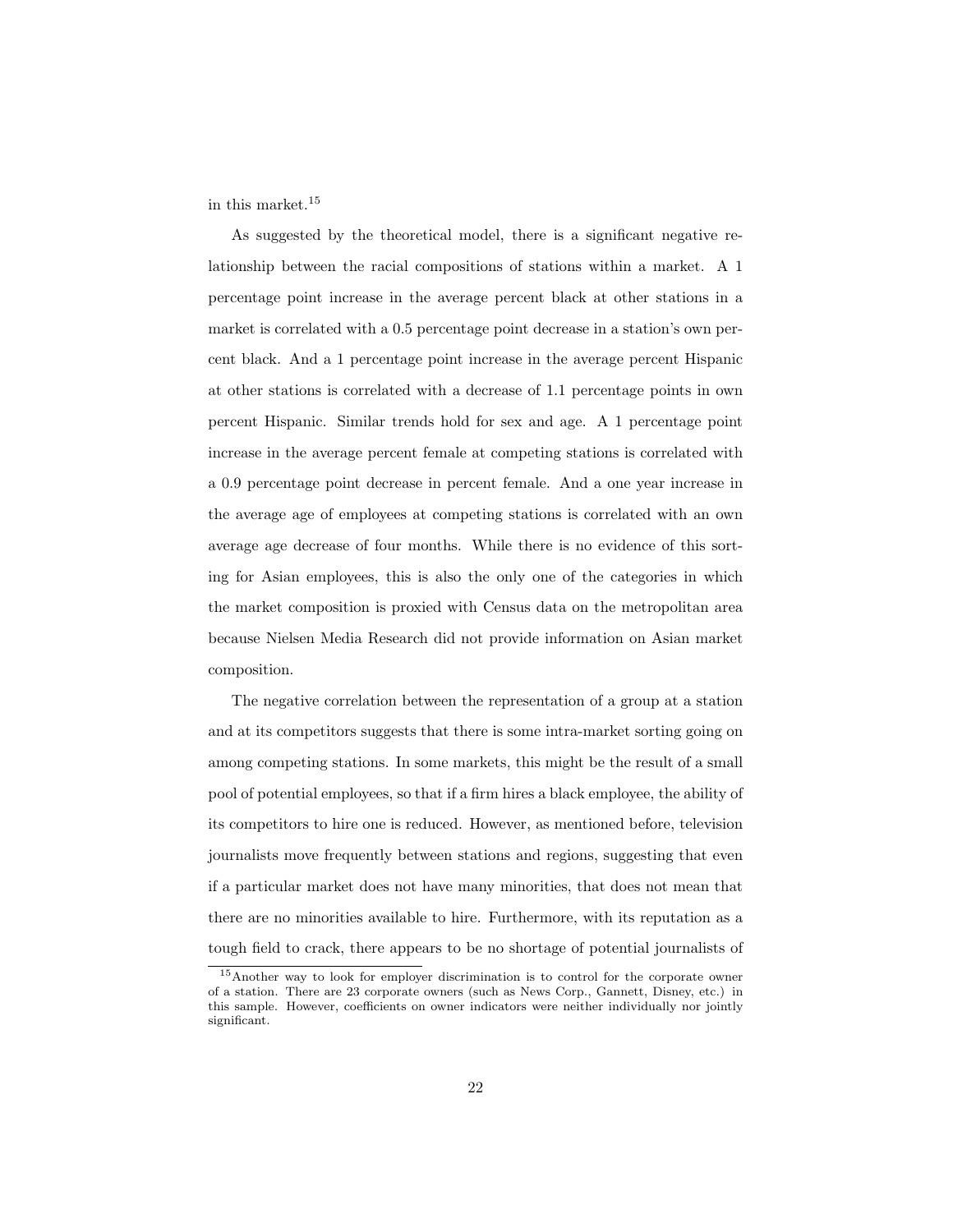any race. Hence, it seems likely that results are indicative of racial differentiation by firms.

While the evidence supports sorting among stations, there is also a significant positive relationship between the racial composition of a market and the composition of all stations within it. A 1 percentage point increase in the percent of a market's population that is black is correlated with a 1.1 percentage point increase in the percent black at a station. Similarly, a 1 percentage point increase in the percent of a market's population that is Hispanic is correlated with a 0.7 percentage point increase in the percent Hispanic at a station. There do not, however, appear to be cross-racial effects for markets and stations; the percent black in a market is not significantly related to the percent Hispanic at a station and vice versa. Looking at females, there is a large effect of the gender composition of a city on the composition of a station, an especially surprising result given the low variance in dmapctfemale, which only ranges from 50 to 53 percent in this sample. With the exception of age, therefore, it seems that the characteristics of television journalists are related to the corresponding characteristics of the market.

As previously mentioned, it is not clear to what extent this finding might represent the effects of labor supply, station response to audience demand, and the impact of EEO laws. In particular, because of their enforcement by the Federal Communications Commission (FCC), EEO laws may play an especially large role in the hiring decisions of local stations. In order to examine this possibility, I take advantage of several shifts in the provisions and enforcement of these laws by the FCC.

EEO laws actually encompass a range of congressional acts pertaining to job discrimination. The first and most well known is Title VII of the Civil Rights Act of 1964, which forbids employers from discriminating based on a variety of characteristics. In response to this act, the FCC, which oversees the federal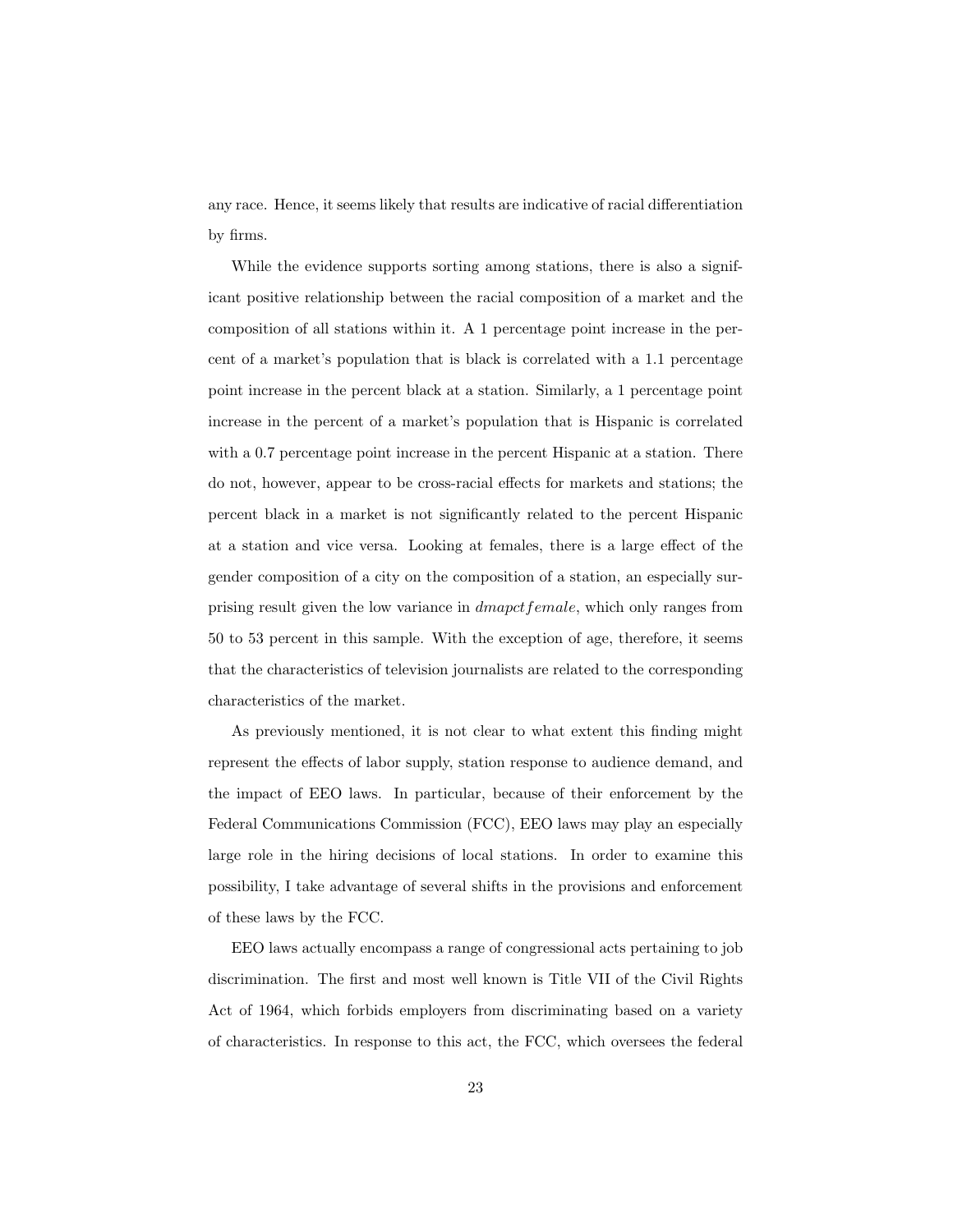Table 6: EEO Enforcement Regimes

| Regime   | Time Period | Enforcement                                               |
|----------|-------------|-----------------------------------------------------------|
| Regime 1 | 1970-1986   | Beginning of FCC regulation: Stations submit written      |
|          |             | EEO reports to FCC. Stations that did not employ suf-     |
|          |             | ficient numbers of minorities relative to their market    |
|          |             | were examined closely at the time of license renewal.     |
| Regime 2 | 1987-1997   | Stricter regulations: FCC shifts emphasis to minority     |
|          |             | outreach and recruitment. Stations must submit addi-      |
|          |             | tional forms detailing these efforts and results continue |
|          |             | to be tied to license renewal                             |
| Regime 3 | 1998-1999   | No regulations: FCC practices are ruled unconstitu-       |
|          |             | tional in 1998 and are suspended.                         |
| Regime 4 | 2000-2003   | Fluctuating regulations: FCC tries two sets of rules      |
|          |             | that tie EEO compliance to licensing.                     |

licensing of local stations, began requiring stations to submit written reports summarizing the composition of their employees in 1970. Stations that had 50 or more employees or that did not have sufficient minorities on staff relative to the composition of their market were reviewed by the FCC at licensing renewal time. In 1987 the FCC modified its policy to place greater weight on recruitment efforts and, as a result, the amount of required paperwork and monitoring increased. However, in 1998 the tying of federal licensing to these requirements was ruled unconstitutional and the FCC suspended its EEO program, leading to a two year period in which no FCC enforcement was in place. In 2000 the FCC implemented a new standard but this was also quickly ruled unconstitutional, leading to another period during which the FCC did not attempt to mandate or enforce adherence to EEO guidelines. In 2003 the FCC again promulgated regulations that required stations to submit information on their minority recruitment efforts and, again, compliance was tied to license renewal. These changes present several natural "regimes" of EEO laws, summarized in Table 6.

While I do not have data on station racial composition over time, I do know when most current employees were hired. In order to get an idea of the importance of FCC enforcement of EEO laws, I estimate a set of regressions of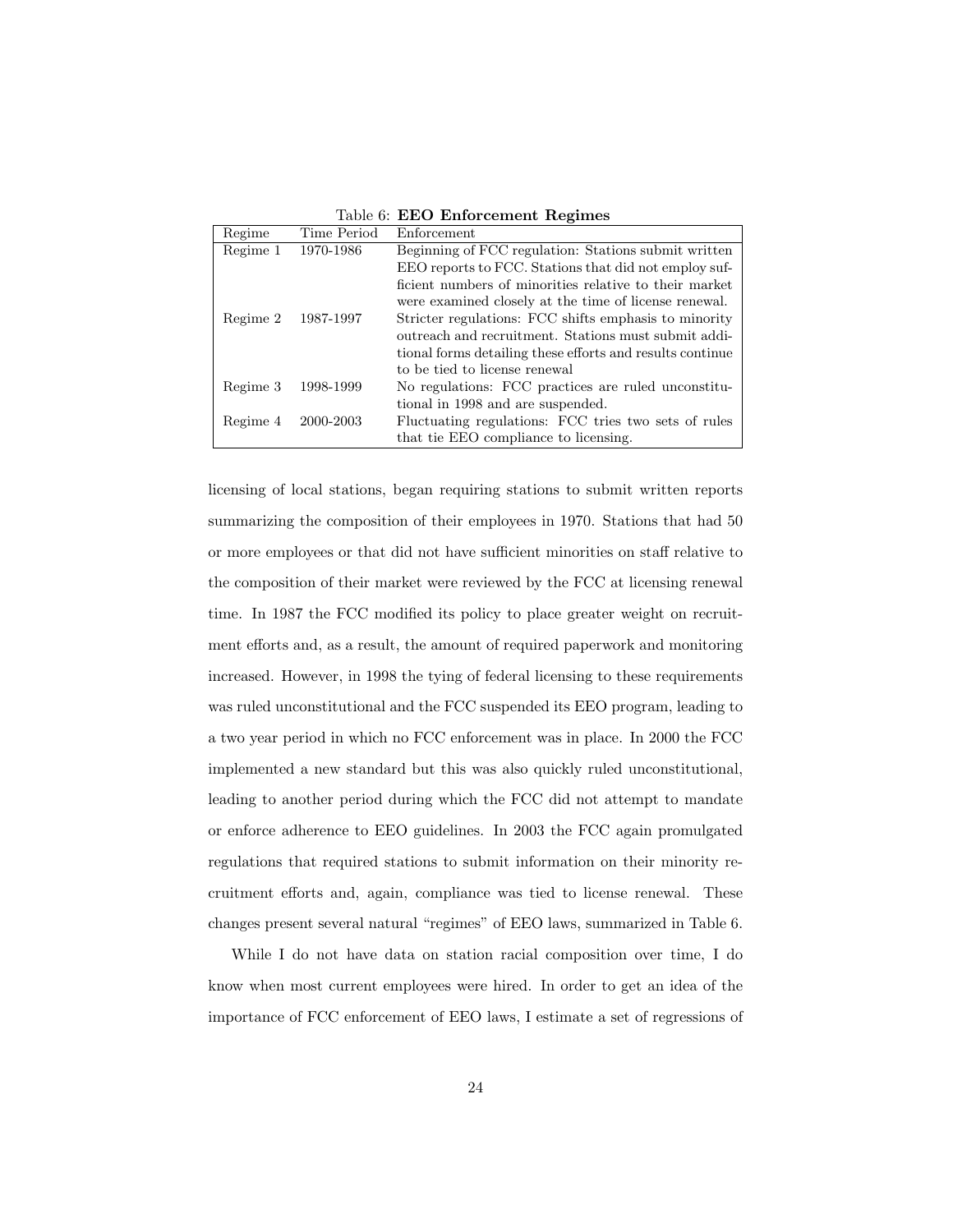the percent of employees who are black and hired during a particular regime  $(pct(black * regime_{j=i}))$  on market racial composition. The regression is of the form

$$
pct(black*regime_{j=i}) = dmapctblack\beta_1 + pct(black*regime_{j\neq i})\beta_2 + \epsilon.
$$
 (17)

 $\beta_1$  measures the relationship between the market composition in 2003 and station composition during each regime.  $\beta_2$  is included to attempt to minimize the impact of these regressions being based only on employees who were both hired during a particular regime and are presently at the station. For instance, the percent of employees who are black and who were hired before 1987 could be low because of attrition. In that event, there would be more blacks hired during later regimes to replace those lost previously, which would be picked up by the second coefficient, preventing the impact of the city racial composition from being biased downward.

Table 7 reports the estimates for  $\beta_1$  for regressions where the dependent variable is percent black during each of the 4 regimes, as well as separate regressions for Hispanics and Asians.<sup>16</sup> Looking at the results for blacks, the impact of the racial composition of a market on the hiring practices of a station increases between regimes 1 and 2 as FCC enforcement becomes stricter, decreases with Regime 3 and the period of lax enforcement, and increases again with Regime 4 and the implementation of new rules. The  $R^2$  for each of the regressions for blacks also increases with stricter regimes. A similar trend is evident for Hispanics and Asians, suggesting that market composition has more power in explaining station composition during periods of stricter EEO regulations and enforcement. This evidence, therefore, does indicate that FCC enforcement of EEO regulations in the local television market has had an impact on station hiring practices. However, even during recent periods of confusing or absent en-

<sup>16</sup>Only 2 blacks and no Hispanics or Asians were hired by their station before 1970, so the analysis does not include the period before 1970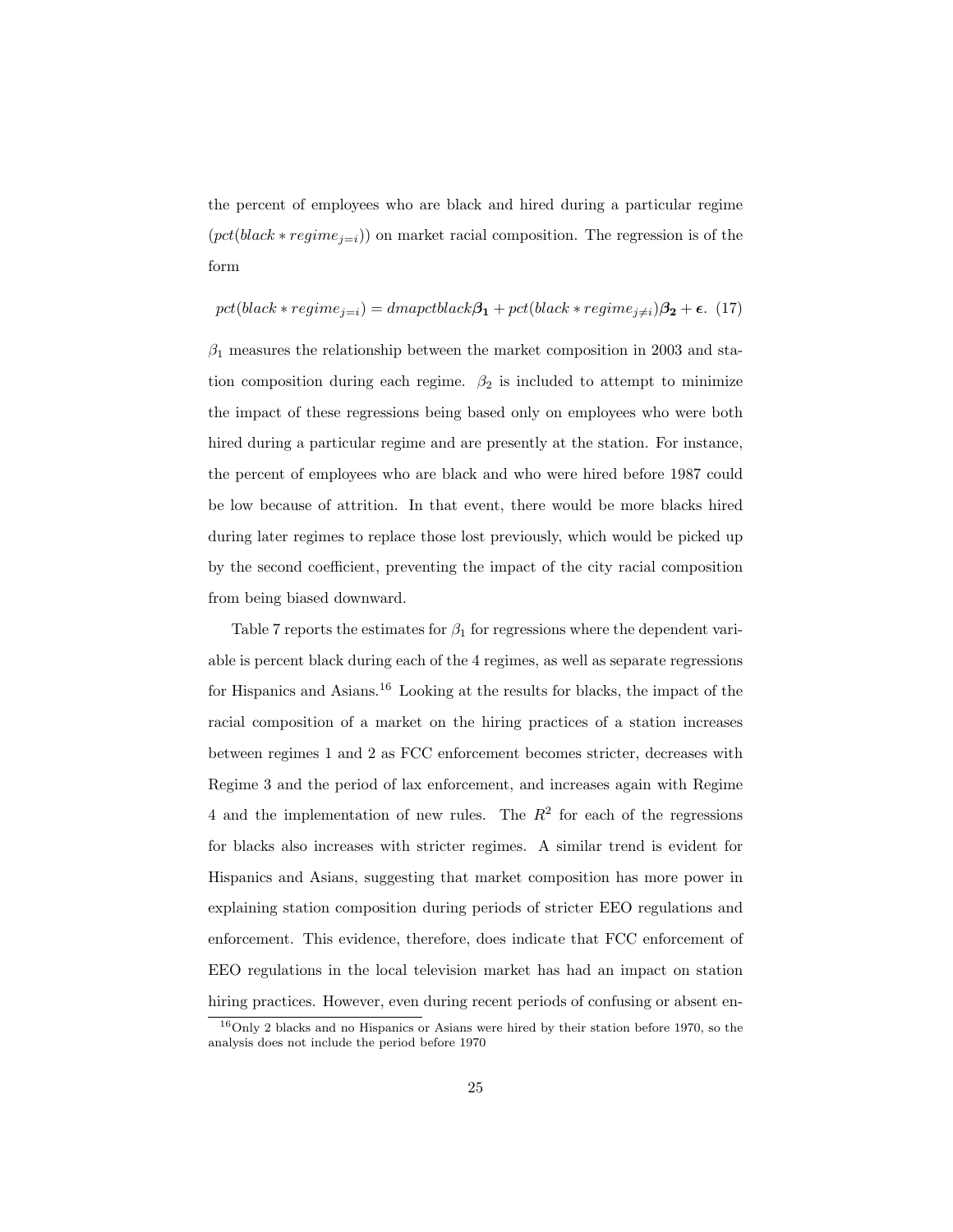|                       | <b>Blacks</b> |       | <b>Hispanics</b> |       | Asians   |         |
|-----------------------|---------------|-------|------------------|-------|----------|---------|
|                       | dma           |       | dma              |       | dma      |         |
| dependent variable:   | pctblack      | $R^2$ | pcthispanic      | $R^2$ | pctasian | $\,R^2$ |
| $pct(reqime_1*race)$  | 0.26          | 0.14  | 0.03             | 0.09  | 0.05     | 0.06    |
| $pct(regime2 * race)$ | 0.43          | 0.32  | 0.20             | 0.45  | 0.31     | 0.24    |
| $pct(regime3 * race)$ | 0.21          | 0.20  | 0.12             | 0.31  | 0.20     | 0.15    |
| $pct(regime4 * race)$ | 0.68          | 0.40  | 0.25             | 0.50  | 0.43     | 0.23    |

Table 7: Impact of DMA Composition on Minority Hiring over Time

\*bold coefficients are significant at 10% level

forcement, there is still a significant and positive relationship between the racial composition of a city and minority hiring at stations, indicating that while it does place some constraint on stations, EEO enforcement is not the only driving force behind minority hiring.

#### Customer Preferences

Ratings regressions measure the effect of employee characteristics on customer demand.<sup>17</sup> Regressions are of the form

$$
rating_{ijt} = \alpha + \mathbf{S}_{ij}\boldsymbol{\beta}_1 + \mathbf{N}_{ijt}\boldsymbol{\beta}_2 + v_{ijt},
$$
\n(18)

where  $rating_{ijt}$  is the rating of show i in market j at time-slot t,  $S_{ij}$  is a vector of containing the characteristics of the station, and  $N_{ijt}$  is a vector containing the characteristics of that particular newscast. It is plausible and indeed, Hausman specification tests indicate that there are certain unobserved effects that are particular to a time slot in a given market and are correlated with the regressors. For instance, if minorities are indeed assigned to slots that are expected to receive low ratings, then the estimated effect of racial composition may be downward biased. In an attempt to account for this possibility, the specification incorporates market and time fixed effects. In other words, the estimates are

<sup>&</sup>lt;sup>17</sup>Another option would be to use *share* as the dependent variable rather than *rating*. Because share measures viewership only as a fraction of those watching TV, this would essentially measure preferences conditional on turning the television on at all, while rating is unconditional on this. If, for instance, customers are prejudiced against blacks and tend not to watch television when blacks are on, the effect of race may be underestimated. In this instance, the results of regressions using *share* are only a little smaller than the results from the ratings regressions.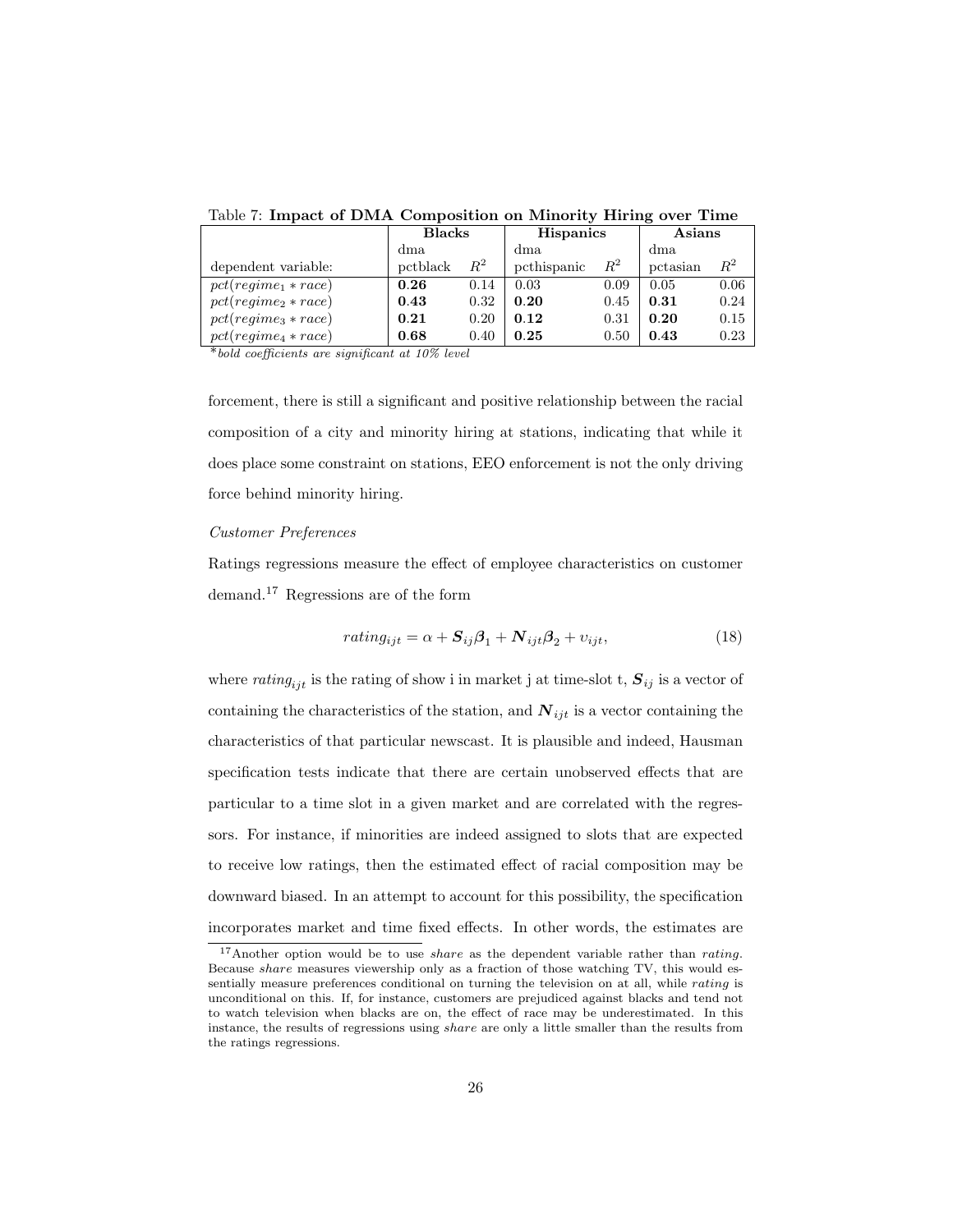based on differences in outcomes for newscasts in the same market at the same time of day (e.g., early morning weekdays, etc.).

Table 8 reports the results for the above model using a matching specification to measure station composition. The racial and gender composition of a station is measured relative to the same characteristics of the market.<sup>18</sup> These weighted variables can be thought of as matching measures; the variables blackmatch, hispanicmatch, asianmatch and femalematch are the ratios of station composition to market composition multiplied by 100. So, if blackmatch is equal to 100, the station exactly matches the black composition of the city while if blackmatch is less than 100 the station under-represents blacks and if blackmatch is greater than 100 the station over-represents blacks. Using the matching specification allows for the possibility that the effect of adding blacks is different in markets with different racial compositions. In addition to these variables measuring the overall composition of journalists at a station, there are also indicators for the sex and minority status of the news, weather, and sports anchors on the particular newscast being observed.<sup>19</sup>

Turning to the results, only 2 of the 6 anchor variables, which are matched to each newscast, are significant. The significant estimates suggest that if a male news anchor is replaced with a female one, ratings decline by 0.61 percentage points and if a white weather anchor is replaced with a minority one, ratings decline by 0.51 percentage points. The insignificance of the remaining anchor variables could indicate that the effect of the specific anchors on any one show is not large; or, it could be a product of the small sample size.

The variables measuring overall station composition, however, do suggest that customers have preferences for employee characteristics over all of the di-

 $^{18}Age$  is not weighted because Nielsen Media Research did not provide detailed age characteristics of markets

<sup>&</sup>lt;sup>19</sup>More detailed indicators for anchor team composition were also considered so that,for instance, a solo white male anchor could be compared to a black male/white female duo and so on. However, these more detailed indicators were jointly insignificant.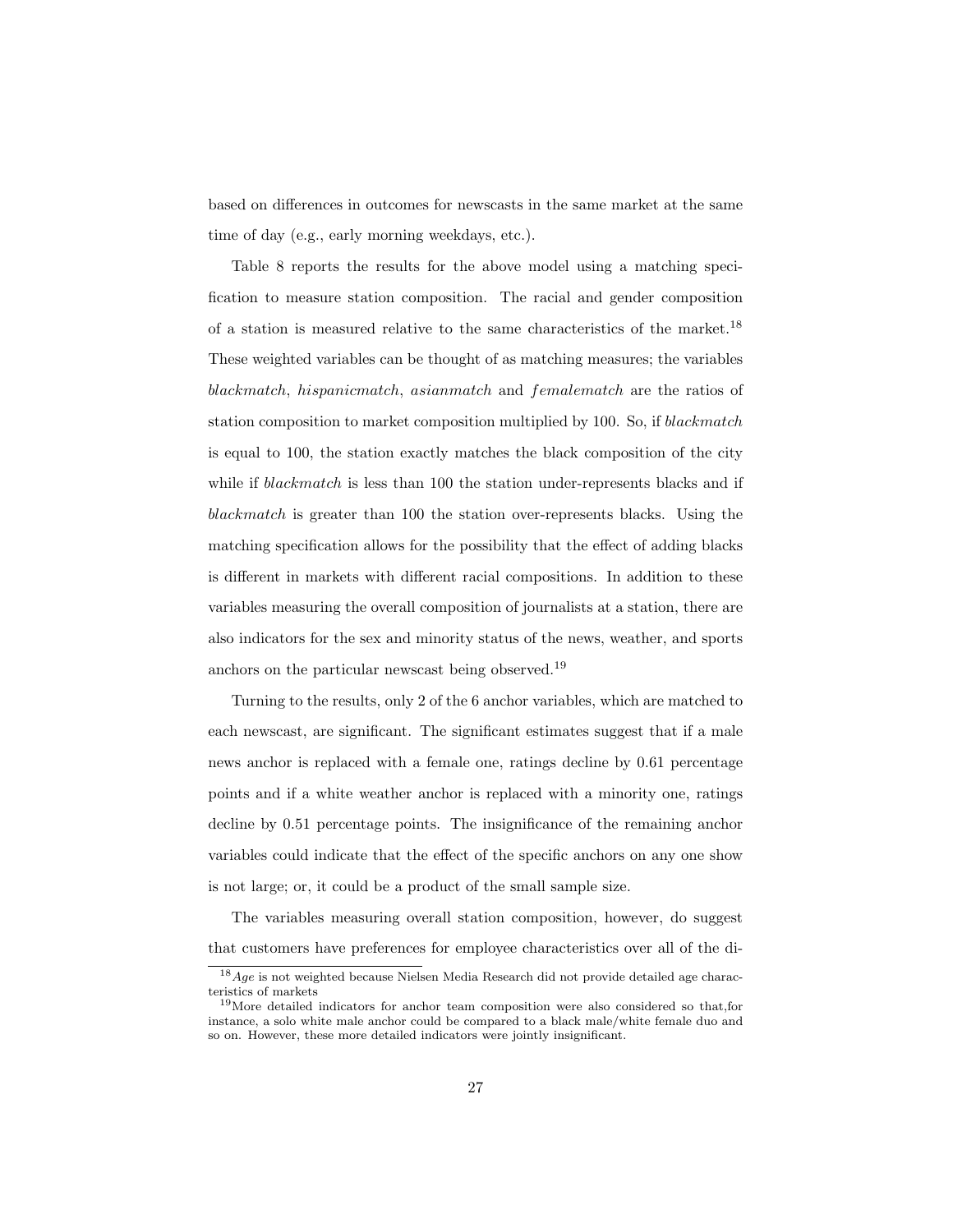| dep. variable: average Nielsen rating for November 2003 |                        |                      |                                |               |         |
|---------------------------------------------------------|------------------------|----------------------|--------------------------------|---------------|---------|
|                                                         | coef                   | se                   |                                | coef          | se      |
| <i>Employee Characteristics</i>                         |                        |                      | Anchor Characteristics         |               |         |
| pctnative                                               | $-0.021$               | 0.009                | sport anch                     | 1.164         | 0.287   |
| pcthighed                                               | $-0.019$               | 0.013                | duo                            | $-0.203$      | 0.237   |
| tenure                                                  | 0.369                  | 0.062                | trio                           | $1.1x10^{-4}$ | 0.504   |
| experience                                              | $-0.015$               | 0.029                | min. anchor                    | 0.178         | 0.156   |
| no. stations                                            | 0.633                  | 0.301                | female anchor                  | $-0.610$      | 0.356   |
| pctblond                                                | 0.122                  | 0.019                | min. weather                   | $-0.507$      | 0.247   |
| age                                                     | $-18.380$              | 9.245                | female weather                 | $-0.236$      | 0.173   |
| $\rm age^2$                                             | 0.434                  | 0.224                | min. sports                    | 0.229         | 0.236   |
| $\rm age^3$                                             | $-0.003$               | 0.002                | female sports                  | $-0.111$      | 0.527   |
| female match                                            | 1.149                  | 0.295                | <b>Station Characteristics</b> |               |         |
| female $match2$                                         | $-0.015$               | 0.004                | NBC                            | 2.305         | 0.256   |
| female match <sup>3</sup>                               | $6.4x10^{-5}$          | $1.8X10^{-5}$        | CBS                            | 1.468         | 0.287   |
| black match                                             | $-0.118$               | 0.018                | ABC                            | 2.279         | 0.280   |
| black match <sup>2</sup>                                | 0.001                  | $1.2X10^{-4}$        | length                         | 0.254         | 0.054   |
| black match <sup>3</sup>                                | $-1.74 \times 10^{-6}$ | $2.48X10^{-7}$       | pct emmys                      | 0.024         | 0.004   |
| hispanic match                                          | 0.052                  | 0.015                | post network                   | $-0.823$      | 0.211   |
| hispanic match <sup>2</sup>                             | $-3.9 \times 10^{-4}$  | $2.2 \times 10^{-4}$ | pre network                    | 0.305         | 0.188   |
| hispanic match <sup>3</sup>                             | $-2.3 \times 10^{-8}$  | $8.0x10^{-7}$        | no. persons                    | 0.011         | 0.021   |
| asian match                                             | 0.018                  | 0.005                | min. manager                   | $-0.544$      | 0.317   |
| asian match <sup>2</sup>                                | $7.1 \times 10^{-5}$   | $2.6x10^{-5}$        | female manager                 | 0.469         | 0.207   |
| asian match <sup>3</sup>                                | $8.5 \times 10^{-8}$   | $3.3 \times 10^{-8}$ | constant                       | 228.363       | 125.662 |

Table 8: Fixed Effects Ratings Regressions

\*bold coefficients are significant at 10% level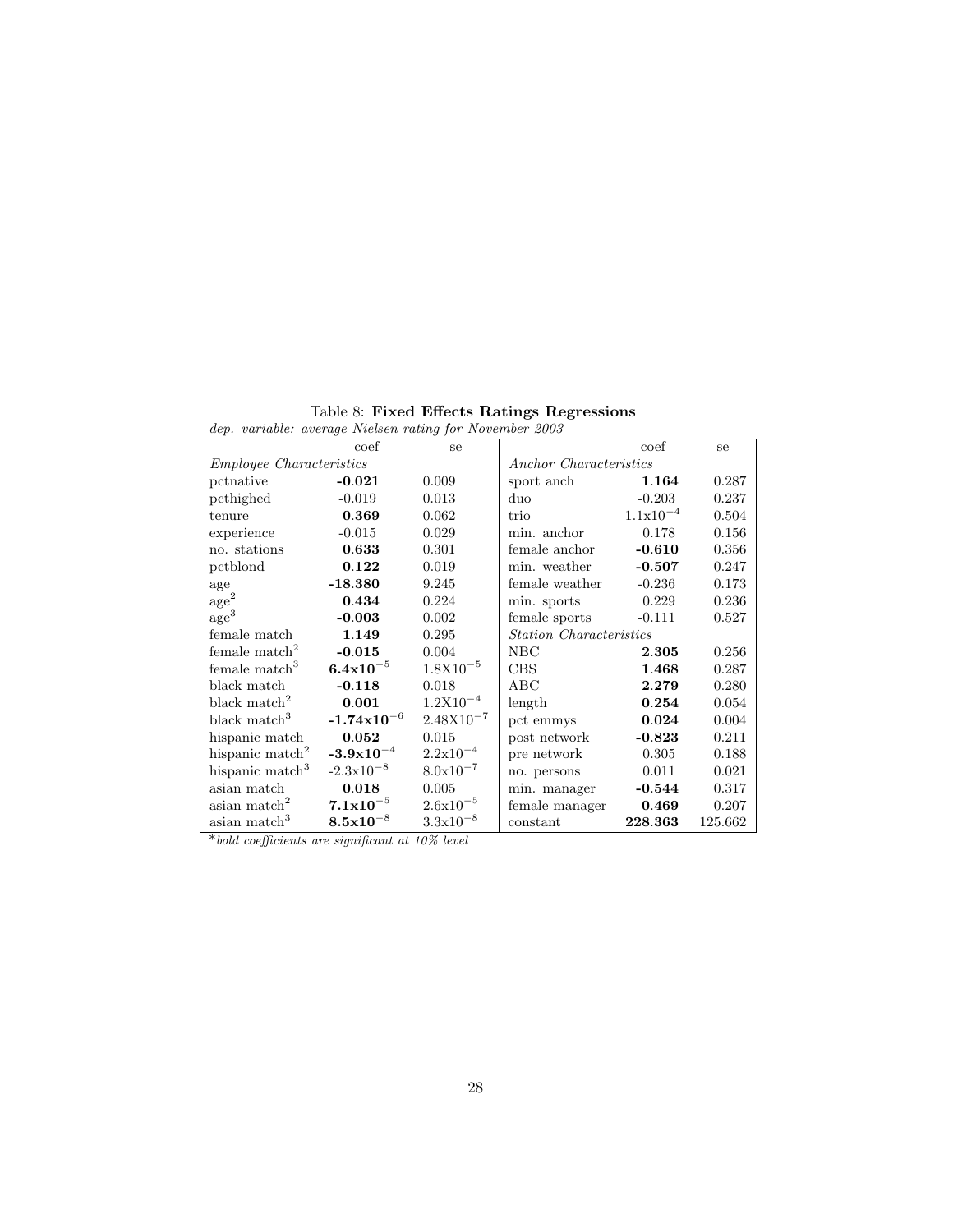mensions examined. The coefficient on pctblond suggests that a 1 percentage point increase in the percent of employees who are blond yields ratings that are 0.1 percentage points higher.<sup>20</sup> Because specification tests indicate that cubic functions are appropriate for the remaining composition variables, the matching variables for average station characteristics were entered along with their squares and cubes. Figure 1 shows the estimated mean of a show's rating conditional on the five composition variables.<sup>21</sup> Looking at the graph for the effect of the match between station percent black and market percent black, ratings initially decline as black representation at a station increases but, as station composition begins to exceed market composition, ratings develop a positive relationship with black composition. A similar result holds for age, although it appears that the negative effect of age diminishes as average age increases but does not exhibit a strong positive trend. For gender composition, there is a negative but decreasing effect of adding women. The shapes of these functions are not consistent with Becker's model of customer discrimination in which diminishing marginal utility would cause the negative impact of race to increase with minority representation. They are also not explained by a taste for diversity, since this would suggest that the functions would be concave. However, the decline in the negative response as composition increases is consistent with the theory of station differentiation in which stations sort in response to customer prejudices against blacks, women, and older workers, yielding  $p_1 < p_2$ . The results for blacks, for example, suggest that those stations with a relatively low composition of blacks are catering to consumers with a high discrimination coefficient, while those stations with more blacks are catering to consumers who are without such strong prejudice against blacks or even have preferences for

<sup>&</sup>lt;sup>20</sup>Interacting hair color with sex did not indicate that there was a significant difference in how customers respond to blond women relative to blond men. However, the sample of blond men was much smaller.

<sup>&</sup>lt;sup>21</sup>The functions are evaluated over the  $10^{th}$  to  $90^{th}$  percentiles of the independent variables that are observed in the data.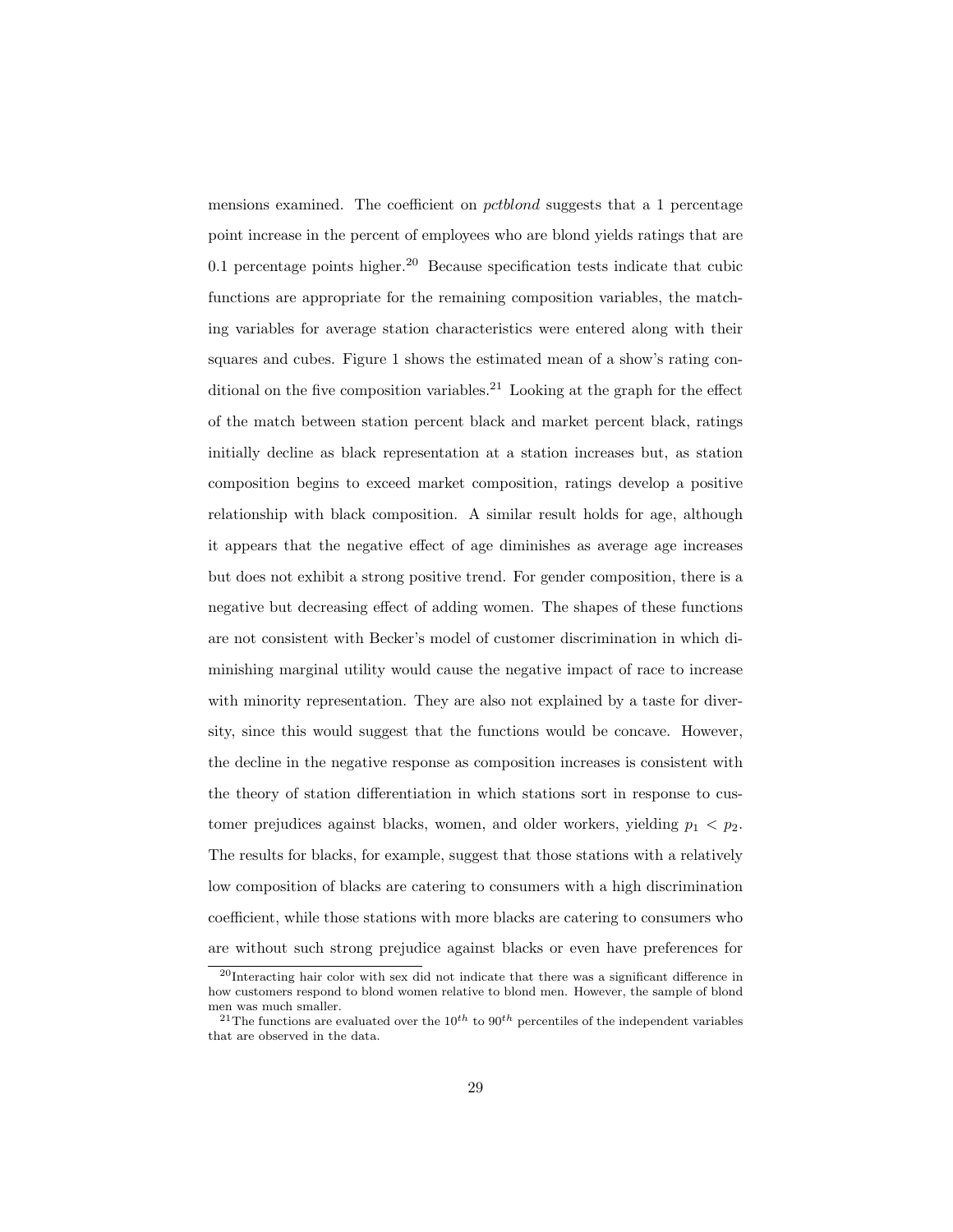them. However, if the black composition variable becomes high enough, ratings will begin to decline again, suggesting that at very high levels of representation (when there are more than 2 and a half times as many blacks on the station than in the market, which is only observed for a few outlying stations and hence not shown on the domain of the graph), even the less prejudiced consumers begin to exhibit a strong response.

Turning to the remaining two graphs in Figure 1, the results indicate that at least some consumers have a preference for Hispanics and Asians. Looking at Hispanics, ratings increase over low levels of composition but decline with the addition of more Hispanic employees when hispanicmatch exceeds 60. Similarly for Asians, ratings increase with Asian representation among employees until that representation exceeds Asian composition in the market. The concavity of these functions is not consistent with the model of differentiation, but instead could suggest a taste for diversity in which consumers prefer to see about half as many Hispanics and about the same number of Asians on television as are in the market. However, as mentioned earlier, Hispanics may have been categorized incorrectly more often than other groups. If, for instance, Hispanics employees in markets with fewer Hispanics were less likely to acknowledge or point out their ethnicity than were employees in more Hispanic markets, this could bias the estimates. Finally, stations that broadcast in Spanish or other languages are not included in this sample. It could simply be the case that these stations cater to customers with the greatest taste for seeing Hispanic or Asian minority groups.

In addition to measures of the characteristics of the on-air staff, indicators for a female and minority manager were also included in the ratings regressions as a sort of check on the results. Assuming that managers are much less visible to customers than the on-air journalists, their race or sex should not have an effect on ratings. However, the estimates suggest a positive and significant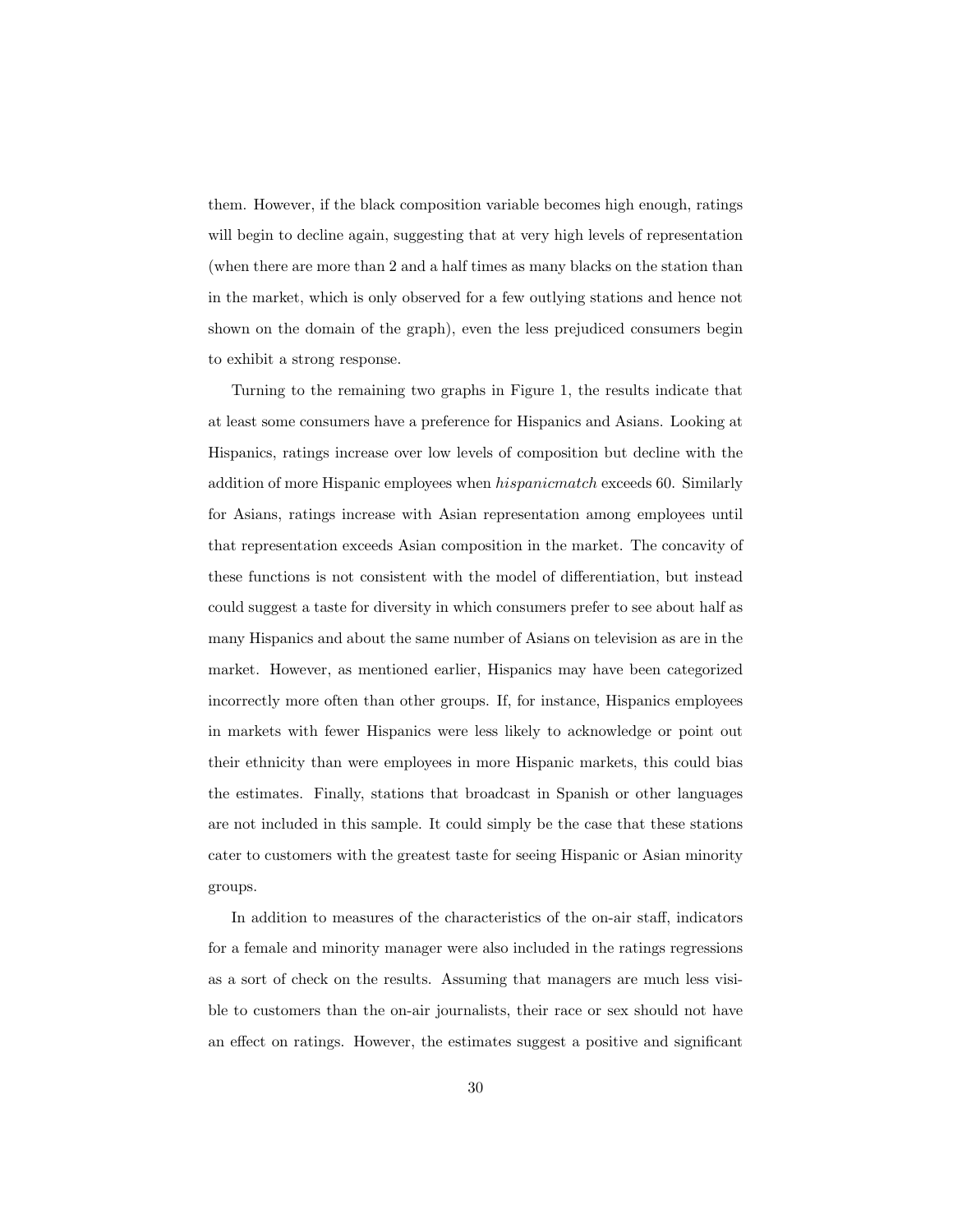

Figure 1: Effects of Employee Compositions on Ratings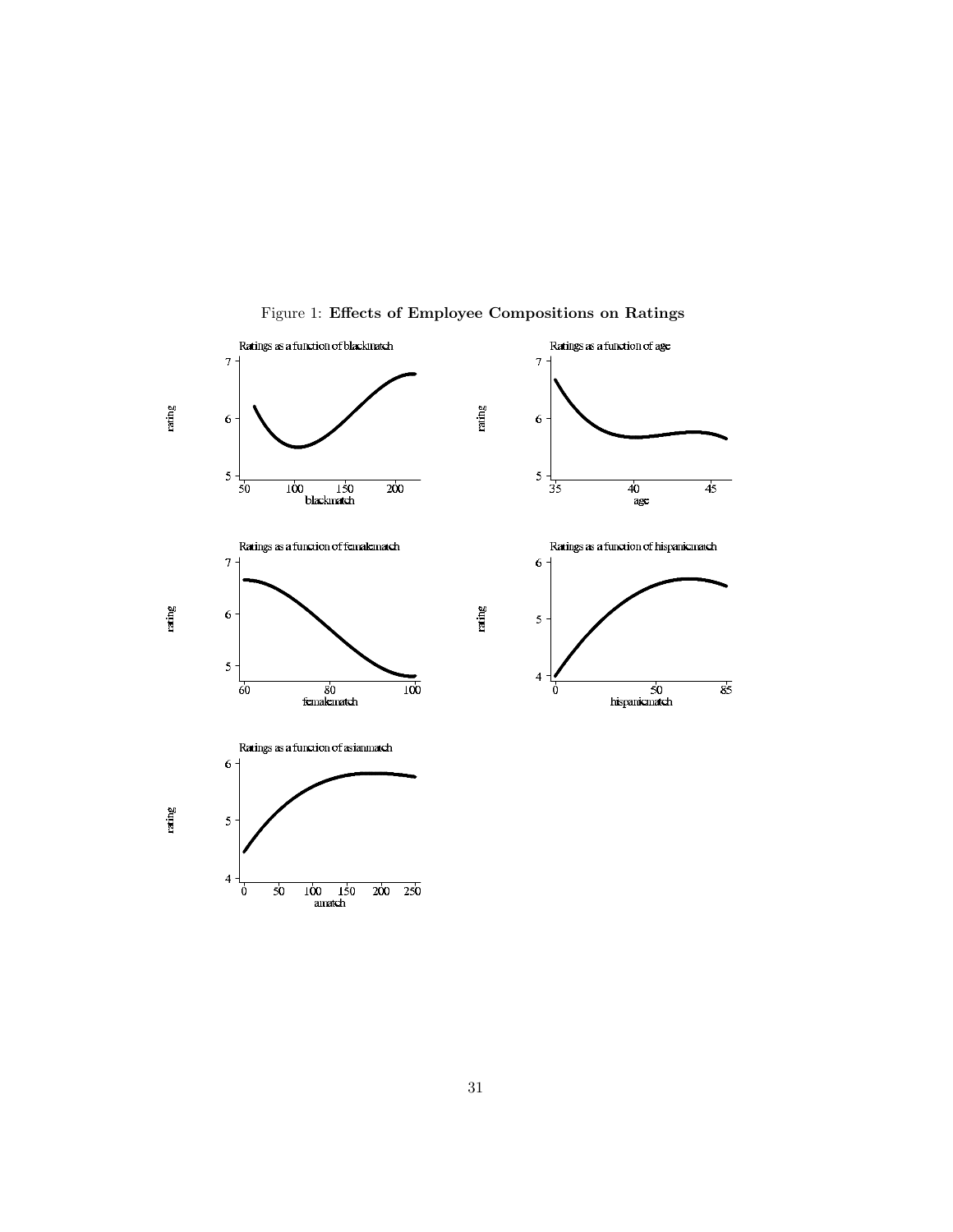effect for female managers and a negative and significant effect for minority managers. If these managers were visible, the results could indicate some preference of customers. An alternative explanation might be that there is some fundamental difference in the productivity of the two groups in these positions. Or perhaps these two groups are assigned to different types of stations, so there is endogeneity here. In either event, it is possible that the results for the onair cast members could also be picking up some effect other than strict racial preferences.

## 5 Conclusion

Understanding the role and nature of customer discrimination is an important component of understanding differential outcomes in labor markets because, to the extent that customer preferences drive outcomes, competition will not necessarily eliminate discrimination. However, empirical studies have tended to focus on a single market–that for sports– and, even within this somewhat limited arena, have provided a variety of findings.

This chapter presents a look at another labor market and a different group of employees in order to infer the preferences of customers there. While the initial motivation was driven by the observation of a high number of minorities on local television news and by an attempt to see if customers might have preferences for some level of diversity, a closer examination of the local news market provided evidence of a previously unconsidered phenomenon on the employer side: local stations appear to be sorting along racial lines. While very few television stations are all white (most likely as a result of FCC enforcement of EEO laws), there is significant variation in racial composition within a market that is masked by averages. The theoretical model presented in Section 3 demonstrates that if customers have a distribution of preferences for the composition of firms,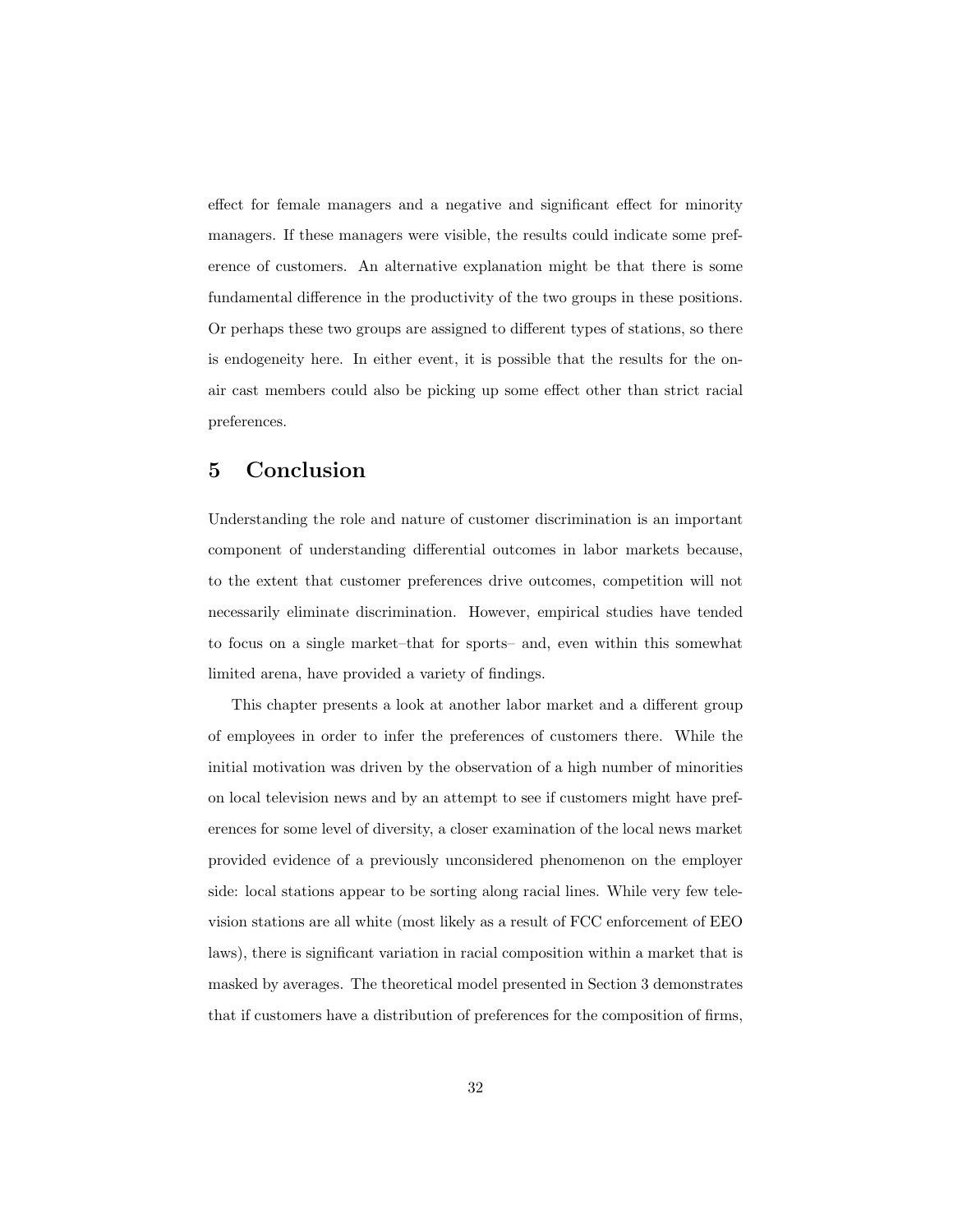firms will compete through racial differentiation.

The empirical findings support this model and suggest another layer of complexity to consider with the basic Becker model of customer discrimination. Local news stations appear to respond to the racial composition of their competitors and to try to differentiate themselves by race, age, and sex of their on-air employees. For three of the five groups examined, the ratings regressions indicate that the response of consumers varies with the racial composition of the firms in a manner consistent with the predictions of this model of racial differentiation. Viewers of the more "white" stations have a stronger negative reaction to an increase in blacks than do viewers of the "black" stations, suggesting that stations with few blacks cater to consumers with a high discrimination coefficient against blacks, while stations with more blacks cater to customers who are less prejudiced or who prefer blacks. Similarly, viewers of stations with more females and older employees have a smaller negative response to these groups than viewers of stations with lower concentrations. While the results for Hispanics and Asians suggest a customer preference for diversity rather than differentiation or strict racial preferences as originally modeled in the literature, it seems likely that the exclusion of foreign language local news has biased the estimates. Taken as a whole, the results here suggest that customer discrimination may be a more complex phenomenon than we have previously considered.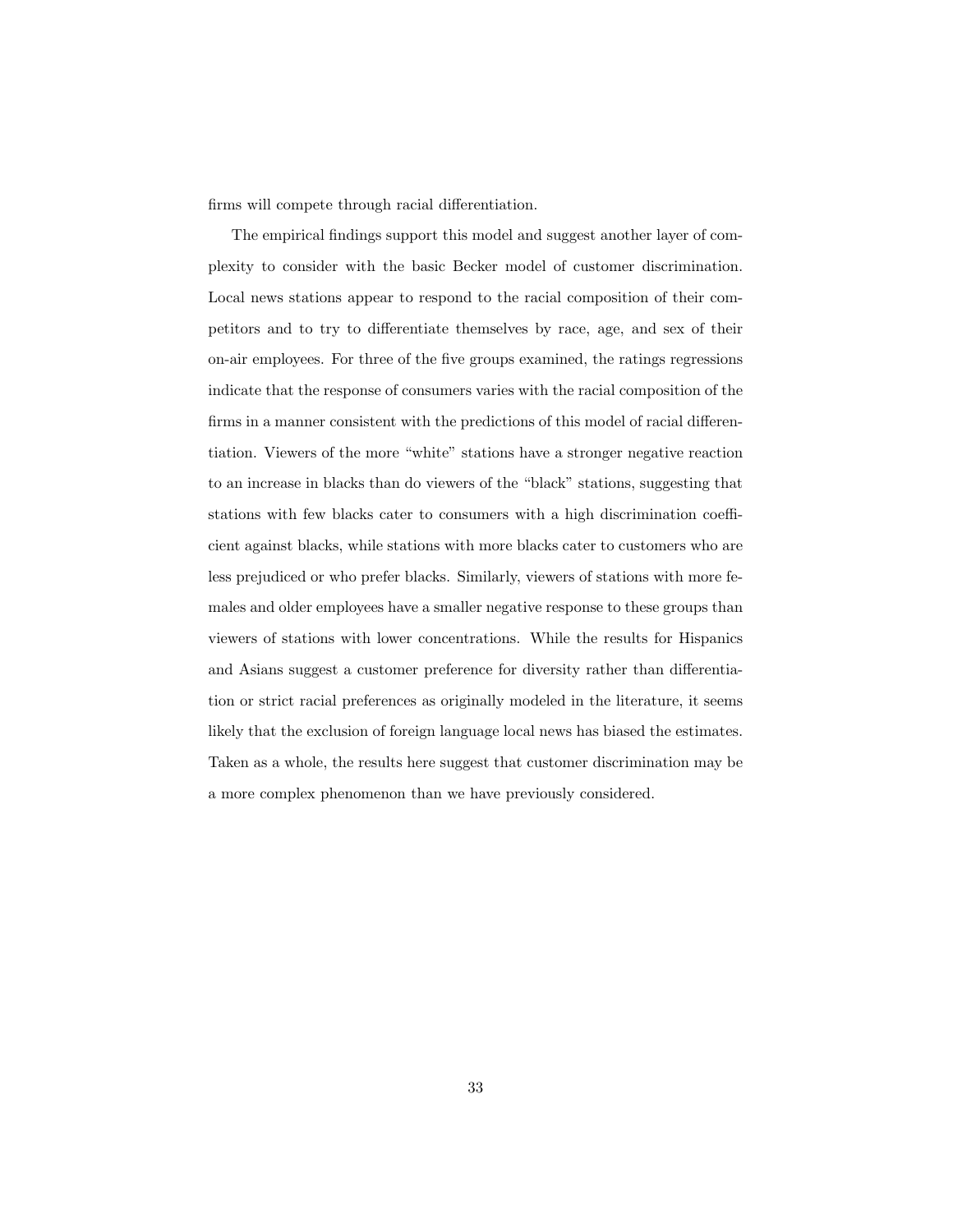# A Variables

| Name                        | Description                                | min            | max          | mean |
|-----------------------------|--------------------------------------------|----------------|--------------|------|
| <b>Show Characteristics</b> |                                            |                |              |      |
| rating                      | Nielsen rating for November 2003           | 0.5            | 17.4         | 5.1  |
| share                       | Nielsen share for November 2003            | $\mathbf{1}$   | 33           | 12   |
| length                      | number of quarter hours that broad-        | $\mathbf{1}$   | 12           | 2.9  |
|                             | cast lasts                                 |                |              |      |
| post network                | indicator that broadcast immedi-           | $\Omega$       | 1            | 0.19 |
|                             | ately follows national network news        |                |              |      |
| pre network                 | indicator that broadcast immedi-           | $\Omega$       | $\mathbf{1}$ | 0.25 |
|                             | ately precedes national<br>network         |                |              |      |
|                             | news                                       |                |              |      |
| weekday                     | indicator that broadcast is on a           | $\Omega$       | $\mathbf{1}$ | 0.76 |
|                             | weekday                                    |                |              |      |
| weekend                     | indicator that broadcast is on a           | $\Omega$       | 1            | 0.24 |
|                             | weekend                                    |                |              |      |
| early morn                  | indicator that broadcast begins be-        | $\overline{0}$ | 1            | 0.33 |
|                             | tween $5$ a.m. and $7:59$ a.m.             |                |              |      |
| mid morn                    | indicator that broadcast begins be-        | $\Omega$       | $\mathbf{1}$ | 0.03 |
|                             | tween $8$ a.m. and $10:59$ a.m.            |                |              |      |
| midday                      | indicator that broadcast begins be-        | $\Omega$       | 1            | 0.12 |
|                             | tween 11 a.m. and $4:59$ p.m.              |                |              |      |
| early eve                   | indicator that broadcast begins be-        | $\overline{0}$ | 1            | 0.29 |
|                             | tween 5 p.m. and 5:59 p.m.                 |                |              |      |
| late eve                    | indicator that broadcast begins be-        | $\Omega$       | $\mathbf{1}$ | 0.22 |
|                             | tween 9 p.m. and 11:59 p.m.                |                |              |      |
| no. english casts           | number of local newscasts in English       | $\mathbf{1}$   | 6            | 3.1  |
|                             | broadcast during show's time slot          |                |              |      |
| no. spanish casts           | number of local newscasts in Span-         | $\overline{0}$ | 3            | 0.3  |
|                             | ish broadcast during show's time           |                |              |      |
|                             | slot                                       |                |              |      |
| sport anch                  | indicator<br>broadcast<br>that<br>has<br>a | $\overline{0}$ | $\mathbf{1}$ | 0.43 |
|                             | sports anchor                              |                |              |      |
| minority anchor             | indicator that broadcast has a mi-         | $\Omega$       | 1            | 0.56 |
|                             | nority news anchor                         |                |              |      |
| female anchor               | indicator that broadcast has a fe-         | $\Omega$       | 1            | 0.95 |
|                             | male news anchor                           |                |              |      |
| minority weather            | indicator that broadcast has a mi-         | $\Omega$       | 1            | 0.10 |
|                             | nority weather anchor                      |                |              |      |
| female weather              | indicator that broadcast has a fe-         | $\Omega$       | 1            | 0.24 |
|                             | male weather anchor                        |                |              |      |
| minority sports             | indicator that broadcast has a mi-         | $\overline{0}$ | 1            | 0.68 |
|                             | nority sports anchor                       |                |              |      |
| female sports               | indicator that broadcast has a fe-         | $\theta$       | $\mathbf{1}$ | 0.13 |
|                             | male sports anchor                         |                |              |      |
| Market Characteristics      |                                            |                |              |      |
|                             |                                            |                |              |      |

Table A.1: List of Variables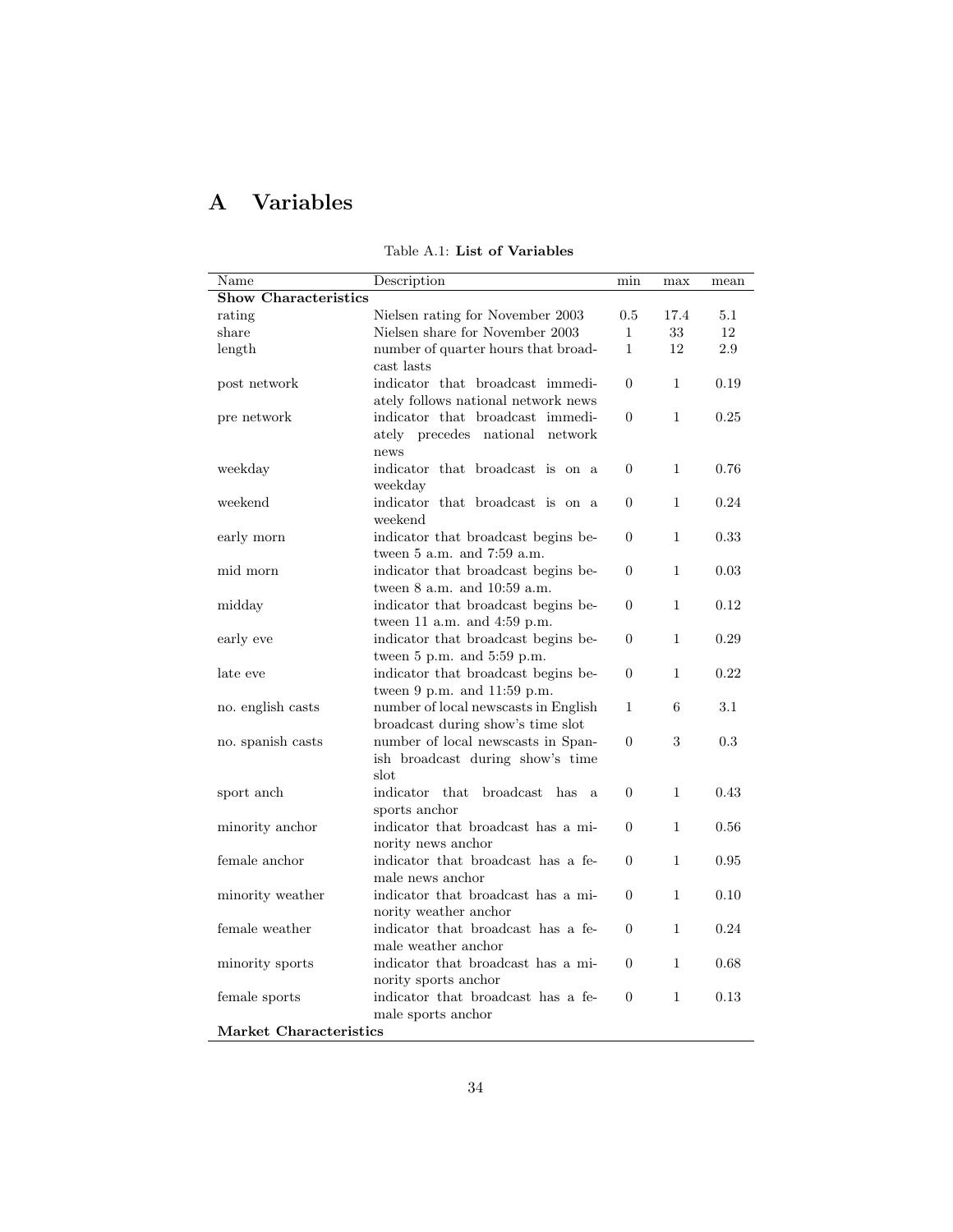| Name                           | Description                                                            | min              | max            | mean |
|--------------------------------|------------------------------------------------------------------------|------------------|----------------|------|
| dma rank                       | market rank by size, 1 being largest                                   | 1                | 25             |      |
| north                          | indicator that dma is in the north                                     | $\overline{0}$   | $\mathbf 1$    | 0.21 |
| south                          | indicator that dma is in the south                                     | 0                | $\mathbf{1}$   | 0.35 |
| west                           | indicator that dma is in the west                                      | 0                | $\mathbf{1}$   | 0.27 |
| midwest                        | indicator that dma is in the midwest                                   | $\theta$         | $\mathbf{1}$   | 0.17 |
| dma pctblack                   | percent of persons in market who<br>are black                          | $2.2\,$          | 25.7           | 12.4 |
| dma pethispanic                | percent of persons in market who<br>are hispanic                       | $0.8\,$          | 42.4           | 13.8 |
| dma petasian                   | percent of persons in MSA who are<br>asian                             | $1.1\,$          | 19.4           | 4.8  |
| dma pctfemale                  | percent of persons in market who<br>are female                         | 50.2             | 53.2           | 51.9 |
| dma pctyoung                   | percent of persons in market aged<br>2-17                              | 19.4             | 26.1           | 23.1 |
| dma pctprime                   | percent of persons in market aged<br>18-49                             | 40.7             | 50.8           | 47.1 |
| english stations               | number of stations that broadcast<br>local news in English             | 4                | 9              | 6.2  |
| spanish stations               | number of stations that broadcast<br>local news in Spanish             | $\overline{0}$   | $\overline{5}$ | 1.0  |
| 24hr stations                  | indicator that there is a 24-hour lo-<br>cal news channel in market    | $\overline{0}$   | 1              | 0.3  |
| <b>Station Characteristics</b> |                                                                        |                  |                |      |
| $_{\rm NBC}$                   | indicator that station is NBC affili-                                  | $\overline{0}$   | 1              | 0.28 |
|                                | ate                                                                    |                  |                |      |
| ABC                            | indicator that station is ABC affili-<br>ate                           | $\overline{0}$   | $\mathbf{1}$   | 0.24 |
| <b>CBS</b>                     | indicator that station is CBS affili-<br>ate                           | $\theta$         | $\mathbf{1}$   | 0.26 |
| <b>FOX</b>                     | indicator that station is FOX affili-<br>ate                           | $\overline{0}$   | $\mathbf{1}$   | 0.22 |
| no. persons                    | number of on-air employees                                             | 11               | 45             | 29.2 |
| age                            | average age of on-air staff                                            | 33.4             | 48.8           | 41.5 |
| pctnative                      | percent of on-air staff that is area<br>native                         | $\mathbf{0}$     | 56.6           | 25.0 |
| pcthighed                      | percent of on-air staff with educa-<br>tion beyond a bachelor's degree | 0                | 39.1           | 11.7 |
| tenure                         | average staff tenure at station, in<br>vears                           | 2                | 15.4           | 8.3  |
| experience                     | average staff experience in local tele-<br>vision news, in years       | 3.0              | 27.0           | 17.6 |
| no. stations                   | average number of stations on-air<br>staff have worked at              | 2.6              | 4.7            | 3.6  |
| pct emmys                      | percent of regional emmys for local<br>news awarded to station         | $\boldsymbol{0}$ | 84.6           | 26.3 |
| pctwhite                       | percent of on-air staff that is white                                  | 54.3             | 100.0          | 74.2 |
| pctblack                       | percent of on-air staff that is black                                  | 0.0              | 38.1           | 15.0 |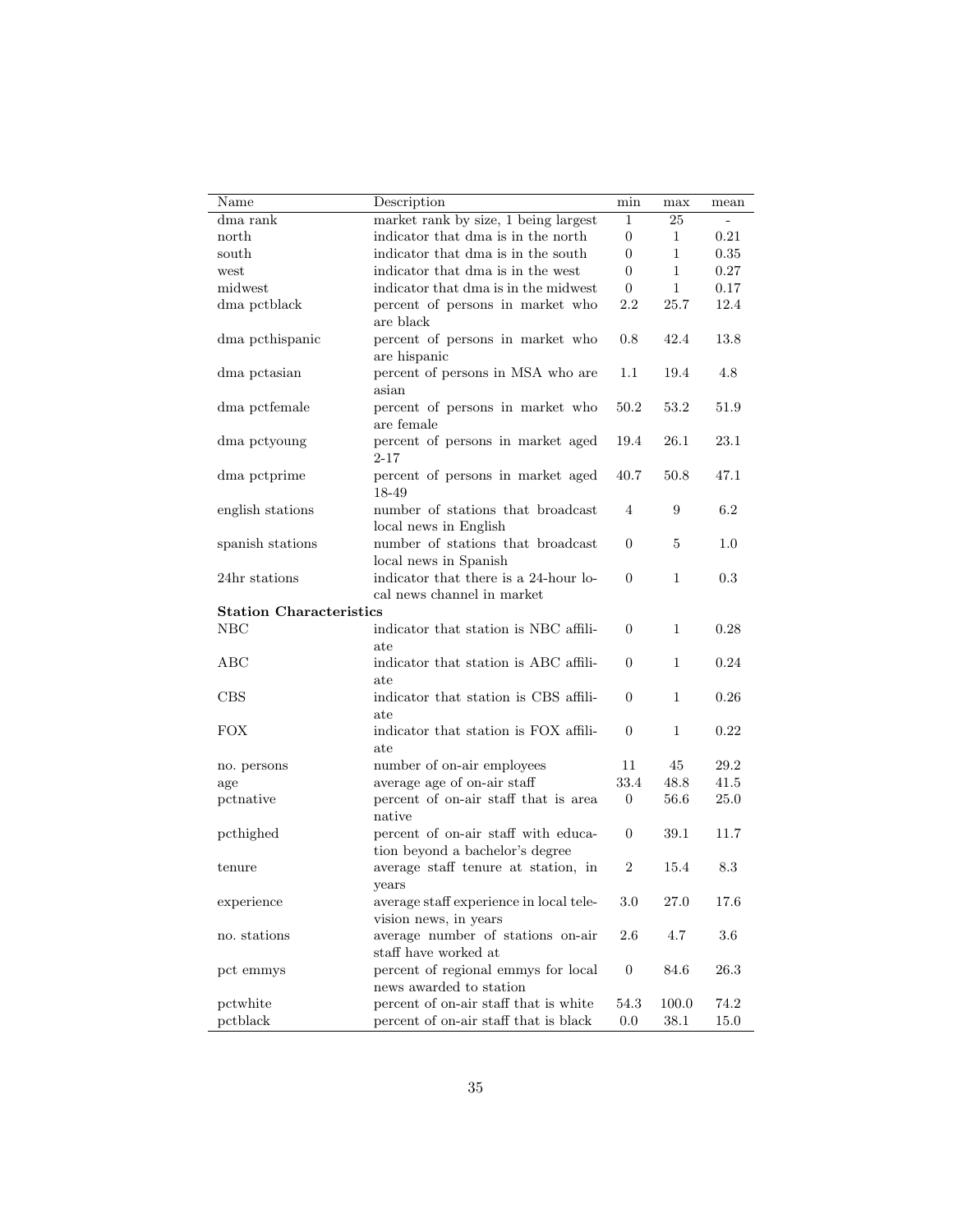| Name                   | Description                                     | min            | max          | mean  |
|------------------------|-------------------------------------------------|----------------|--------------|-------|
| pcthispanic            | percent of on-air staff that is His-            | 0.0            | 28.6         | 5.9   |
|                        | panic                                           |                |              |       |
| pctasian               | percent of on-air staff that is asian           | 0.0            | 20.0         | 4.8   |
|                        | or other $(2 \text{ of the } 125)$ observations |                |              |       |
|                        | are "other")                                    |                |              |       |
| pctfemale              | percent of on-air staff that is female          | 20.0           | 57.1         | 41.8  |
| pctblond               | percent of on-air staff that is blond           | 0.0            | 36.8         | 15.2  |
| black match            | petblack/dmapctblack                            | $\overline{0}$ | 322.3        | 132.0 |
| hispanic match         | pchispanic/dmapchispanic                        | $\theta$       | 193.0        | 37.3  |
| asian match            | pctasin/dmapctasian                             | 0.0            | 584.1        | 113.2 |
| female match           | pct female/dmapct female                        | 39.3           | 110.0        | 80.5  |
| min manager            | indicator that station<br>manager               | 0.0            | $\mathbf{1}$ | 0.22  |
|                        | $\alpha$ and/or news director is a minority     |                |              |       |
| female manager         | indicator that station manager                  | 0.0            | $\mathbf{1}$ | 0.38  |
|                        | and/or news director is female                  |                |              |       |
| other stat petblack    | average pctblack for other stations in          | 3.1            | 31.2         | 15.0  |
|                        | <b>DMA</b>                                      |                |              |       |
| other stat pethispanic | average <i>pcthispanic</i> for other sta-       | 0.0            | 24.2         | 5.9   |
|                        | tions in DMA                                    |                |              |       |
| otherstat pctasian     | average <i>pctasian</i> for other stations      | 0.0            | 17.7         | 4.8   |
|                        | in DMA                                          |                |              |       |
| other stat pctfemale   | average <i>pctfemale</i> for other station in   | 30.4           | 51.5         | 41.8  |
|                        | <b>DMA</b>                                      |                |              |       |
| other stat age         | average <i>age</i> for other station in DMA     | 34.8           | 46.5         | 41.5  |

\*Note that the means for the station characteristics weight each station evenly

and the means for the market characteristics weight each market evenly.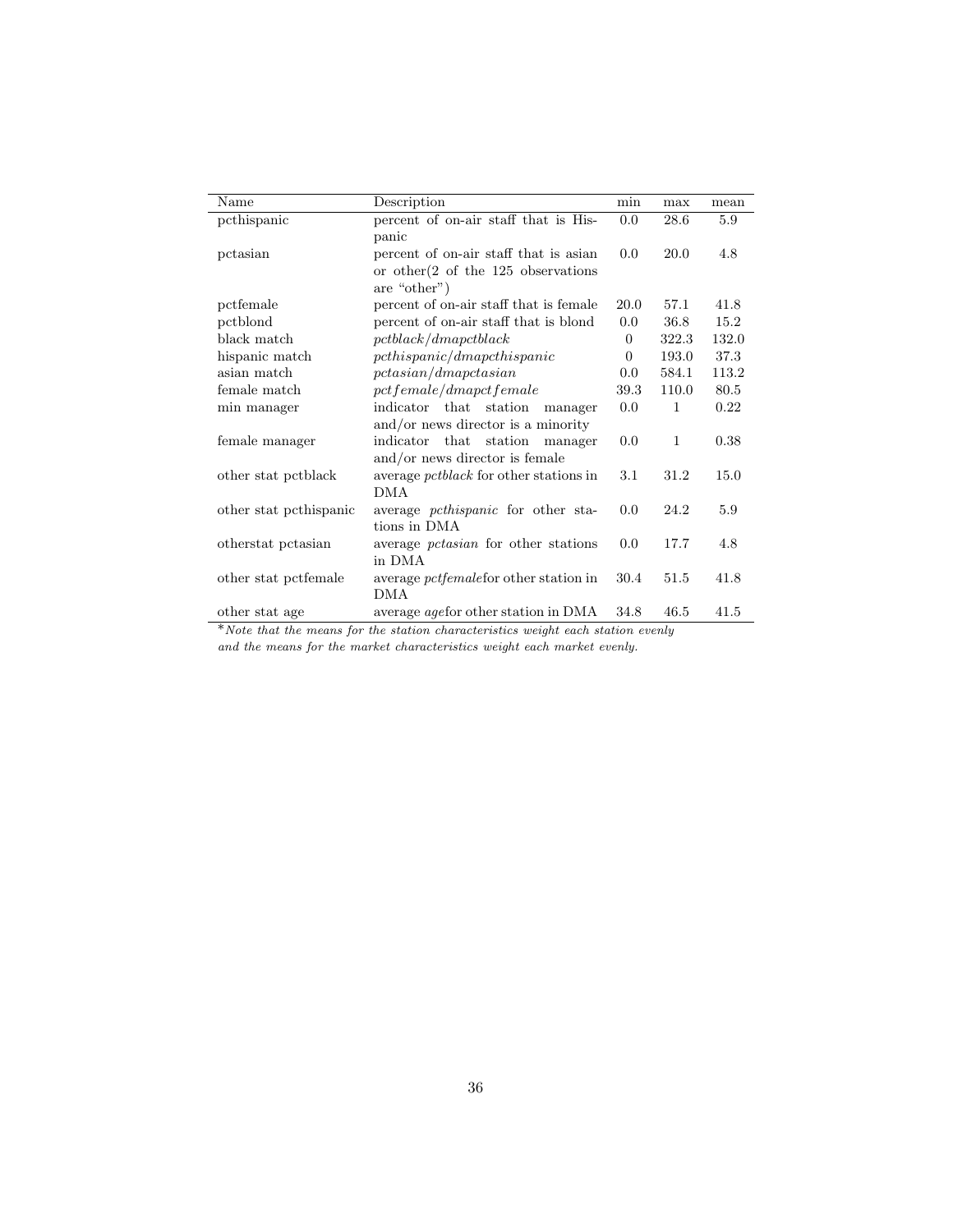## B Properties of the Racial Composition Estimator

Consider the case in which each market has two competing stations, indexed 1 and 2. The racial composition of each, denoted  $y$ , can be modeled as a system of linear equations:

$$
y_1 = y_2 \alpha + \epsilon_1 \tag{B.1}
$$

$$
y_2 = y_1 \alpha + \epsilon_2. \tag{B.2}
$$

In this case the reduced form equations are:

$$
y_1 = \frac{\alpha}{(1 - \alpha^2)} \epsilon_2 + \frac{1}{(1 - \alpha^2)} \epsilon_1
$$
 (B.3)

$$
y_2 = \frac{\alpha}{(1 - \alpha^2)} \epsilon_1 + \frac{1}{(1 - \alpha^2)} \epsilon_2.
$$
 (B.4)

In terms of station 1, the estimator  $\hat{\alpha}$  is:

$$
\hat{\alpha} = \alpha + \frac{cov(y_2, \epsilon_1)}{E(y_2^2)}.
$$
\n(B.5)

Assume symmetry so that  $Var(\epsilon_1) = Var(\epsilon_2) = \sigma^2$  and let  $\rho = \frac{cov(\epsilon_1, \epsilon_2)}{var(\epsilon_1)}$  $\frac{ov(\epsilon_1,\epsilon_2)}{var(\epsilon_1)}$ . Then it can be shown that

$$
\hat{\alpha} = \alpha + \frac{(\alpha + \rho)(1 - \alpha^2)}{1 + \alpha^2 + 2\alpha\rho}.
$$
\n(B.6)

If the correlation between the error terms can be eliminated such as in the random effects model used in the paper, this simplifies to

$$
\hat{\alpha} = \frac{2\alpha}{(1+\alpha^2)}.\tag{B.7}
$$

While the estimator is biased, the sign is expected to be correct. Furthermore, under the null hypothesis that  $\alpha = 0$ , the estimator is consistent. In the event that correlation remains,  $\rho$  is expected to be positive because any unobserved market factors that influence station composition should influence both stations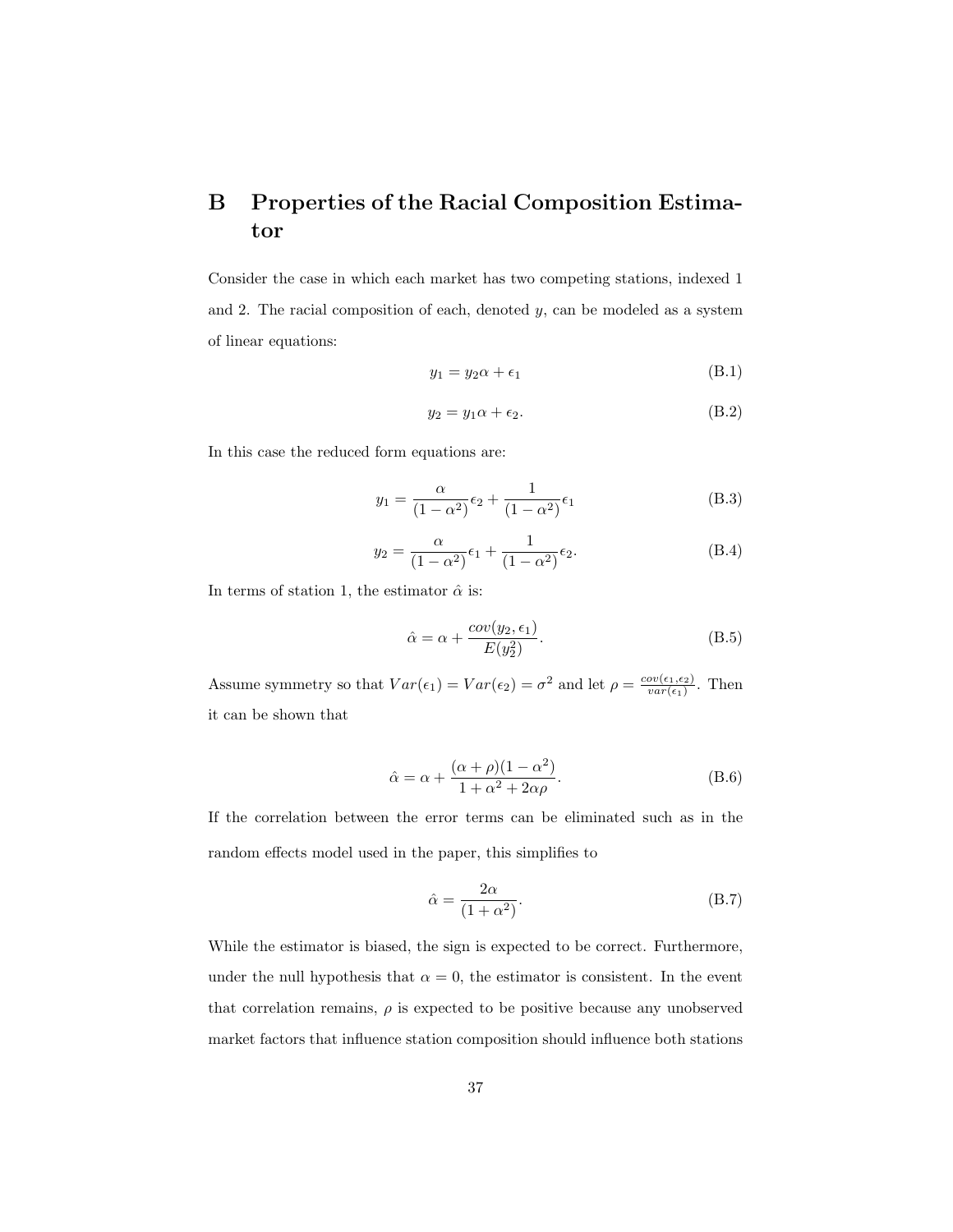similarly. Given  $\rho \geq 0$ , then  $plim(\hat{\alpha}) = \rho$  under the null and the rejection region is not overstated.

Extending these results to the case of markets in which there are more firms present, if there are three firms in a market, then

$$
\hat{\alpha} = \alpha + \frac{(\alpha + 2\rho)(1 - \alpha)(2 + \alpha)}{2 + \alpha^2 + 4\alpha\rho + 2\rho}.
$$
\n(B.8)

If there are four firms in a market, then

$$
\hat{\alpha} = \alpha + \frac{(\alpha + 3\rho)(1 - \alpha)(3 + \alpha)}{3 + \alpha^2 + 6\alpha\rho + 6\rho}.
$$
 (B.9)

Again assuming that the correlation between the error terms is eliminated, the estimate will now be of the correct sign as long as  $\alpha < 4$  in the case of three firms and  $\alpha < 3$  in the case of four. In other words, although the estimator is biased, the estimate is expected to be of the correct sign unless the true relationship is, in fact, large and positive, which seems unlikely. For both three and four firms, it is still the case that the estimator is consistent under the null or that, if the correlation is positive, the rejection region is at least not overstated.